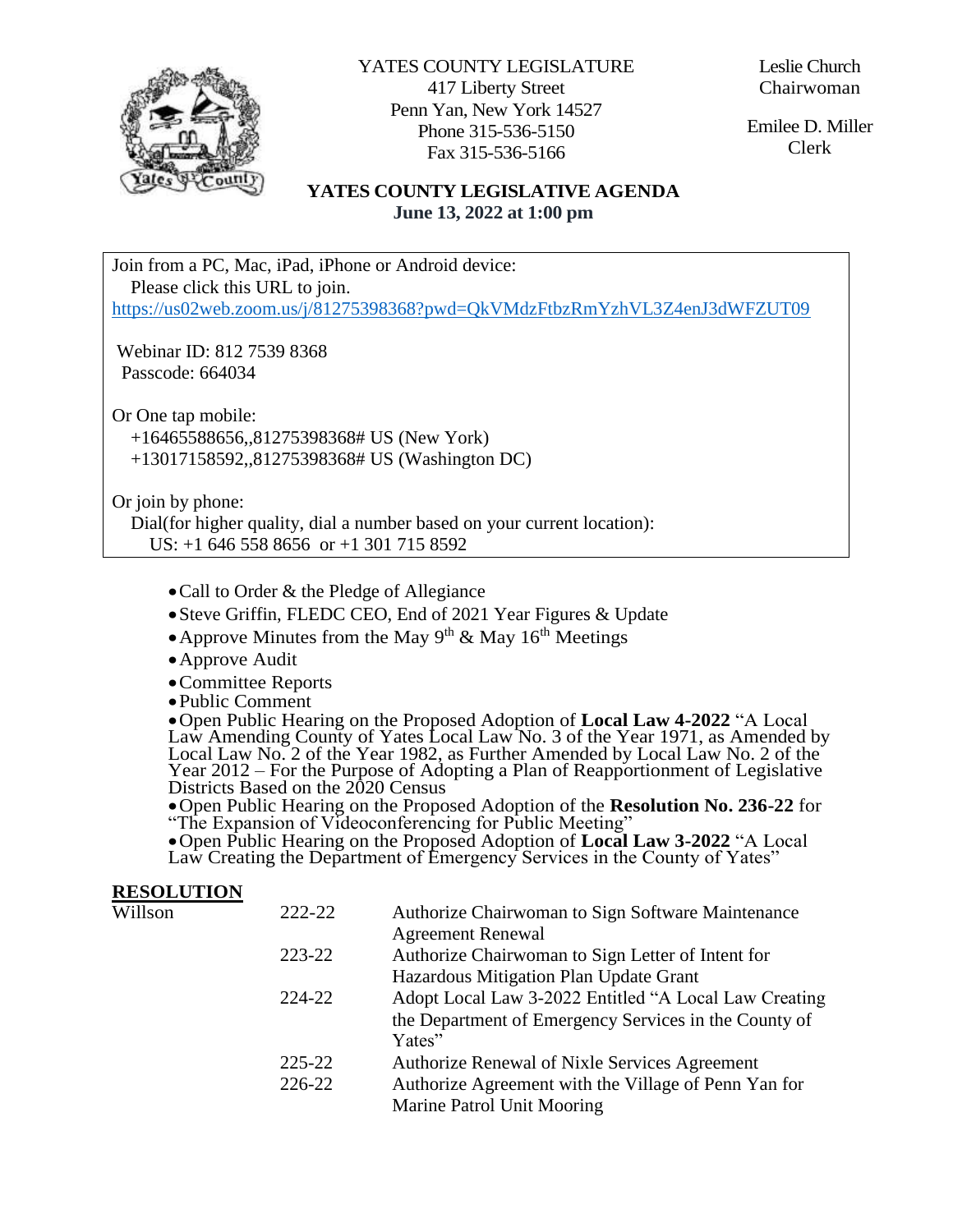|                | 227-22 | Accept Bid for Public Safety Communications Project<br>Public Safety Building Steel Antenna Monopole Tower                                                                                                                                                                                                                         |
|----------------|--------|------------------------------------------------------------------------------------------------------------------------------------------------------------------------------------------------------------------------------------------------------------------------------------------------------------------------------------|
|                | 228-22 | Amend Resolution No. 8-22 (Sabre Industries & Mid-State                                                                                                                                                                                                                                                                            |
|                |        | Communications)                                                                                                                                                                                                                                                                                                                    |
|                | 229-22 | Authorize Chairwoman to Sign Agreement with<br>LexisNexis Services, a division of Relx Inc. (Ln)                                                                                                                                                                                                                                   |
| <b>Bronson</b> | 230-22 | Authorize Sheriff to fill Emergency Services Dispatcher<br>Position                                                                                                                                                                                                                                                                |
|                | 231-22 | New York State Invasive Species Awareness<br>Week/Great Lakes Land Blitz Week                                                                                                                                                                                                                                                      |
|                | 232-22 | Authorize Chairwoman to Sign Memorandum of<br>Understanding (CSEA)                                                                                                                                                                                                                                                                 |
|                | 233-22 | Authorize Chairwoman to Sign Administrative<br>Agreement and Business Associate Agreement with<br>NCAComp and Authorize Director of Finance to Pay<br><b>NCAComp Prior to Audit</b>                                                                                                                                                |
|                | 234-22 | Set Date for Public Hearing on Proposed Local Law 5-<br>22 Entitled Renewal of Local Law 2-19 "A Local Law<br>Establishing an Occupancy Tax in Yates County"                                                                                                                                                                       |
|                | 235-22 | Adopt Local Law 4-2022 "A Local Law Amending<br>County of Yates Local Law No. 3 of the Year 1971, as<br>Amended by Local Law No. 2 of the Year 1982, as<br>Further Amended by Local Law No. 2 of the Year 2012<br>- For the Purpose of Adopting a Plan of<br>Reapportionment of Legislative Districts Based on the<br>2020 Census" |
|                | 236-22 | Adopt the Expansion of Video Conferencing for Public<br>Meetings                                                                                                                                                                                                                                                                   |
|                | 237-22 | Authorize Chairwoman to Sign Memorandum of<br>Understanding (CSEA)                                                                                                                                                                                                                                                                 |
|                | 238-22 | Authorize County Administrator to Create and Fill<br><b>Project Manager Position</b>                                                                                                                                                                                                                                               |
|                | 239-22 | Adopt 2022 Non-Union Non-Exempt Employee Wage<br>Schedule                                                                                                                                                                                                                                                                          |
| Chilson        | 240-22 | Authorize Chairwoman to Sign Contract with Finger<br>Lakes Addictions Counseling and Referral Agency<br>(FLACRA)                                                                                                                                                                                                                   |
|                | 241-22 | Authorize Chair to Sign Child and Family Services Plan                                                                                                                                                                                                                                                                             |
|                | 242-22 | Authorize Contract with the Workforce Investment<br>Board                                                                                                                                                                                                                                                                          |
|                | 243-22 | <b>Allocate Funding</b>                                                                                                                                                                                                                                                                                                            |
|                | 244-22 | Authorize 2022 Yates County Youth Bureau Contracts                                                                                                                                                                                                                                                                                 |
|                | 245-22 | Authorize Chair to Sign Resource Allocation Plan<br>(2022)                                                                                                                                                                                                                                                                         |
|                | 246-22 | Sign Amendment to the Agreement with Health<br>Research Inc. (HRI) (ELC Schools Grant)                                                                                                                                                                                                                                             |
|                | 247-22 | Authorize Chairwoman to Sign Agreement with Ontario<br><b>County Public Health</b>                                                                                                                                                                                                                                                 |
|                | 248-22 | Authorize Chairwoman to Sign Agreement with Lara<br>Olney, Speech Language Pathologist                                                                                                                                                                                                                                             |
| Banach         | 249-22 | Authorize C & S Engineers, Inc. to Proceed with<br>Building Design Option #1 for the Yates County                                                                                                                                                                                                                                  |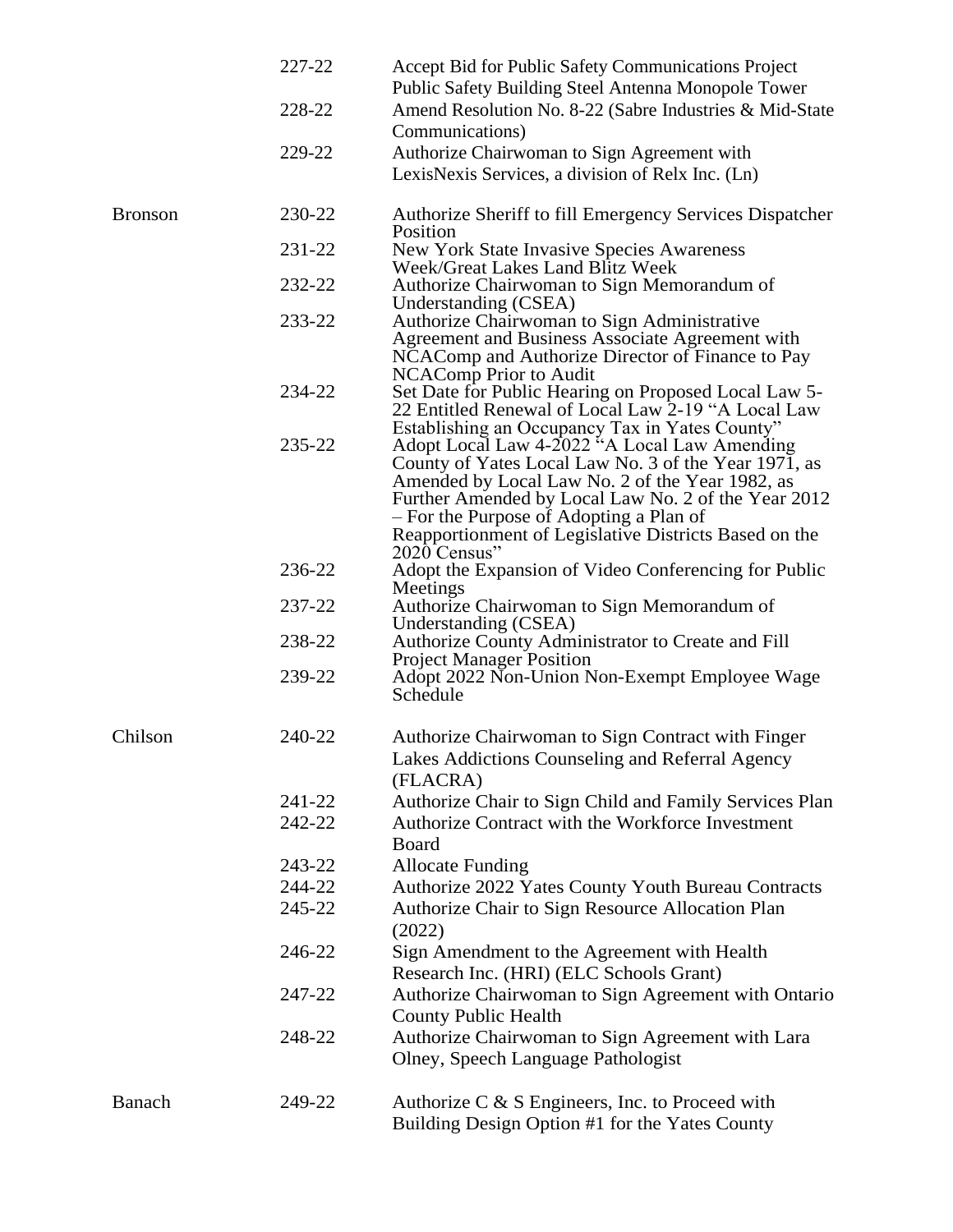|         |        | Highway/Office of Emergency Services (OES)/Public<br>Health (PH) Building Project                                                                                                                                                                                                                                                            |
|---------|--------|----------------------------------------------------------------------------------------------------------------------------------------------------------------------------------------------------------------------------------------------------------------------------------------------------------------------------------------------|
| Paddock | 250-22 | Enter into an Agreement for One Touch Make Ready<br>Services for Phase 2 of the ReConnect Project with                                                                                                                                                                                                                                       |
|         |        | LaBella Associates                                                                                                                                                                                                                                                                                                                           |
|         | 251-22 | Enter into a Master Services Agreement for Make Ready<br>Construction for the ReConnect Project with H.<br>Richardson & Sons, LLC                                                                                                                                                                                                            |
|         | 252-22 | Authorize Non-Billable Invoices for New York State                                                                                                                                                                                                                                                                                           |
|         |        | Electric and Gas Make Ready Work to be paid upon<br>Reimbursement and Prior to Audit                                                                                                                                                                                                                                                         |
|         | 253-22 | Enter into an Agreement for New York State                                                                                                                                                                                                                                                                                                   |
|         |        | Department of Transportation Right of Way Permitting<br>Services for Phase 1A of the ReConnect Project with<br>Airosmith Inc.                                                                                                                                                                                                                |
|         | 254-22 | Appoint Member to the Yates County Planning Board                                                                                                                                                                                                                                                                                            |
|         |        | (Ronald Miller, At-Large)                                                                                                                                                                                                                                                                                                                    |
|         | 255-22 | 2022 Budget Transfers                                                                                                                                                                                                                                                                                                                        |
|         | 256-22 | Appropriate Infrastructure Reserve Funds                                                                                                                                                                                                                                                                                                     |
|         | 257-22 | Appropriate Additional Aid (Social Services)                                                                                                                                                                                                                                                                                                 |
|         | 258-22 | Appropriate Additional Aid (Social Services)                                                                                                                                                                                                                                                                                                 |
|         | 259-22 | Appropriate Additional Aid (Youth Bureau)                                                                                                                                                                                                                                                                                                    |
|         | 260-22 | Appropriate State Aid (Highway)                                                                                                                                                                                                                                                                                                              |
|         | 261-22 | Appropriate Additional State Aid (Highway)                                                                                                                                                                                                                                                                                                   |
|         | 262-22 | Authorize Finance Director to Purchase Occupancy Tax<br>Management Software; Granicus (Finance)                                                                                                                                                                                                                                              |
|         | 263-22 | Authorize Assignment of Unassigned Fund Balance                                                                                                                                                                                                                                                                                              |
|         | 264-22 | Amend Resolution No. 123-22 (Double M Fence)                                                                                                                                                                                                                                                                                                 |
|         | 265-22 | Authorize Penn Yan Airport to Change Hanger Rent                                                                                                                                                                                                                                                                                             |
|         | 266-22 | <b>Approve Mortgage Tax Apportionment</b>                                                                                                                                                                                                                                                                                                    |
|         | 267-22 | Amend Resolution No. 221-22 (Resolution of the<br>Legislature of the County of Yates Electing a Cents per<br>Gallon Rate of Sales and Compensating use Taxes on<br>Motor Fuel and Diesel Motor Fuel, in Lieu of the<br>Percentage Rate of Such Taxes, Pursuant to the<br>Authority of Article 29 of the Tax Law of the State of<br>New York) |

**Executive Session if needed**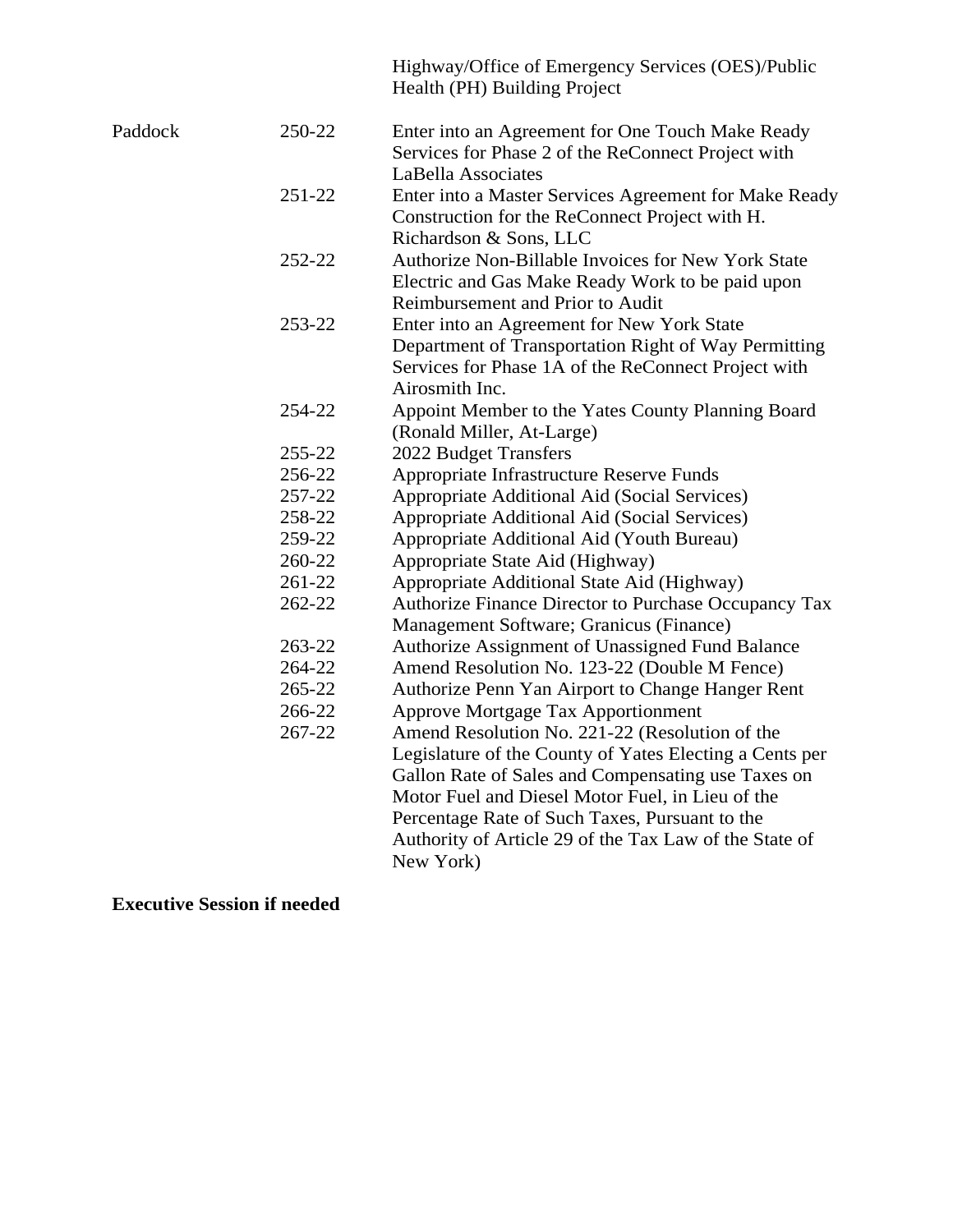# **AUTHORIZE CHAIRWOMAN TO SIGN SOFTWARE MAINTENANCE AGREEMENT RENEWAL**

WHEREAS, the Yates County Probation Department operates the computer software program Caseload Explorer, owned by AutoMon Corporation and requires an annual agreement for software maintenance;

NOW, THEREFORE, BE IT RESOLVED, that upon the approval of the County Attorney, the Chairwoman is authorized to sign the AutoMon Corporation Software Maintenance Agreement for one year beginning July 20, 2022 at a cost of \$7,022.92; and be it further

RESOLVED, that a copy of this resolution be sent to the Probation Director.

| <b>Resolution No. 223-22</b>                                    | Date: $6/13/22$     |
|-----------------------------------------------------------------|---------------------|
| <b>Motioned By: Willson</b>                                     | <b>Seconded By:</b> |
| <b>AUTHORIZE CHAIRWOMAN TO SIGN LETTER OF INTENT FOR HAZARD</b> |                     |
| <b>MITIGATION PLAN UPDATE GRANT</b>                             |                     |

WHEREAS, The New York State Division of Homeland Security and Emergency Services (DHSES) is pleased to announce the availability of Federal Emergency Management Agency (FEMA) Hazard Mitigation Grant Program (HMPG) funds for Presidential Declaration: DR-4480 (COVID-19); and

WHEREAS, New York State Emergency Management Office has recommended that Yates County apply for this funding to update the Multijurisdictional All Hazard Mitigation Plan;

NOW, THEREFORE, BE IT RESOLVED, that Chairwoman Leslie Church is authorized to sign the Letter of Intent (LOI) to apply to the Hazardous Mitigation Grant Program (HMPG) for a planning grant for \$150,000.00; and be it further

RESOLVED, that a copy of this resolution be provided to the Emergency Services Director.

| <b>Resolution No. 224-22</b>                                    | Date: 6/13/22       |
|-----------------------------------------------------------------|---------------------|
| <b>Motioned By: Willson</b>                                     | <b>Seconded By:</b> |
| ADOPT LOCAL LAW 3-2022 ENTITLED "A LOCAL LAW CREATING THE       |                     |
| <b>DEPARTMENT OF EMERGENCY SERVICES IN THE COUNTY OF YATES"</b> |                     |

WHEREAS, proposed Local Law 3-22 entitled "A Local Law Creating the Department of Emergency Services in the County of Yates" was introduced at the May 9, 2022 Legislative meeting; and

WHEREAS, a Public Hearing was duly held on June 13, 2022;

NOW, THEREFORE, BE IT RESOLVED, that proposed Local Law 3-22 entitled "A Local Law Creating the Department of Emergency Services in the County of Yates" is hereby adopted; and be it further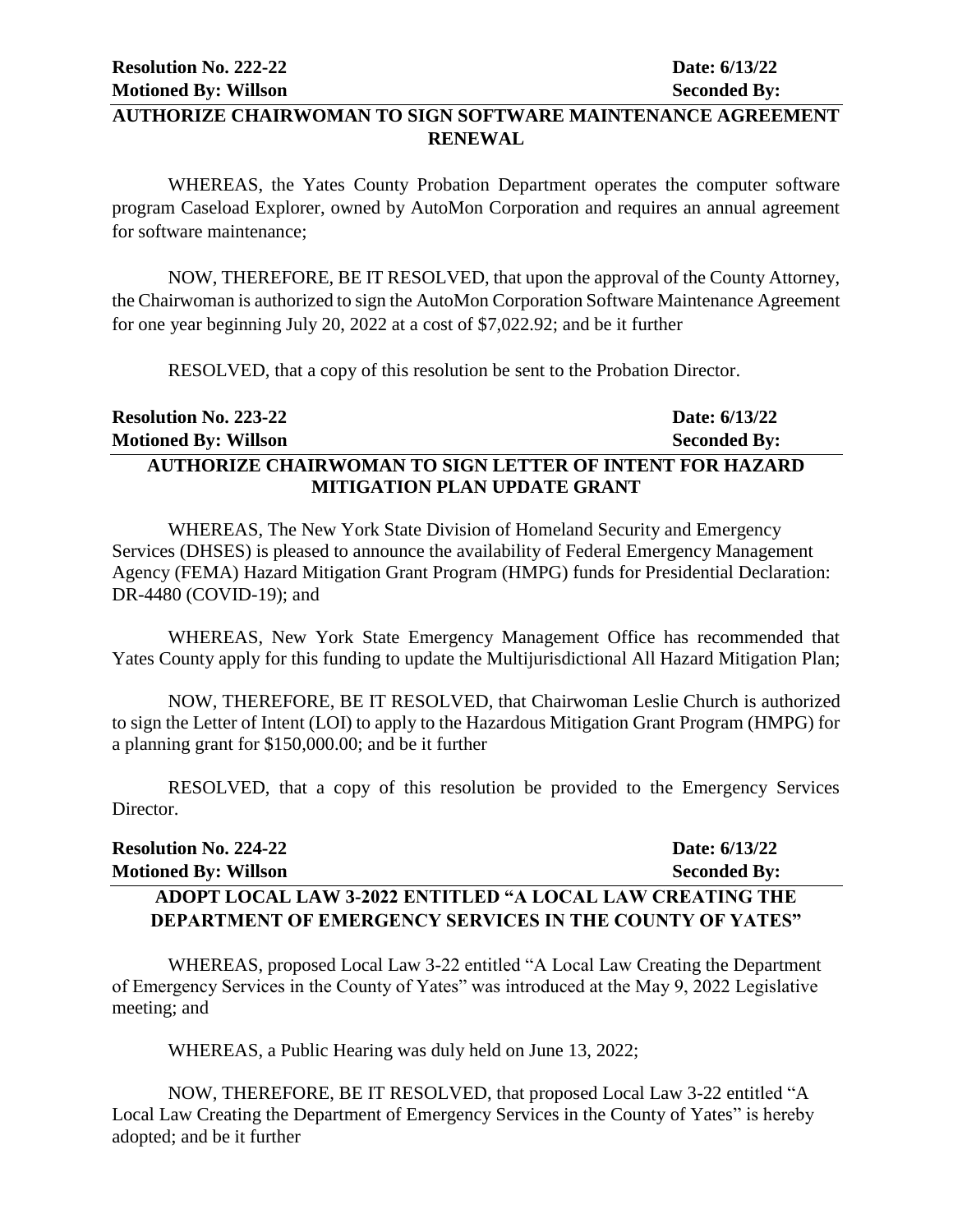RESOLVED, that a copy of this resolution be given to the County Attorney and the New York State Department of State.

#### **LOCAL LAW NO. 3 OF THE YEAR 2022**

#### **ENTITLED:**

# **A LOCAL LAW CREATING THE DEPARTMENT OF EMERGENCY SERVICES IN THE COUNTY OF YATES**

Be it enacted by the County Legislature of the County of Yates, New York as follows:

## **Section 1. Establishment of Department of Emergency Services and Position of Director Thereof.**

There is hereby created, as a separate department of Yates County government, the Yates County Department of Emergency Services, the head of which shall be the Director of Emergency Services who shall be appointed by the Yates County Legislature and hold such position at the pleasure of the Yates County Legislature. The Director shall receive an annual salary to be fixed by the Yates County Legislature.

#### **Section 2. Powers and Duties of the Director of Emergency Services.**

The Director of Emergency Services shall have the power and duty to:

- (a) Direct and coordinate the provision of emergency management services and fire control services within the County;
- (b) Appoint and remove a deputy director, other subordinates, and employees of the Department of Emergency Services, within the amounts appropriated therefore by the Yates County Legislature, and to prescribe and supervise their duties;
- (c) Insure the County's compliance with federal and state laws pertaining to natural disasters, emergency preparedness, hazard mitigation, hazardous materials response, and other related emergency response activities;
- (d) Administer training programs for the fire service and emergency medical personnel;
- (e) Promote emergency preparedness and other preventive activities to enhance public awareness of emergency management;
- (f) Coordinate inter- and intra-county mutual aid programs for both the fire and emergency medical services within the County;
- (g) Oversee the maintenance and operation of the County's Emergency Operations Center;
- (h) Oversee the management of NYS EMS Course Sponsorship and associated Certified Instructors;
- (i) Work cooperatively with local agencies on recruitment and retention;
- (j) Recommend and/or formulate administrative policies and procedures for the operation and accountability of the Department of Emergency Services; and
- (k) Perform such additional and related duties as may be prescribed from time to time by the Yates County Legislature and/or the Yates County Administrator.

#### **Section 3. Local Law Repealed.**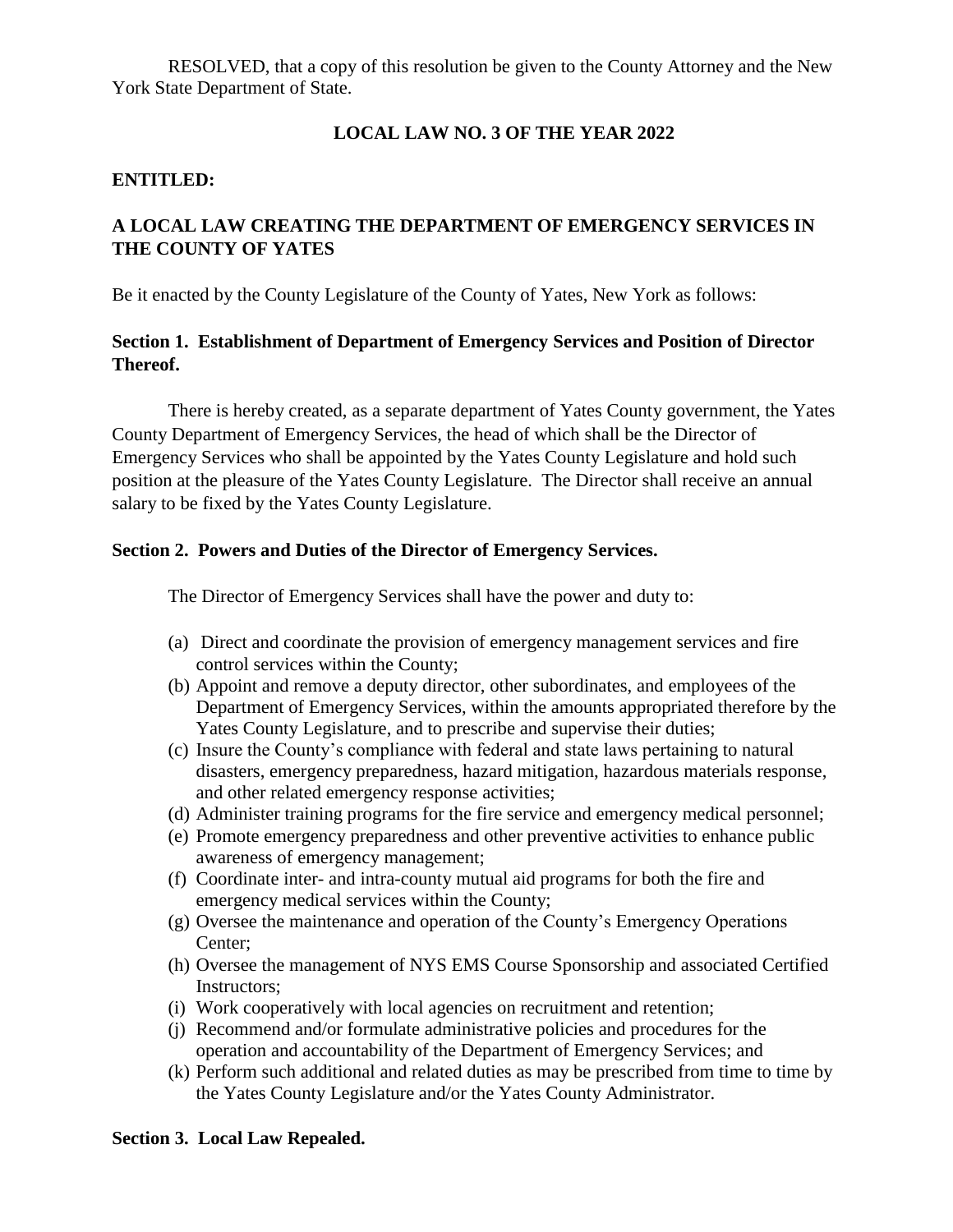The following Local Law is hereby repealed and shall be superseded by this Local Law, with said repeal to take effect upon the effective date of this Local Law:

(a) Local Law No. 1 of the year 2011 entitled "A Local Law Creating the Department of Emergency Management in the County of Yates".

#### **Section 4. Effective Date.**

| <b>Resolution No. 225-22</b>                   | Date: 6/13/22       |  |
|------------------------------------------------|---------------------|--|
| <b>Motioned By: Willson</b>                    | <b>Seconded By:</b> |  |
| <b>AUTHORIZE THE RENEWAL OF NIXLE SERVICES</b> |                     |  |

BE IT RESOLVED, that the Sheriff and Chairwoman are authorized to sign the renewal at \$2,703.75 of annual agreement effective 7/1/2022 and coverage thru 6/30/2025 with Everbridge, Inc. the provider of Nixle secure communication service for Yates County 911 dispatch to disseminate community and safety alert information for the benefit of county residents upon approval of the County Attorney; and be it further

RESOLVED, that a copy of this resolution be provided the Fiscal Manager, Treasurer, Director of Finance, and Sheriff.

| <b>Resolution No. 226-22</b>                        | Date: 6/13/22       |
|-----------------------------------------------------|---------------------|
| <b>Motioned By: Willson</b>                         | <b>Seconded By:</b> |
| <b>AUTHORIZE AGREEMENT WITH VILLAGE OF PENN YAN</b> |                     |
| FOR SHERIFF'S MARINE PATROL UNIT MOORING            |                     |

WHEREAS, historically the Sheriff's Marine Patrol Unit Keuka Lake patrol vessel has utilized mooring space at the Penn Yan Water Treatment Plant on Keuka Lake at 1515 West Lake Road, Penn Yan, NY with a reciprocity arrangement for mutual services that in the interest of good business after meeting of the Sheriff, the Village Attorney, and the Director of Public Works is herewith now formalized;

NOW, THEREFORE, BE IT RESOLVED, that upon the approval of the County Attorney, the Chairwoman and the Sheriff are authorized to sign a formal Agreement with the Village of Penn Yan for this gratis mooring, and agreed reciprocity that extends until 2025; and be it further

RESOLVED, that a copy of this resolution be provided the Sheriff.

| <b>Resolution No. 227-22</b>                               | Date: 6/13/22       |
|------------------------------------------------------------|---------------------|
| <b>Motioned By: Willson</b>                                | <b>Seconded By:</b> |
| <b>ACCEPT BID FOR PUBLIC SAFETY COMMUNCATIONS PROJECT</b>  |                     |
| <b>PUBLIC SAFETY BUILDING STEEL ANTENNA MONOPOLE TOWER</b> |                     |

WHEREAS, on May 16, 2022, one bid for a Steel Antenna Monopole Tower for the Yates County Public Safety Building site (Phase 1, Contract 7 – Yates County Public Safety Communications Project Steel Antenna Monopole Tower) was received, opened, read aloud and documented, with Mid-State Communications of Oriskany, NY bidding \$81,950 for the tower and allowances; and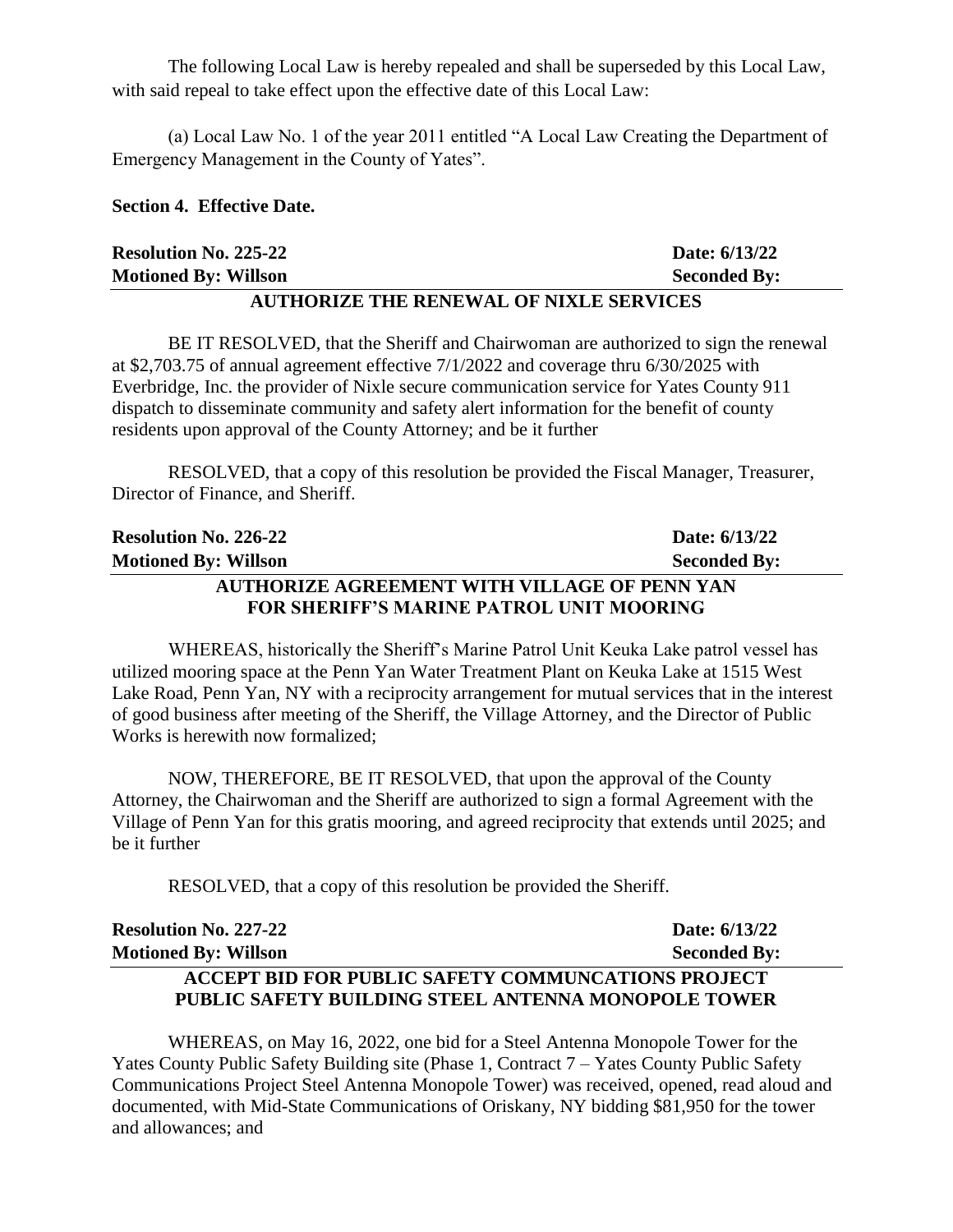WHEREAS, the County's project consultant,  $C \& S$  Engineers, has reviewed the bid and recommends accepting said bid from Mid-State Communications;

NOW, THEREFORE, BE IT RESOLVED, that the above Mid-State Communications bid is hereby accepted, contingent upon the execution of a written contract related thereto between the County and Mid-State Communications, and to this end, the Chairwoman of the Legislature, upon the approval of the County Attorney, is authorized to sign such a contract on behalf of the County, as well as any other necessary documents with Mid-State Communications, to enable acquisition of a steel antenna monopole tower for the Public Safety Communications Project, including, but not limited to change orders; and be it further

RESOLVED, that total contract shall not exceed \$81,950; and be it further

RESOLVED, that copies of this resolution be furnished to the Yates County Sheriff, County Administrator/Budget Officer, Director of Emergency Services, Highway Superintendent, Information Technology Director, Director of Finance, Treasurer, C & S Engineers and Mid-State Communications.

| <b>Resolution No. 228-22</b>                  | Date: 6/13/22       |
|-----------------------------------------------|---------------------|
| <b>Motioned By: Willson</b>                   | <b>Seconded By:</b> |
| <b>AMEND RESOLUTION NO. 8-22</b>              |                     |
| (Sabre Industries & Mid-State Communications) |                     |

WHEREAS, Resolution No. 8-22 awarded bids to Sabre Industries for Contract 1 (communications shelters and one generator) and to Mid-State Communications for Contract 2 (steel lattice antenna towers); and

WHEREAS, the amount stated in the said Resolution for three communications shelters and one generator, including delivery, was \$363,326; and

WHEREAS, in order to meet scheduling requirements design changes are necessary – elimination of the generator and change in configuration of the shelters – as well as acquisition of one additional shelter; and

WHEREAS, the total contract amount increases by \$71,958 to \$434,924;

NOW, THEREFORE, BE IT RESOLVED, that the quantity of shelters stated in Resolution 8-22 be changed from three to four; and be it further

RESOLVED, that the quantity of generators in said Resolution be changed from one to zero; and be it further

RESOLVED, that the total amount for shelters and delivery in said Resolution be changed from \$363,326 to \$434,924; and be it further

RESOLVED, that should timing be such that documents were executed prior to the passage of this resolution, that the Chairwoman's execution thereof be ratified; and be it further

RESOLVED, that copies of this resolution be furnished to the Yates County Sheriff, County Administrator/Budget Officer, Treasurer, Director of Finance, C & S Engineers and Sabre Industries.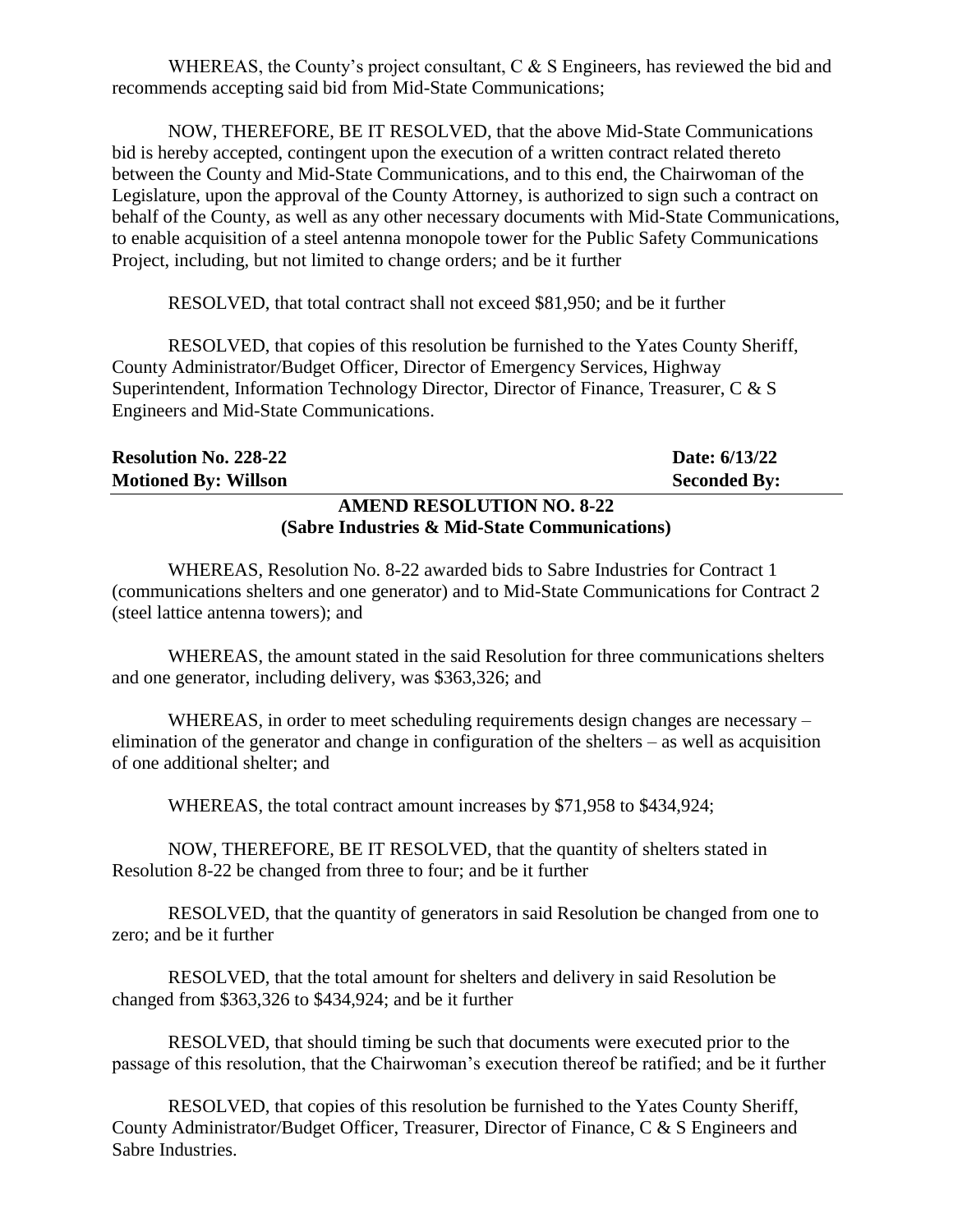## **AUTHORIZE CHAIRWOMAN TO SIGN AGREEMENT WITH LEXISNEXIS SERVICES, a division of Relx Inc. (Ln)**

WHEREAS the District Attorney is required to conduct legal research in the furtherance of the official duties of the Office of the District Attorney, to respond to, file, and argue motions, appeals, and to fulfill the ethical requirements of said office to be aware of changes in the Laws of the State of New York and the United States, and to fulfil the duty as legal advisor to Law Enforcement in the County of Yates; and

WHEREAS, the District Attorney wishes to retain the services of **LexisNexis, a Division of Relx, Inc.** and to enter into a written agreement for those purposes at a cost of:

a. A monthly fee of \$176.00 from 7/1/2022 - 6/30/2023

b. A monthly fee of \$184.00 from 7/1/2023 - 6/30/2024

c. A monthly fee of \$192.00 from 7/1/2024 - 6/30/2025

#### and

WHEREAS, the County requires that payment for the provision of these continuing services be under a written contractual agreement; and

WHEREAS, the County resolves to waive the general liability insurance requirement; and

NOW, THEREFORE, BE IT RESOLVED, that the Chairwoman of the Legislature is authorized to sign such contract; and be it further

RESOLVED, that the District Attorney is authorized to sign such contract; and be it further

RESOLVED, that the District Attorney, Director of Finance, and the Treasurer be provided with a copy of this resolution.

# **Resolution No. 230-22 Date: 6/13/22 Motioned By: Bronson Seconded By: Seconded By: AUTHORIZE SHERIFF TO FILL EMERGENCY SERVICES DISPATCHER POSITION**

WHEREAS, an Emergency Services Dispatcher vacancy was created on June 2, 2022 as the result of a resignation; and

WHEREAS, the Sheriff through the vacancy review process has identified the continued need for the Emergency Services Dispatcher position and is requesting that the position be filled; and

WHEREAS, the estimated cost to fill the position, including fringe is \$59,634 to \$83,563, depending on health insurance;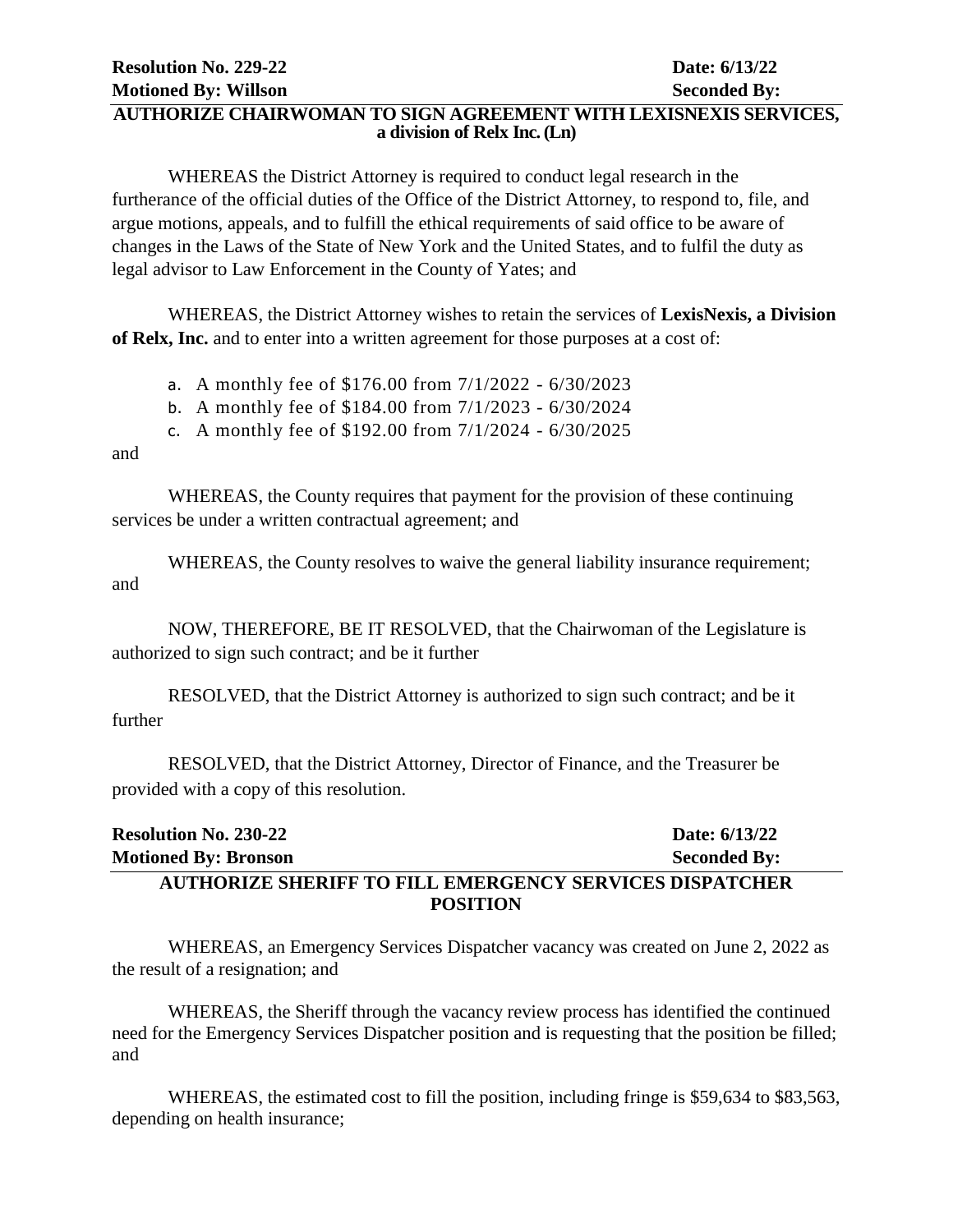NOW, THEREFORE, BE IT RESOLVED, that effective June 13, 2022 the Sheriff is hereby approved to fill the Emergency Services Dispatcher position; and be it further

RESOLVED, that copies of this Resolution be given to the Sheriff, Personnel Officer, County Administrator and Director of Finance.

| <b>Resolution No. 231-22</b>                    | Date: 6/13/22       |
|-------------------------------------------------|---------------------|
| <b>Motioned By: Bronson</b>                     | <b>Seconded By:</b> |
| NEW YORK STATE INVASIVE SPECIES AWARENESS WEEK/ |                     |
| <b>GREAT LAKES LANDING BLITZ WEEK</b>           |                     |

WHEREAS, New York State and Yates County are rich in its lands and waters and that terrestrial and aquatic invasive species pose a threat to Yates County and are harmful to its vital robust agriculture and tourism industries and detract from its reputation as a desired recreational destination; and

WHEREAS, the citizens of Yates County are pleased to support initiatives through which we can illustrate our ongoing commitment to protect these valuable resources which reflect our noble heritage; and

WHEREAS, the quality of these lands and waters are put at risk by all invasive species which have been introduced to New York State and Yates County and spread, harming the environment, the economy and even human health ; and

WHEREAS, increased awareness, education and public outreach are needed to prevent further spread and introduction of invasive species and to encourage a cooperative spirit and to promote environmental stewardship throughout New York State and among its regional partners in alliance with private and nonprofit organizations, universities, local, State and Federal agencies, to help protect its lands and waters; and

WHEREAS, we share a concern for the safety and wellbeing of our environment and economic prosperity, and all citizens and visitors alike are encouraged to increase their knowledge, understanding and awareness of invasive species and their damaging environmental, societal and economic impact on New York State and the entire Nation; and

WHEREAS, summer marks the high season of tourism, boating, hiking, camping agricultural productivity in New York State and two national prevention campaigns are about to begin both of which provide an opportunity for all to express support for the goals of these observances and to extend appreciation to the agencies, businesses, environmental groups, community organizations and volunteer that are taking action against the introduction and spread of invasive;

NOW, THEREFORE, BE IT RESOLVED, that in coordination with other counties and regions of the State of New York as well as neighboring States in the Great Lakes Basin, Yates County hereby designates the week of June  $6 - 12$  as New York State Invasive Species Awareness Week and period of July 1-10 as Regional Great Lakes Aquatic Invasive Species Landing Blitz in Yates County; and be it further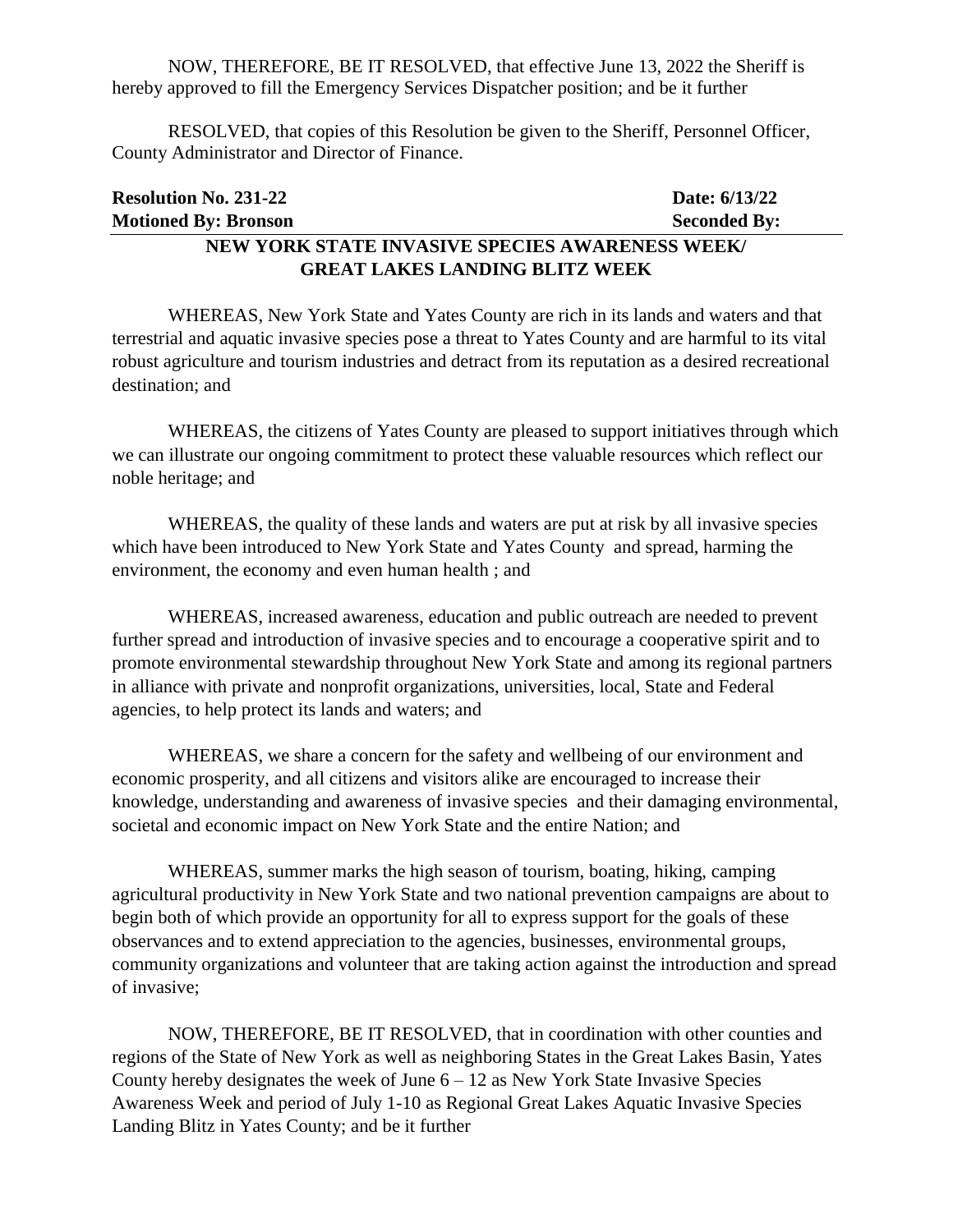RESOLVED, that copies of this resolution be provided to the Boards of Cornell Cooperative Extension of Yates County and the Keuka Lake Association and provided to local media.

# **Resolution No. 232-22 Date: 6/13/22 Motioned By: Bronson Seconded By: AUTHORIZE CHAIRWOMAN TO SIGN MEMORANDUM OF UNDERSTANDING (CSEA)**

WHEREAS, the Commissioner of Social Services and Personnel Officer presented to the Human Services Committee justification for the reclassification of the below Social Services job titles and the associated modifications to the CSEA Non-Highway and Highway Clerical Employee Salary Schedule;

| <b>OLD TITLE (TO BE</b><br><b>DELETED</b> )           | <b>CURRENT</b><br><b>GROUP</b> | <b>NEW TITLE (TO BE ADDED)</b>                    | <b>NEW GROUP</b> |
|-------------------------------------------------------|--------------------------------|---------------------------------------------------|------------------|
| <b>SOCIAL SERVICES</b><br><b>INVESTIGATOR</b>         | <b>GROUP VI</b>                | SOCIAL SERVICES PROGRAM<br><b>EXAMINER</b>        | <b>GROUP VII</b> |
| <b>SOCIAL WELFARE</b><br><b>EXAMINER</b>              | <b>GOUP VI</b>                 | SOCIAL SERVICES PROGRAM<br><b>EXAMINER</b>        | <b>GROUP VII</b> |
| <b>SUPPORT</b><br><b>INVESTIGATOR</b>                 | <b>GROUP VII</b>               | SOCIAL SERVICES PROGRAM<br><b>EXAMINER</b>        | <b>GROUP VII</b> |
| <b>SENIOR SOCIAL</b><br>WELFARE<br><b>EXAMINER</b>    | <b>GROUP VIII</b>              | <b>SENIOR SOCIAL SERVICES</b><br>PROGRAM EXAMINER | <b>GROUP IX</b>  |
| <b>SENIOR SUPPORT</b><br><b>INVESTIGATOR</b>          | <b>GROUP IX</b>                | <b>SENIOR SOCIAL SERVICES</b><br>PROGRAM EXAMINER | <b>GROUP IX</b>  |
| PRINCIPAL SOCIAL<br><b>WELFARE</b><br><b>EXAMINER</b> | <b>GROUP IX</b>                | PRINCIPAL SOCIAL SERVICES<br>PROGRAM EXAMINER     | <b>GROUP XI</b>  |

NOW, THEREFORE, BE IT RESOLVED, that the Chairwoman of the Legislature is hereby authorized to sign a Memorandum of Understanding with the CSEA regarding the aforementioned changes to the current collective bargaining agreement to be made effective June 13, 2022; and be it further

RESOLVED, that copies of this resolution be given to the Commissioner of Social Services, to the employees currently encumbering the effected positions, the CSEA Union President, CSEA Union Representative, Personnel Officer, County Administrator and Director of Finance.

| <b>Resolution No. 233-22</b>                                   | Date: 6/13/22       |
|----------------------------------------------------------------|---------------------|
| <b>Motioned By: Bronson</b>                                    | <b>Seconded By:</b> |
| AUTHORIZE CHAIRWOMAN TO SIGN ADMINISTRATIVE AGREEMENT AND      |                     |
| <b>BUSINESS ASSOCIATE AGREEMENT WITH NCACOMP AND AUTHORIZE</b> |                     |
| <b>DIRECTOR OF FINANCE TO PAY NCACOMP PRIOR TO AUDIT</b>       |                     |

WHEREAS, Yates County sought proposals for the administration of the Yates County Self-Insured Workers' Compensation Plan; and

WHEREAS, the contract with the Plan's current Third Party Administrator expires on December 31, 2022, and the County does not wish to renew said contract; and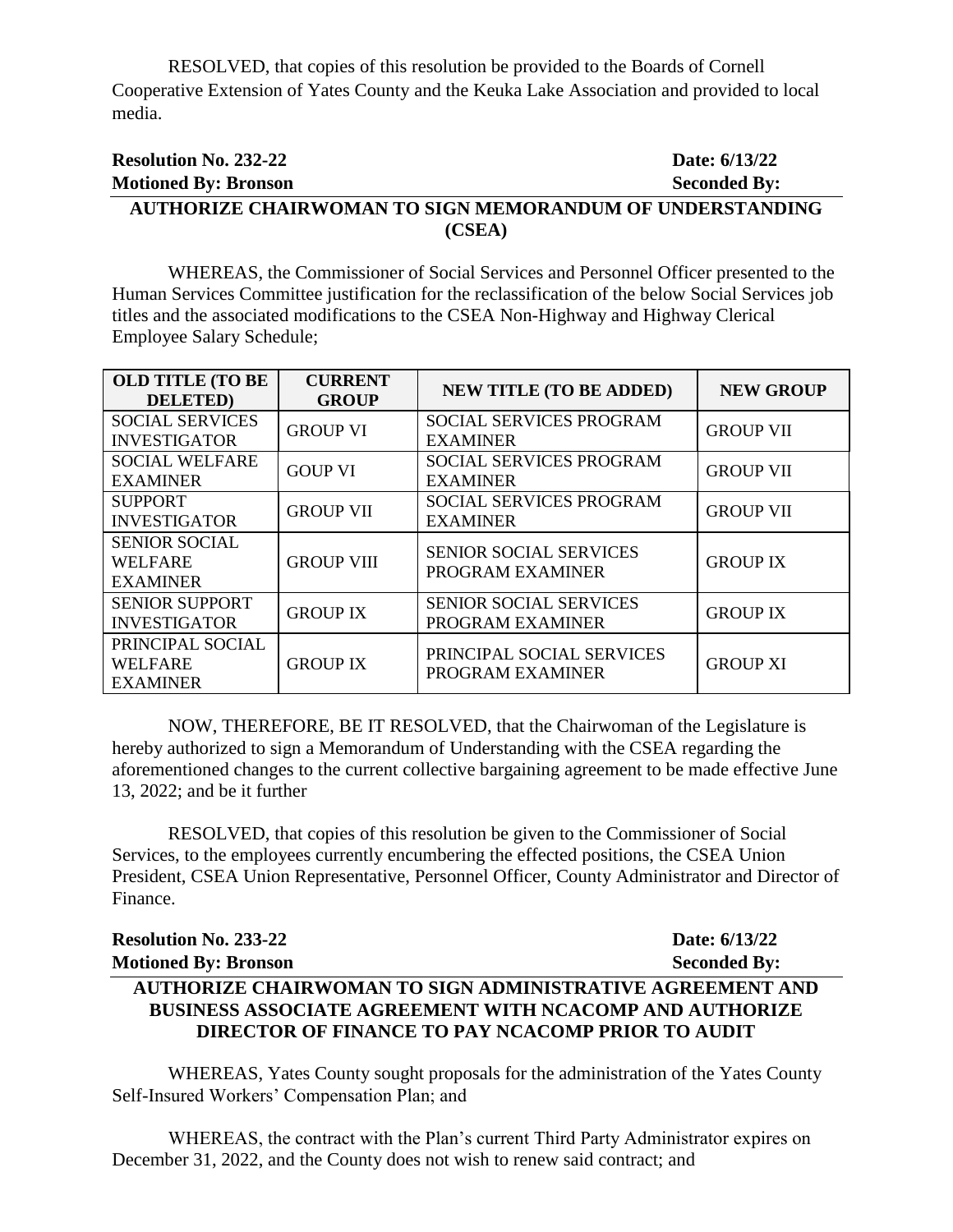WHEREAS, the County desires to contract with NCAComp for the administration and management of the Plan, inclusive of all statutory functions performed as a Third Party Administrator for said Plan;

NOW, THEREFORE, BE IT RESOLVED, that contingent upon the approval of the County Attorney, the Chairwoman of the Yates County Legislature is hereby authorized to sign the Administrative Agreement and Business Associate Agreement with NCAComp for the period January 1, 2023 through December 31, 2027 for the following cost apportionments:

| YEAR.                               | <b>ANNUAL ADMINISTRATIVE FEES</b> |
|-------------------------------------|-----------------------------------|
| January 1, 2023 – December 31, 2023 | \$17,000.00                       |
| January 1, 2024 – December 31, 2024 | \$17,680.00                       |
| January 1, 2025 – December 31, 2025 | \$18,387.20                       |
| January 1, 2026 – December 31, 2026 | \$19,122.69                       |
| January 1, 2027 – December 31, 2027 | \$19,887.60                       |
|                                     |                                   |

And be it further

RESOLVED, that the Director of Finance is authorized to pay NCAComp's invoices upon receipt prior to audit; and be it further

RESOLVED, that a copy of this resolution be provided to NCAComp, the Personnel Officer, County Administrator and Director of Finance.

| <b>Resolution No. 234-22</b>                                           | Date: 6/13/22       |
|------------------------------------------------------------------------|---------------------|
| <b>Motioned By: Bronson</b>                                            | <b>Seconded By:</b> |
| <b>SET DATE FOR PUBLIC HEARING ON PROPOSED LOCAL LAW 5-22 ENTITLED</b> |                     |
| <b>RENEWAL OF LOCAL LAW 2-19 "A LOCAL LAW ESTABLISHING AN</b>          |                     |
| OCCUPANCY TAX IN YATES COUNTY"                                         |                     |

BE IT RESOLVED, that the Clerk of the Yates County Legislature is directed to advertise a public hearing on proposed local law 5-22 entitled Renewal of Local Law 2-19 "A Local Law Establishing an Occupancy Tax in Yates County"; and be it further

RESOLVED, that said Public Hearing shall be held July 11, 2022 at 1:10 p.m. in the Yates County Legislative Chambers, 417 Liberty St., Penn Yan, NY, or may be held by remote access if needed.

#### **LOCAL LAW NO. 5 OF THE YEAR 2022**

#### **ENTITLED:**

# **RENEWAL OF LOCAL LAW 2-19 ENTITLED "A LOCAL LAW ESTABLISHING AN OCCUPANCY TAX IN YATES COUNTY"**

Be it enacted by the Legislature of the County of Yates as follows:

**SECTION 1 Intent** - The Yates County Legislature declares that the intent and purpose of this Local Law shall be to impose a tax on facilities providing lodging on an overnight basis and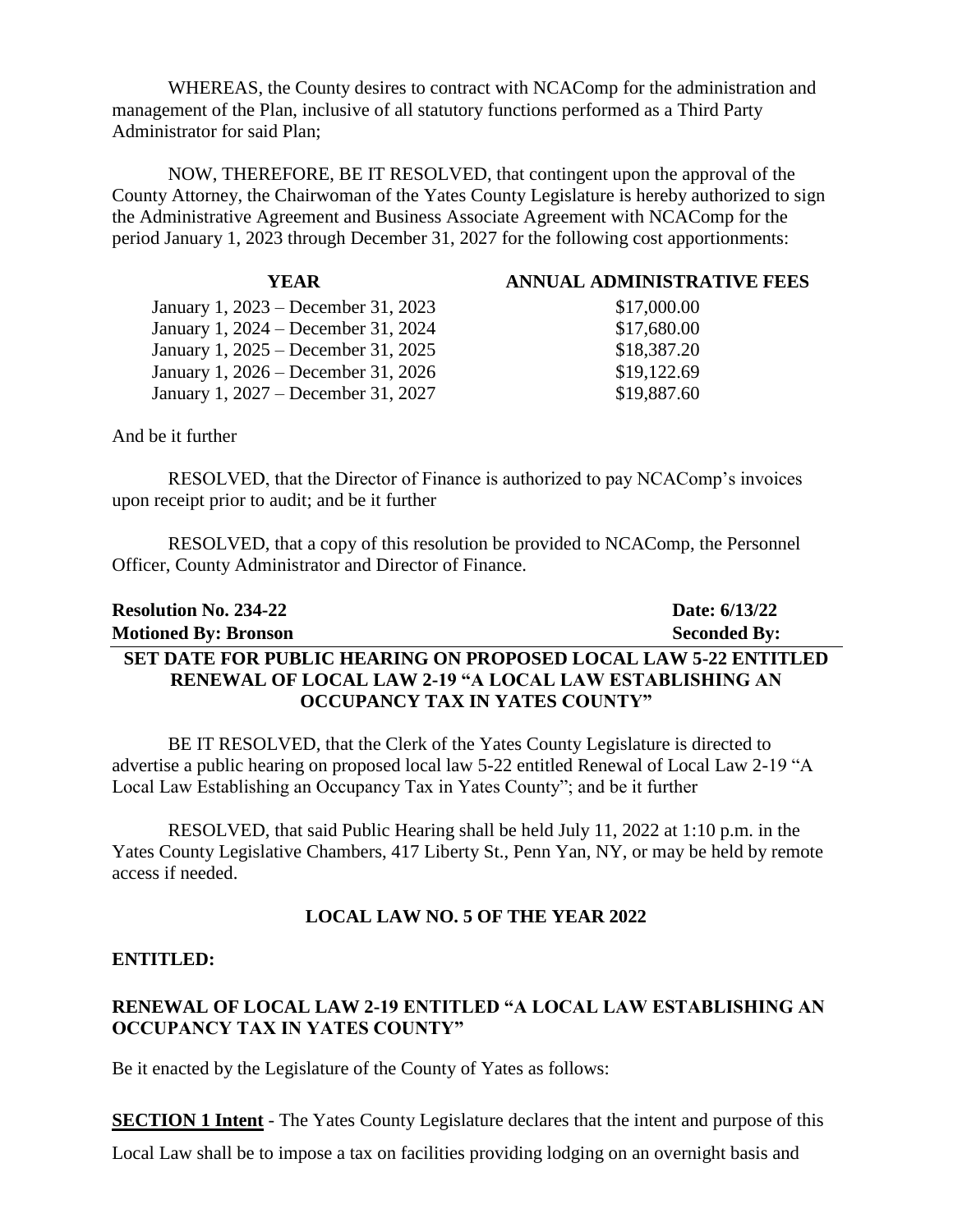provide for the collection thereof in order to make funds available for tourism and General Fund of Yates County. Pursuant thereto, the County of Yates has enacted on Occupancy Tax by way of Local Law No. 4-07 entitled "A Local Law Establishing an Occupancy Tax in Yates County", which was renewed by Local Law No. 1-10, Local Law No. 2-13, Local Law No. 2-16, and Local Law No. 2-19. The intent of this Local Law is to further renew said Local Law. **SECTION 2 Definitions** - When used in this local law, the following terms shall mean:

- (a) County Yates County, New York
- (b) Director of Finance The Yates County Director of Finance.
- (c) County Legislature The legislature of the County of Yates.

(d) Hotel or Motel – Any facility providing lodging on an overnight basis and shall include those facilities designated and commonly known as "bed and breakfast", inns, cabins, condominiums, cottages, campgrounds, lodges, tourist homes, convention centers, and vacation rentals. The term condominium shall mean and include those units rented or leased directly by the owner or through a real estate agency or rental management agency. The provisions of this section relating to campgrounds, shall only apply to those leases and rentals in which the campground provides overnight shelter or lodging, and shall not apply to the provision of services by a campground when the customer provides his or her own shelter or lodging.

(e) Occupancy – The use or possession, or the right to the use or possession of any room in a hotel or motel.

(f) Occupant - A person who, for a charge or any consideration uses, possess, or has the right to use or possess, any room in a hotel or motel under any lease, concession, permit, right, license, agreement, or otherwise.

(g) Operator – Any person operating a hotel or motel, as those terms are defined in subdivision (d) above and elsewhere herein, including, but not limited to, the owner, proprietor, lessee, sub-lessee, mortgagee in possession, licensee, or any other person otherwise operating such hotel or motel.

(h) Permanent Resident – Any person occupying any room or rooms in a hotel or motel for at least 30 consecutive days.

(i) Person – An individual, partnership, limited liability company, society, association, joint stock company, corporation, estate, receiver, trustee, assignee, referee, and any other person acting in a fiduciary or representative capacity, whether appointed by a court or otherwise, and any combination of the foregoing.

(j) Rent – The consideration received for occupancy valued in money, whether received in money or otherwise. The term rent includes separately stated charges for the use of furnishings and equipment, maid services, towel and linen services, telephone service and other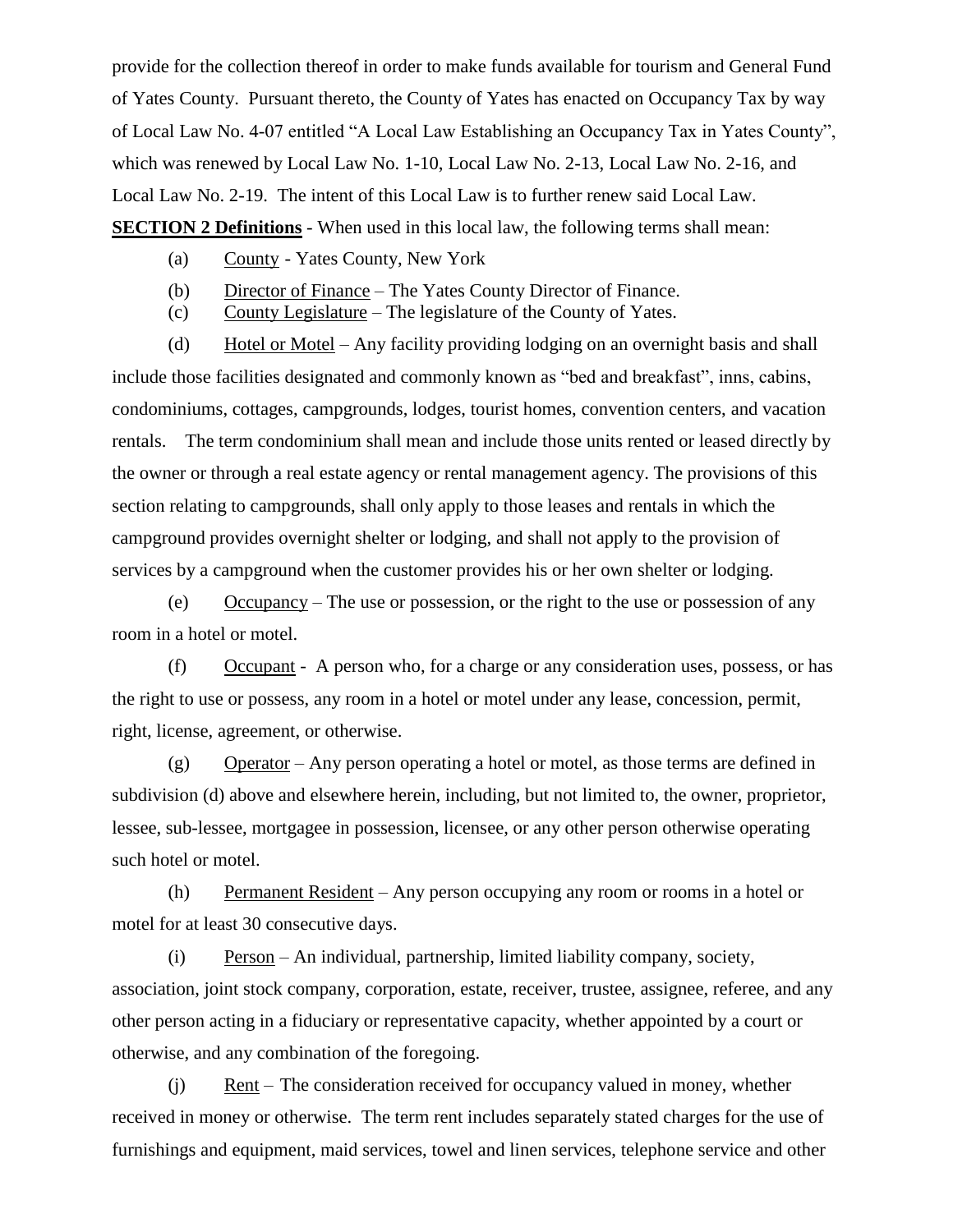accommodations. Any charges for food, drinks, entertainment, valet, laundry service, theater ticket service, transportation, and administration do not constitute rent.

 $(k)$  Return – Any return filed, or required to be filed, as herein provided.

(l) Room – any room or rooms of any kind in any part or portion of a hotel or motel, which is available for, rented or otherwise let out for the lodging of guests.

(m) State – The State of New York

**SECTION 3 Imposition of Tax** – Effective January 1, 2008, there is hereby imposed and there shall be paid a tax of four percent (4%) of the per diem rental rate upon the rent for each room or rooms in a hotel or motel located within the County, except that such tax shall not be applicable to a permanent resident of a hotel or motel.

**SECTION 4 Transitional Provisions** – The tax imposed by this local law shall be paid upon any occupancy on or after January 1, 2008, although such occupancy is pursuant to a prior contract, lease or other arrangement. Where rent is paid on a weekly or other term basis, the rent shall be subject to the tax imposed by this local law to the extent that it covers any period on or after January 1, 2008. Any reservation for 2008 which is made prior to December 1, 2007, with a deposit, shall be exempt from the occupancy tax.

**SECTION 5 Exempt Organizations** – Section 1202-Y of the Tax Law does not authorize the imposition of this occupancy tax upon any transaction, by or with any of the following in accordance with Section 1230 of the Tax Law.

(a) The State of New York, or any public corporation (including a public corporation created pursuant to agreement or compact with another state) or the Dominion of Canada, improvement district or other political subdivision of the State;

(b) The United States of America, insofar as it is immune from taxation;

(c) Any corporation or association, or trust, or community chest, fund or foundation organized and operated exclusively for religious, charitable or educational purposes, or for the prevention of cruelty to children or animals, and no part of the net earnings of which inures to the benefit of any private shareholder or individual and no substantial part of the activities of which is carrying on propaganda, or otherwise attempting to influence legislation; provided, however, that nothing in this paragraph shall include an organization operated for the primary purpose of carrying on a trade or business for profit, whether or not all of its profits are payable to one or more organizations described in this paragraph.

**SECTION 6 Territorial Limitations** – The tax imposed by this local law shall apply only within the territorial limits of Yates County.

# **SECTION 7 Registration –**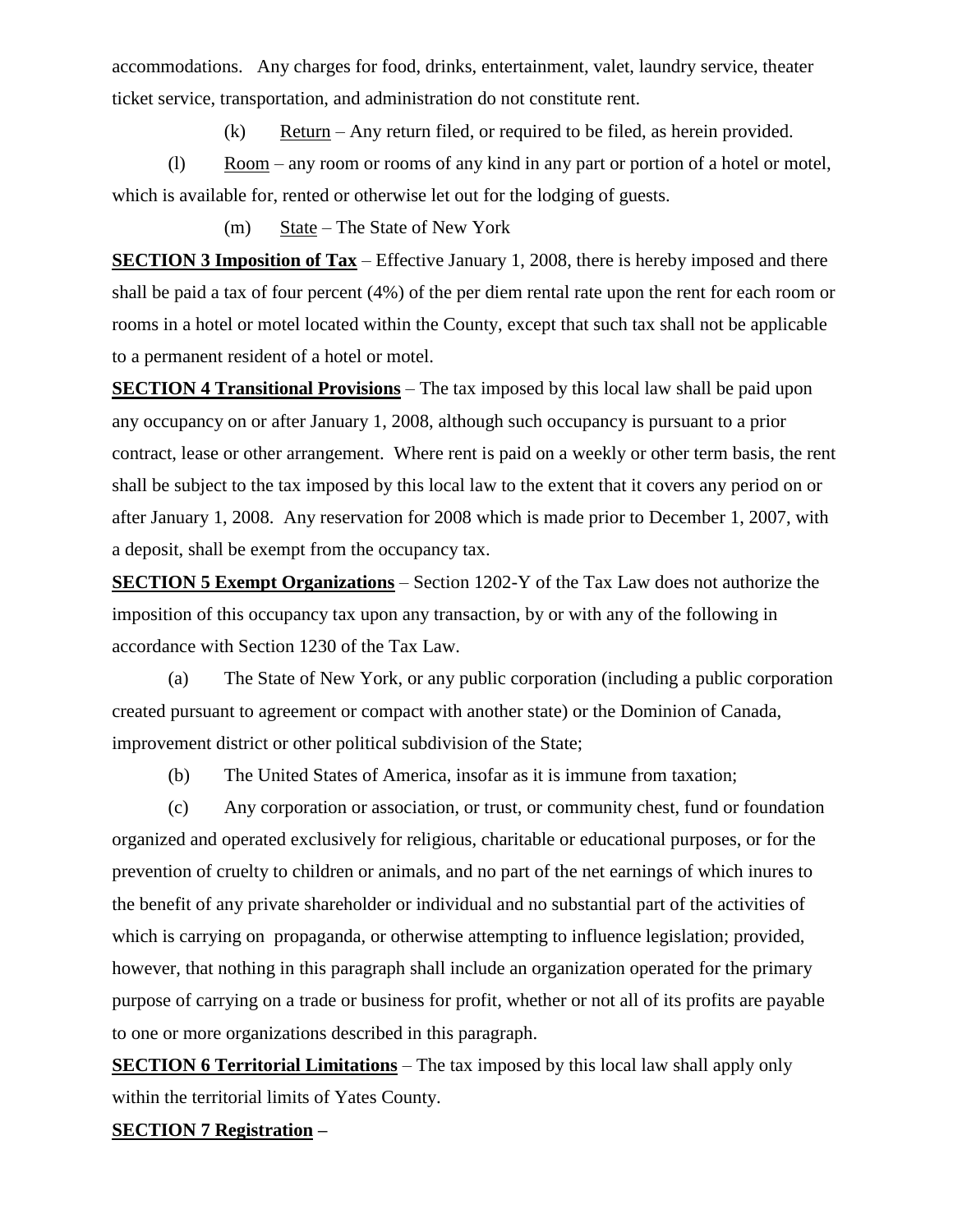(a) Within ten (10) days after the effective date of this local law, or in the case of operators commencing business after such effective date, within three (3) days after such commencement or opening, every operator shall file with the Director of Finance a registration application in a form prescribed by the Director of Finance.

(b) The Director of Finance shall, within ten days after such registration, issue without charge to each operator, a certificate of authority empowering such operator to collect the tax from the occupant and duplicate thereof for each additional hotel of such operator. Each certificate or duplicate shall state the hotel or motel to which it is applicable. Such certificates of authority shall be prominently displayed by the operator in such manner that it may be seen and come to the notice of all occupants and persons seeking occupancy. Such Certificates shall be non-assignable and non-transferable and shall be surrendered immediately to the Director of Finance upon the cessation of business at the hotel named or upon its sale or transfer.

#### **SECTION 8 Administration and Collection** –

(a) The tax imposed by this local law shall be administered and collected by the Director of Finance, or other fiscal officers of Yates County, by such means and in such manner as other taxes which are now collected and administered by such officers or as otherwise may be provided by this local law.

(b) The tax to be collected shall be stated and charged separately from the rent and shown separately on any record thereof, at the time when the occupancy is arranged or contracted for and charged for, and upon every evidence of occupancy or any bill or statement of charge made for such occupancy issued or delivered by the operator, and the tax shall be paid by the occupant to the operator as trustee for and on account of the County, and the operator shall be liable for the collection thereof and subsequent payment of the same to the Director of Finance.

(c) The following persons shall be personally liable for the tax imposed, collected or required to be collected under this local law: i) the operator, ii) any member of a partnership operator, iii) any member of a limited liability company operator; and iv) any officer, director or employee of a corporation operator or dissolved corporation operator, any employee of a partnership operator, any employee or manager of a limited liability company operator, or any employee of an individual proprietorship operator who as such officer, director, employee or manager is under a duty to act for such corporation, partnership, limited liability company or individual proprietorship in complying with any requirement of this local law.

 Any such person shall have the same right in respect to collecting the tax from the occupant, or in respect to non-payment of the tax by the occupant, as if the tax were a part of the rent or charge and payable at the same time as the rent or charge; provided, however, that the Director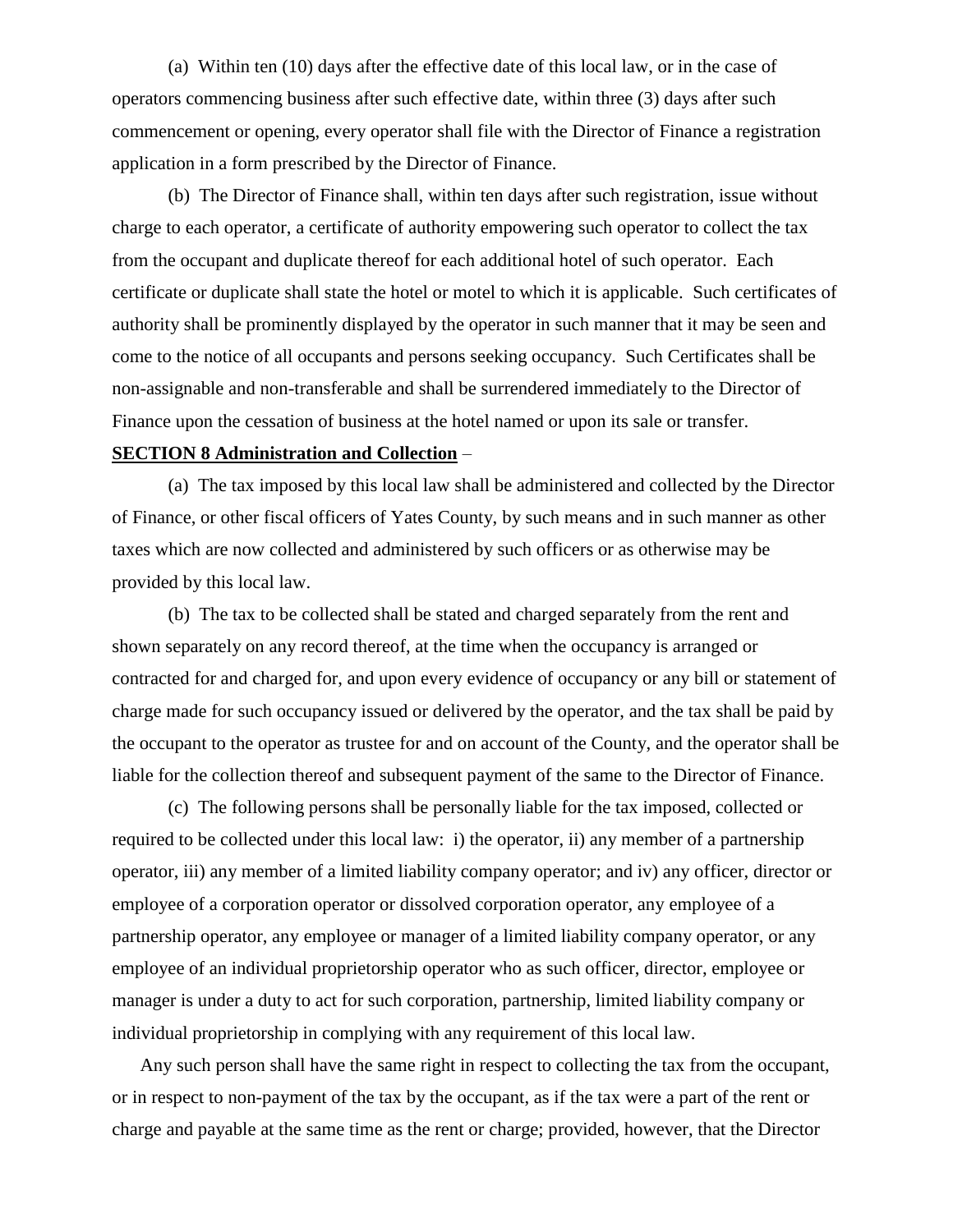of Finance or other fiscal officers, employees or agents specified in this local law, shall be joined as a party in any action or proceeding brought to collect the tax.

(d) Where any occupant has failed to pay a tax imposed by this local law, then in addition to all other rights, obligations and remedies provided in this local law, such tax shall be payable by the occupant directly to the Director of Finance and it shall be the duty of the occupant to file a return with the Director of Finance and to pay the tax to the Director of Finance within fifteen (15) days of the date the tax was required to be paid.

(e) The Director of Finance may, whenever he/she deems it necessary for the proper enforcement of this local law, provide by regulation that occupants shall file returns and pay directly to the Director of Finance any tax herein imposed, at such times as returns are required to be filed and payment made by an operator.

(f) For the purpose of the proper administration of this local law and to prevent evasion of the tax hereby imposed, it shall be presumed that all rents are subject to tax until the contrary is established, and the burden of proving that a rent for occupancy is not taxable hereunder shall be upon the operator.

(g) Where an occupant claims exemption from the tax under the provisions of section 5 of this local law, the rent shall be deemed taxable hereunder unless the operator shall receive from the occupant claiming such exemption a certificate duly executed by an exempt corporation or association.

**SECTION 9 Records to Be Kept** – Every operator shall keep records of every occupancy and of all rent paid, charged and due thereon and of the tax payable thereon, in such form as the Director of Finance may require. Such records shall be available for inspection and examination at any time upon demand by the Director of Finance or the Director of Finance's duly authorized agents or employees, and shall be preserved for a period of not less than three (3) years, except that the Director of Finance may consent in writing to their destruction within that period, or may in writing require that such records be kept and maintained for a specified period in excess of three (3) years.

#### **SECTION 10 Returns** –

(a) Every operator shall file with the Director of Finance a return of occupancy and of rents, and of the taxes payable thereon for the quarterly periods ending February 28, May 31, August 31 and November 30 of each year on or after January 1, 2008. Such returns shall be filed within twenty (20) days from the expiration of the period covered thereby. The Director of Finance may permit or require returns to be made by other periods and upon such dates as may be specified. If the Director of Finance deems it necessary in order to insure the payment of the tax imposed by this local law, then the Director of Finance may require returns to be made for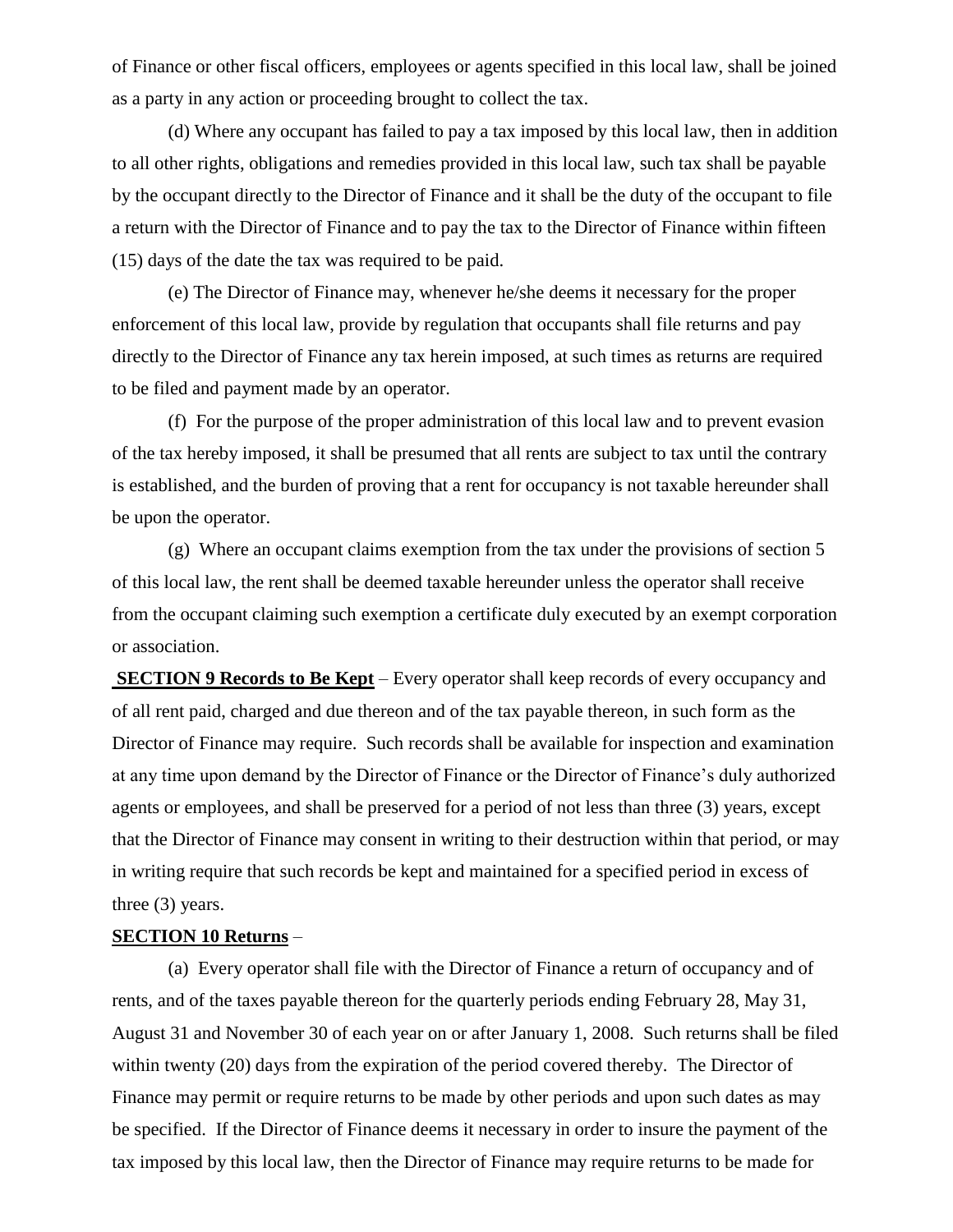shorter periods than those prescribed pursuant to the foregoing provisions of this section and upon such dates as may be specified.

(b) The forms of returns shall be prescribed by the Director of Finance and shall contain such information as he or she may deem necessary for the proper administration of this local law. The Director of Finance may require amended returns to be filed within twenty (20) days after notice and to contain the information specified in the notice.

(c) If the return required by this local law is not filed, or a return filed is incorrect or insufficient on its face, then the Director of Finance shall take the necessary steps to enforce the filing of such return, or of a corrected return.

#### **SECTION 11 Payment of Tax** -

(a) Upon the time of filing a return of occupancy and of rents, each operator shall pay to the Director of Finance the taxes imposed by this local law upon the rents required to be included in such return, as well as other monies collected by the operator acting, or purporting to act, under the provisions of this local law.

(b) Where the Director of Finance, in his or her discretion, deems it necessary to protect revenues to be obtained under this local law, the Director of Finance may require any operator obligated to collect the tax imposed by this local law to file with the Director of Finance's office a bond, issued by a surety company authorized to transact business in this state and approved by the New York State Superintendent of Insurance as to solvency and responsibility, in such amount as the Director of Finance may fix to secure the payment of any tax and/or penalties and interest due, or which may become due, from such operator.

(c) In the event the Director of Finance determines that an operator is to file such bond, notice shall be given by the Director of Finance to such operator to that effect specifying the amount of the bond required.

(d) The operator shall file such bond within five (5) days after the issuance of such notice, unless within five (5), days the operator shall serve upon and deliver to the Director of Finance a written request for a hearing before the Finance Committee at which time the necessity, propriety and amount of the bond shall be determined by the Director of Finance. Any determination by the Director of Finance upon such hearing shall be final and shall be complied with by the operator within fifteen (15) days after the giving of notices thereof.

(e) In lieu of such bond, securities approved by the Director of Finance or cash in such amount as may be prescribed, may be deposited which shall be kept in the custody of the Director of Finance, who may at any time without notice to the depositor apply them to any tax and interest and penalties due, and for that purpose, the securities may be sold by the Director of Finance at public or private sale, without notice to the depositor thereof.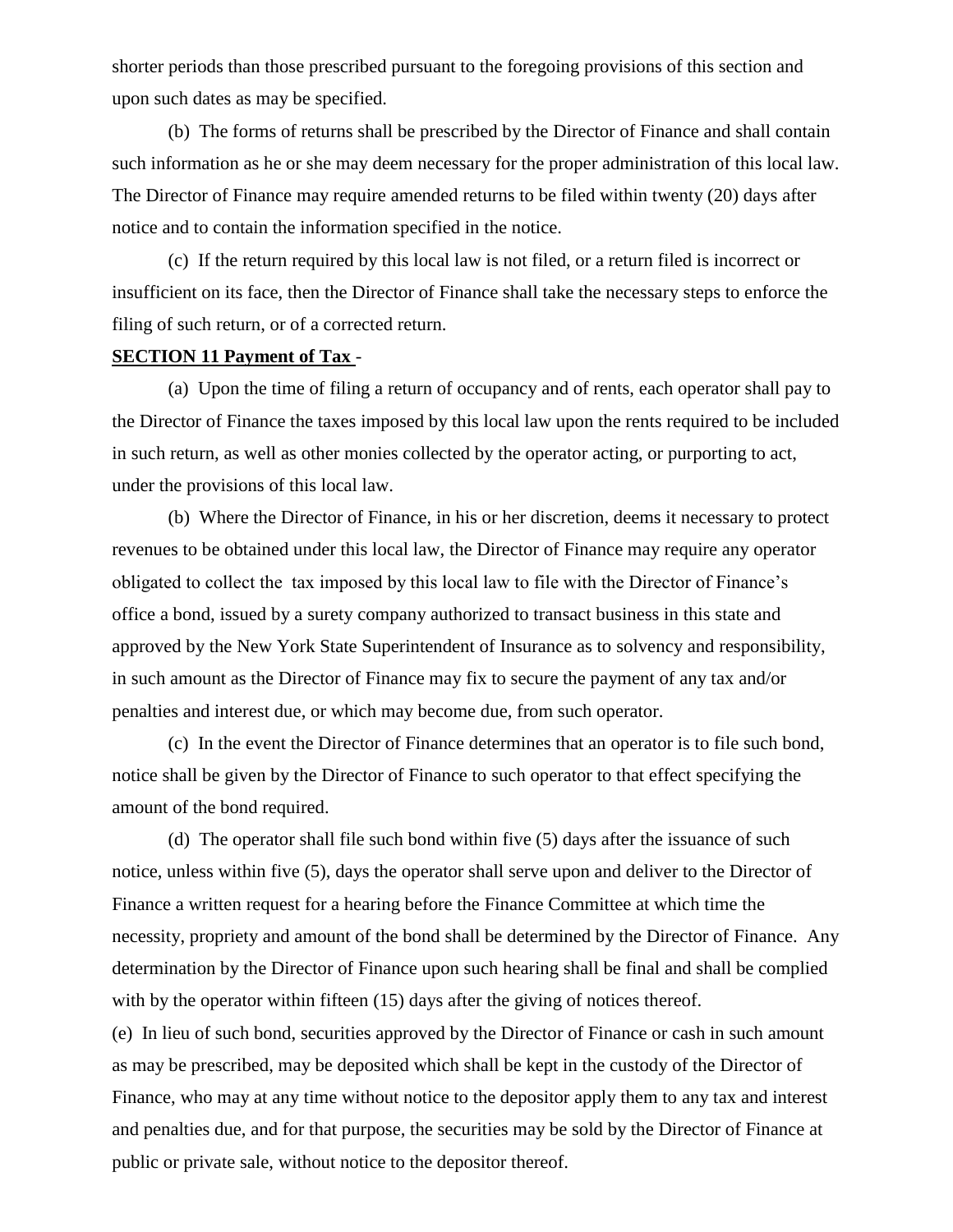#### **SECTION 12 Determination of Tax** –

(a) If a return required by this local law is not filed, or if a return is incorrect or insufficient, then the amount of tax due shall be determined by the Director of Finance from such information as may be obtainable and, if necessary, the tax may be estimated on the basis of external indices, such as number of rooms, location, scale of rents, comparable rents, type of accommodations and service, number of employees and/or other factors. Such notice of determination shall be mailed by certified or registered mail to the person or persons liable for the collection or payment of the tax at his/her last known address. If such person or persons is deceased or under a legal disability, a notice of determination may be mailed to his/her last known address, unless the Director of Finance has received notice of the existence of a fiduciary relationship with respect to such person. After thirty (30) days from the mailing of such notice of determination, such notice of determination shall be an assessment of the amount of tax specified in such notice of determination, together with the interest, additions to tax and penalties stated in such notice of determination. Such notice of determination shall finally and irrevocably fix the tax, unless the person against whom it is assessed, within the above stated thirty (30) day time period, applies to the Director of Finance for a hearing, or unless the Director of Finance of his or her own motion shall re-determine the same. After such hearing, the Director of Finance shall give a notice of determination made to the person(s) against whom the tax is assessed. Any final determination of the amount of any tax payable hereunder, shall be reviewable for error, illegality or unconstitutionality or any other reason whatsoever by a proceeding under article seventy-eight of the Civil Practice Law and Rules, if application therefore is made to the Supreme Court within thirty (30) days after the giving of the notice of such final determination, provided, however, that any such proceeding under article seventy-eight of the Civil Practice Law and Rules shall not be instituted unless:

(1) The amount of tax sought to be reviewed, with such interest and penalties thereon as may be provided for by local law or regulation shall be first deposited and there is filed an undertaking, issued by a surety company authorized to transact business in New York State and approved by the New York State Superintendent of Insurance as to solvency and responsibility, in such amount as a justice of the Supreme Court shall approve, to the effect that if such proceeding be dismissed or the tax confirmed, the petitioner will pay all costs and charges which may accrue in the prosecution of such proceeding; or

(2) At the option of the petitioner, such undertaking may be in a sum sufficient to cover the taxes, interests, and penalties stated in such determination, plus the costs and charges which may accrue against such petitioner in the prosecution of the proceeding, in which event,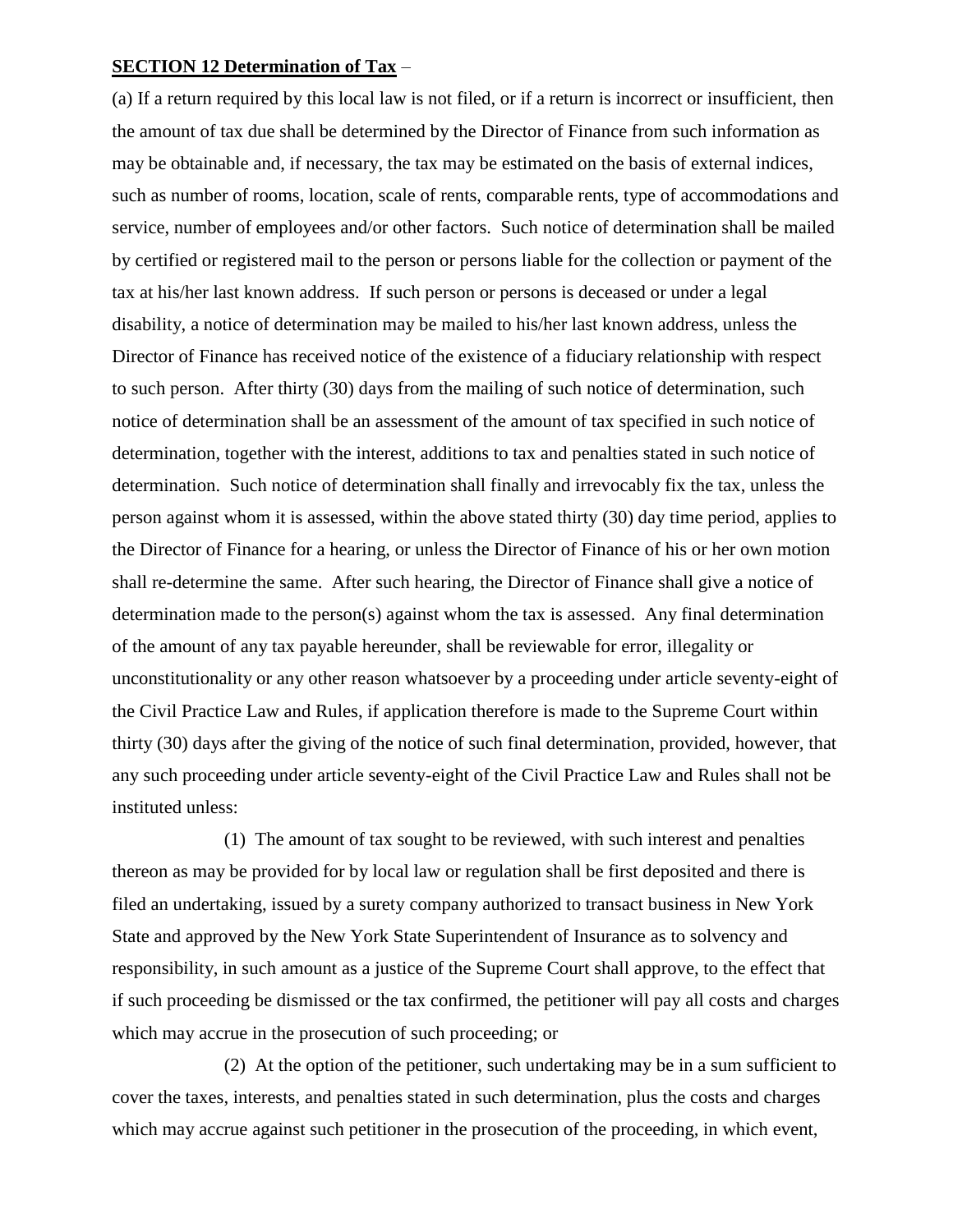the petitioner shall not be required to pay such taxes, interests or penalties as a condition precedent to the application.

(b) Whenever such tax is estimated as provided for in this Section 12, such notice shall contain a statement conspicuously placed on such notice advising the applicable person(s): that the amount of the tax was estimated; that the tax may be challenged through a hearing process; and that the petition for such challenge must be filed with the Director of Finance within thirty (30) days.

(c) The liability of the a purchaser, transferee or assignee of assets sold, transferred or assigned in bulk for the payment to the County of taxes determined to be due from the seller, transferor or assignor arising under subdivision (c) of Section 17 of this local law shall be an assessment of the liability determined unless the purchaser, transferee or assignee, within thirty (30) days after the giving of notice by the Director of Finance to such purchaser, transferee or assignee of the total amount of any tax or taxes which the County claims to be due from the seller, transferor or assignor, shall apply to the Director of Finance for a hearing unless the Director of Finance, on its own motion, shall re-determine such liability. Where the Director of Finance determines that the amount of taxes claimed due from the seller, transferor or assignor is erroneous or excessive in whole or in part it shall, on behalf of the purchaser, transferee or assignee, determine the amount of tax or taxes properly due and if such amount is less than the amount of taxes for which the purchaser would have been liable in the absence of such determination it shall reduce such liability accordingly.

(d) The liability, pursuant to subdivision (c)(iv) of Section 8 of this local law, of any officer, director or employee of a corporation operator or dissolved corporation operator, any employee of a partnership operator, any employee or manager of a limited liability company operator, or any employee of an individual proprietorship operator who as such officer, director, employee or manager is under a duty to act for such corporation, partnership, limited liability company or individual proprietorship in complying with any requirement of this local law for the tax imposed, collected or required to be collected, or for the tax required to be paid or paid over to the Director of Finance under this local law, and the amount of such tax liability (whether or not a return is filed under this local law, whether or not such return when filed is incorrect or insufficient, or where the tax shown to be due on the return filed under this local law has not been paid or has not been paid in full) shall be determined by the Director of Finance in the manner provided for in subdivisions (a) and (b) of this Section 12. Such determination shall be an assessment of the tax and liability for the tax with respect to such person unless such person, within thirty (30) days after the giving of notice of such determination, shall apply to the Director of Finance for a hearing. If such determination is identical to or arises out of a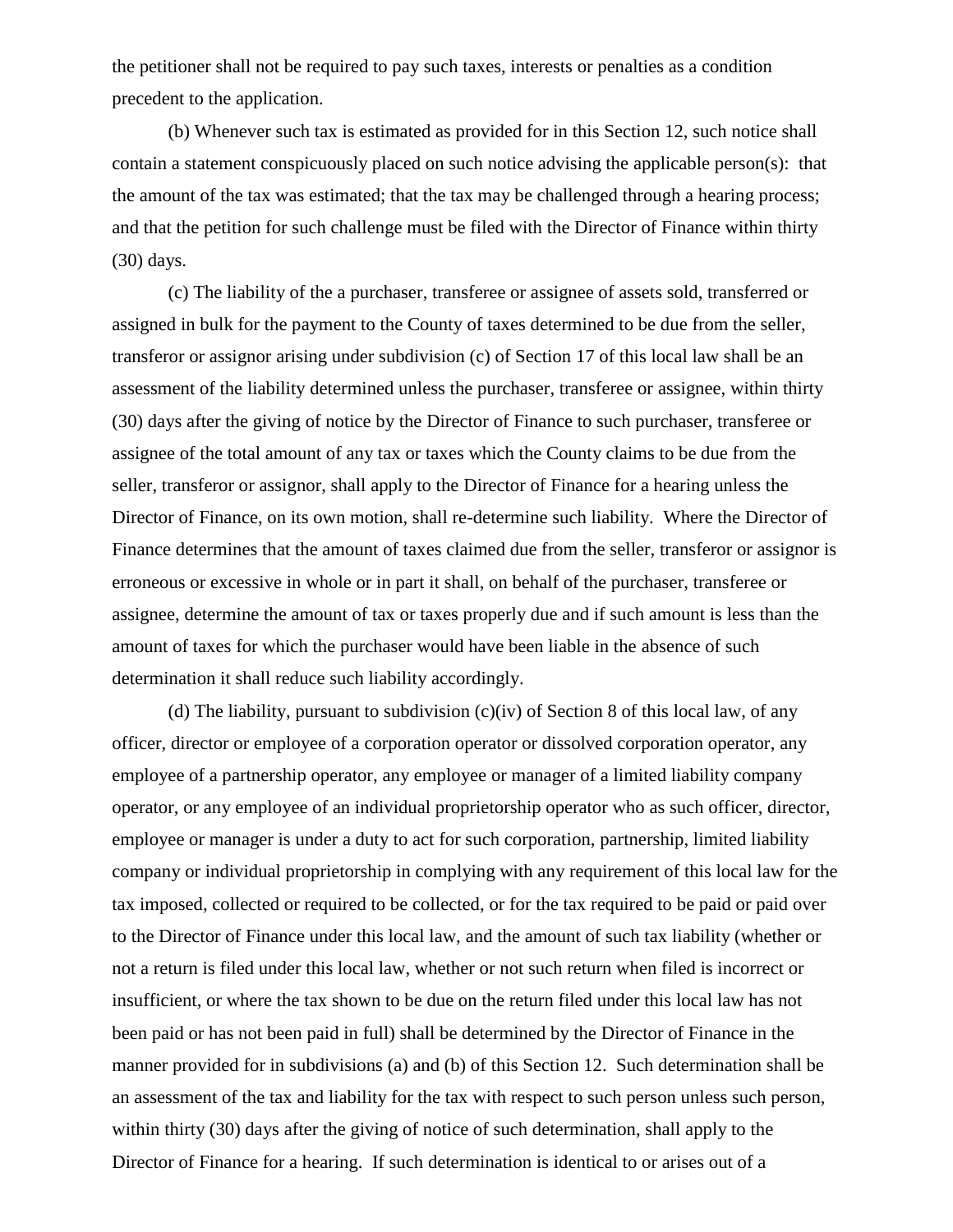previously issued determination of tax of the corporation, dissolved corporation, partnership, limited liability company or individual proprietorship for which such person is under a duty to act, an application filed with the Director of Finance on behalf of the corporation, dissolved corporation, partnership, limited liability company or individual proprietorship shall be deemed to include any and all subsequently issued personal determinations and a separate application to the Director of Finance for a hearing shall not be required. The Director of Finance may, nevertheless, of its own motion, re-determine such determination of tax or liability for tax. Where the Director of Finance determines or re-determines that the amount of tax claimed to be due form the operator is erroneous or excessive in whole or in part, it shall re-determine the amount of tax properly due from any such person, and if such amount is less than the amount of tax for which such person would have been liable in the absence of such determination or redetermination, it shall reduce such liability accordingly.

(e) If the Director of Finance believes that the collection of any tax will be jeopardized by delay, for reasons including but not limited to, a person liable for the tax is about to cease business, leave the state or remove or dissipate assets out of which the tax or penalties and interest might be satisfied, the Director of Finance may determine the amount of such tax and assess the same, together with all interest and penalties provided by this local law, against any person liable therefor prior to the filing of a return and prior to the date when such return is required to be filed. The amount so determined shall become due and payable to the Director of Finance by the person(s) against whom such a jeopardy assessment is made, as soon as notice thereof is given to such person personally or by registered or certified mail. The provisions of subdivisions (a) and (b) of this Section 12 shall apply to any such determination except to the extent that they may be inconsistent with this subdivision. The Director of Finance may abate any jeopardy assessment if it finds that jeopardy does not exist.

#### **SECTION 13 Refunds** –

(a) In the manner provided in this section, the Director of Finance shall refund or credit, without interest, any tax, penalty or interest erroneously, illegally or unconstitutionally collected or paid, if application to the Director of Finance for such refund shall be made within one year of payment thereof. Whenever a refund is made by the Director of Finance, the reason therefore shall be stated in writing. Such application may be made by the operator, or other person who has actually paid the tax. Such application may also be made by an operator who has collected and paid over such tax to the Director of Finance, provided the application is made within one year of the payment by the occupant to the operator, but no actual refund of money shall be paid to such operator until it is first established to the satisfaction of the Director of Finance, under such regulations as the Director of Finance may prescribe, that the Director of Finance has repaid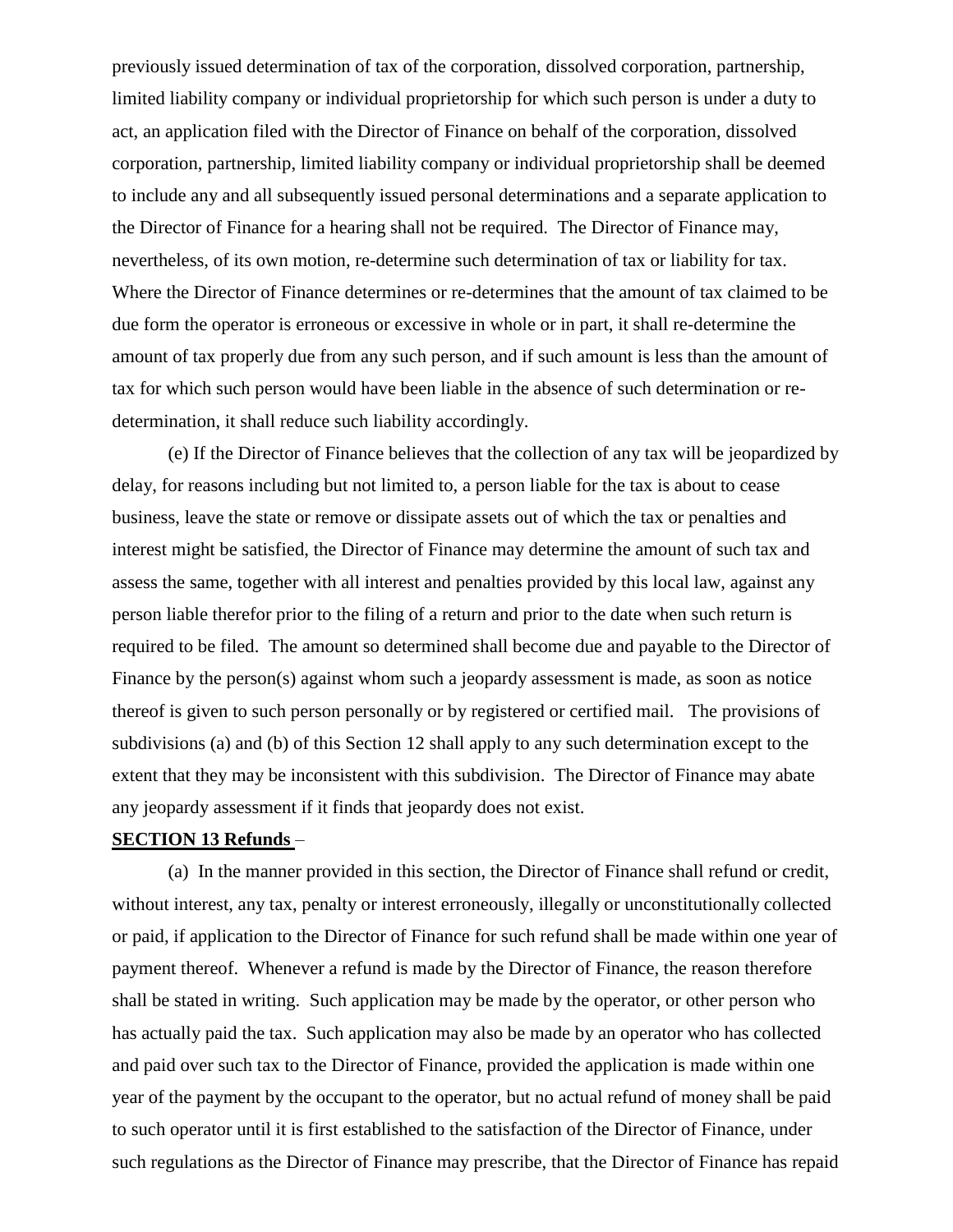to the occupant the amount for which the application for refund is made. The Director of Finance may in lieu of any refund required to be made, allow credit therefore on payments due from the applicant.

(b) Where any tax imposed hereunder shall have been erroneously, illegally or unconstitutionally collected and application for the refund thereof duly made to the proper fiscal officer or officers, and such officer or officers shall have made a determination denying such refund, such determination shall be reviewable by a proceeding under article seventy-eight of the Civil Practice Law and Rules, provided, however, that such proceeding is instituted within thirty (30) days after the giving of the notice of such denial, that final determination of the tax due was not previously made, and that an undertaking is filed with the proper fiscal officer or officers in such amount and with such sureties as a justice of the Supreme Court shall approve, to the effect that such proceeding be dismissed or the tax confirmed, the petitioner will pay all costs and charges which may accrue in the prosecution of such proceeding.

**SECTION 14 Reserves** – In cases where the operator or other person who has paid the tax has applied for a refund and has instituted a proceeding under article seventy-eight of the Civil Practice Law and Rules to review a determination adverse to such operator or other person who has paid the tax on such application for a refund, the Director of Finance shall set aside sufficient monies to meet any decision adverse to the County.

**SECTION 15 Disposition Of Revenues** – All revenues resulting from the imposition of the tax under this local law shall be paid into the treasury of Yates County and shall be credited to, and deposited in, the General Fund of the County. Thereafter the revenues from the tax after the cost of administration is deducted (said cost of administration being a percentage of such revenues, said percentage being established by County resolution, but not to exceed 10% of such revenues, to defer the necessary expenses of the County in administering such tax), shall be equally divided for the purpose of i) promoting tourism in the County (Yates County Tourism) and ii) the enhancement of the general economy in the County, its towns and villages (Yates County General Fund).

**SECTION 16 Remedies Exclusive** - The remedies provided by sections twelve (12) and thirteen (13) of this local law shall be the exclusive remedies available to any person for the review of the tax liability imposed by this local law; and no determination, or proposed determination, of tax or determination of any application for refund or credit shall be enjoined, contested or reviewed by any action or proceeding, except by a proceeding under article seventyeight of the Civil Practice Law and Rules provided, however, that a taxpayer may proceed by declaratory judgment if suit is instituted within thirty (30) days after a deficiency assessment to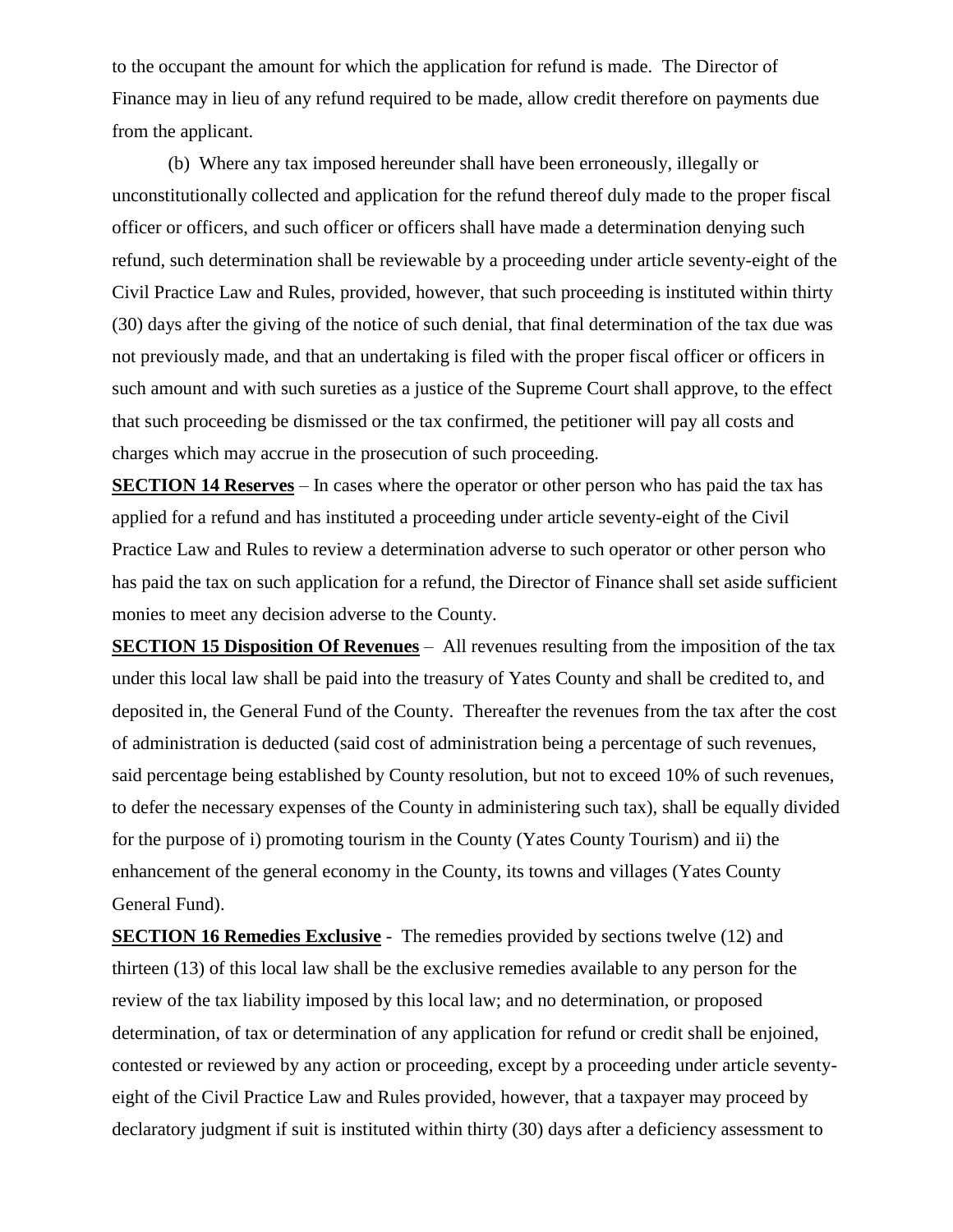the Director of Finance prior to the institution of such suit and posts a bond for costs pursuant to section twelve (12) of this local law.

#### **SECTION 17 Proceedings to Recover Tax**

(a) Whenever any operator or other person liable for the tax shall fail to collect or pay over and/or to pay any tax, penalty or interest imposed by this local law as herein provided, or whenever any occupant shall fail to pay any such tax, penalty or interest, the County Attorney shall, upon the request of the Director of Finance, bring or cause to be brought an action to enforce the payment of the same on behalf of Yates County in any court of the State of New York or any other state or of the United States.

(b) As an additional or alternate remedy, the Director of Finance may issue a warrant, directed to the Yates County Sheriff or to the sheriff of any other county, commanding him to levy upon and sell the real and personal property of any person liable for the tax, which may be found within that sheriff's county, for the payment of the amount thereof, with any penalties and interest, and the cost of executing the warrant, and to return such warrant to the Director of Finance and to pay to the Director of Finance the money collected by virtue thereof within sixty (60) days after the receipt of such warrant. The Sheriff shall, within five (5) days after the receipt of the warrant, file with the County Clerk a copy thereof, and thereupon such clerk shall enter in the judgment docket the name of the person(s) mentioned in the warrant and the amount of the tax, with any penalties and interest, for which the warrant is issued and the date when such copy is filed. Thereupon the amount of such warrant so docketed shall become a lien upon the title to and interest in real and personal property of the person(s) against whom the warrant is issued. Such lien shall not apply to personal property unless another copy of such warrant is filed in the New York State Department of State. The sheriff shall then proceed upon the warrant, in the same manner and with like effect as that provided by law in respect to executions issued against property upon judgments of a court of record, and for services in executing the warrant the sheriff shall be entitled to the same fees, which may be collected in the same manner. In the discretion of the Director of Finance, a warrant of like terms and effect may be issued and directed to any officer or employee of the Director of Finance and in the execution thereof such officer or employee shall have all the powers conferred upon sheriffs, but shall be entitled to no fee or compensation in excess of the actual expenses paid in the performance of such duty. Upon such filing of a copy of a warrant, the Director of Finance shall have the same remedies to enforce the amount due thereunder as if the County had recovered judgment therefore. If a warrant is returned not satisfied in full, the Director of Finance may from time to time issue new warrants and shall also have the same remedies to enforce the amount due thereunder as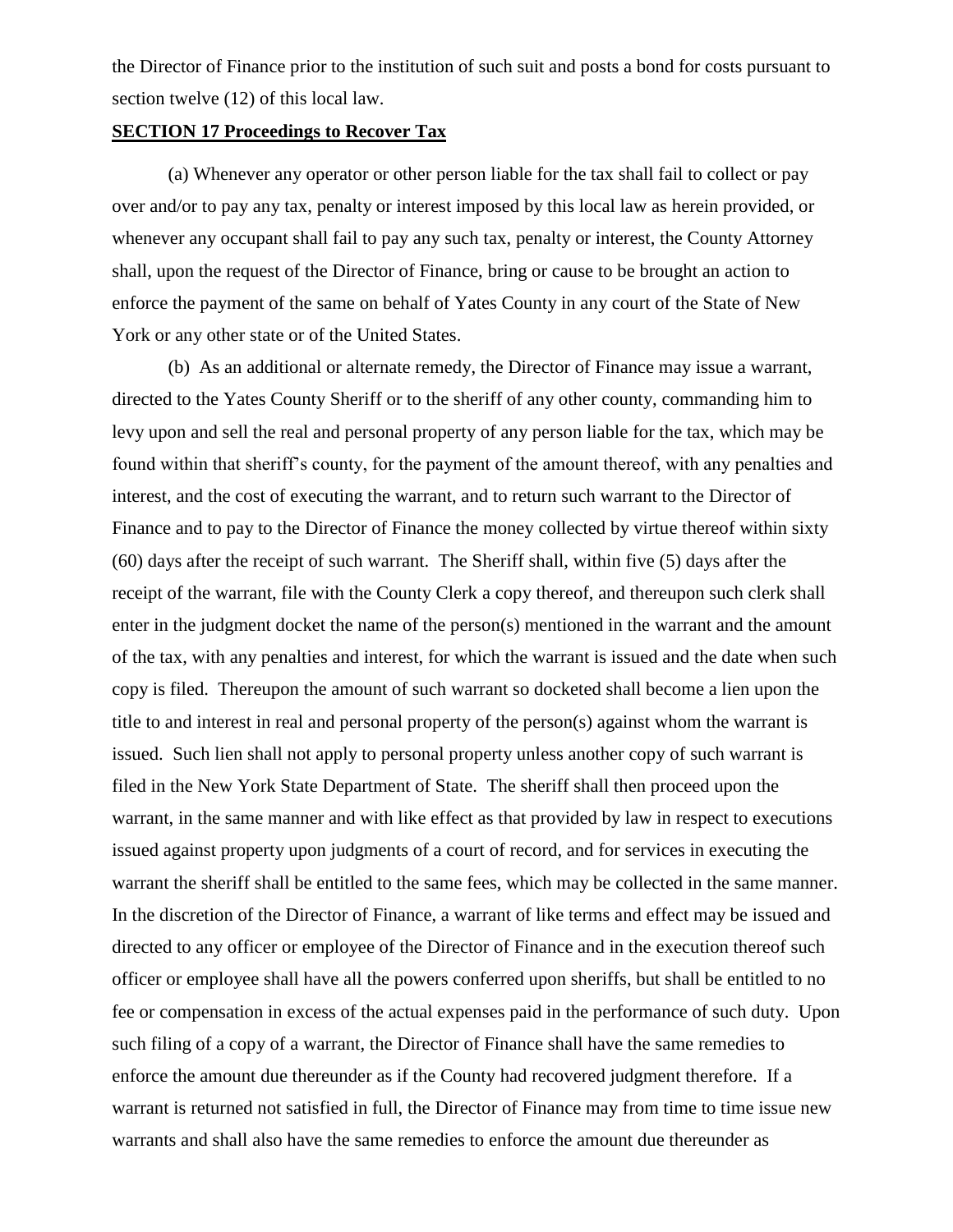provided in this section.

(c) Whenever an operator or other person liable for the tax shall make a sale, transfer or assignment in bulk of any part of the whole of a hotel, motel, or lease, or of such operator's business assets, otherwise than in the ordinary course of business, the following provisions shall apply:

(1) the purchaser, transferee or assignee shall, at least twenty (20) days before taking possession of the subject of such sale, transfer or assignment, or paying therefore, notify the Director of Finance by registered mail of the proposed sale and of the price, terms and conditions thereof whether or not the seller, transferor or assignor has represented to, or informed the purchaser, transferee or assignee that any tax is owed pursuant to this local law, and whether or not the purchaser, transferee or assignee has knowledge that such taxes are owing and whether any such taxes are in fact owing;

(2) whenever the purchaser, transferee or assignee shall fail to give notice to the Director of Finance as required by the preceding paragraph (1), or whenever the Director of Finance shall inform the purchaser, transferee or assignee that a possible claim for such tax or taxes exists, any sums of money, property or choses in action or other consideration, which the purchaser, transferee or assignee is required to transfer over to the seller, transferor or assignor, shall be the subject of a first priority right and lien of any such taxes theretofore or thereafter determined to be due from the operator, seller, transferor or assignor to the County, and the purchaser, transferee or assignee is forbidden to transfer to the operator, seller, transferor or assignor and shall withhold, any such sums of money, property or choses in action, or other consideration to the extent of the amount of the County's claim. Within fifteen (15) days of receipt of the notice of the sale, transfer or assignment from the purchaser, transferee or assignee, the Director of Finance shall give notice to the purchaser, transferee or assignee and to the operator, seller, transferor or assignor of the total amount of any tax or taxes, as well as of any penalties or interest due thereon, which the Director of Finance claims to be due from the operator, seller, transferor or assignor to the County, and whenever the Director of Finance shall fail to give such notice within fifteen (15) days from receipt of the notice of the sale, transfer or assignment required by subdivision (1) of this paragraph, such failure shall release the purchaser, transferee or assignee from any further obligation to withhold any sums of money, property or choses in action or other consideration which the purchaser, transferee or assignee is required to transfer over to the operator, seller, transferor or assignor. For failure to comply with the provisions of this paragraph, the purchaser, transferee or assignee, in addition to being subject to the liabilities and remedies imposed under the provisions of Article Six of the Uniform Commercial Code, shall be personally liable for the payment determined to be due to the County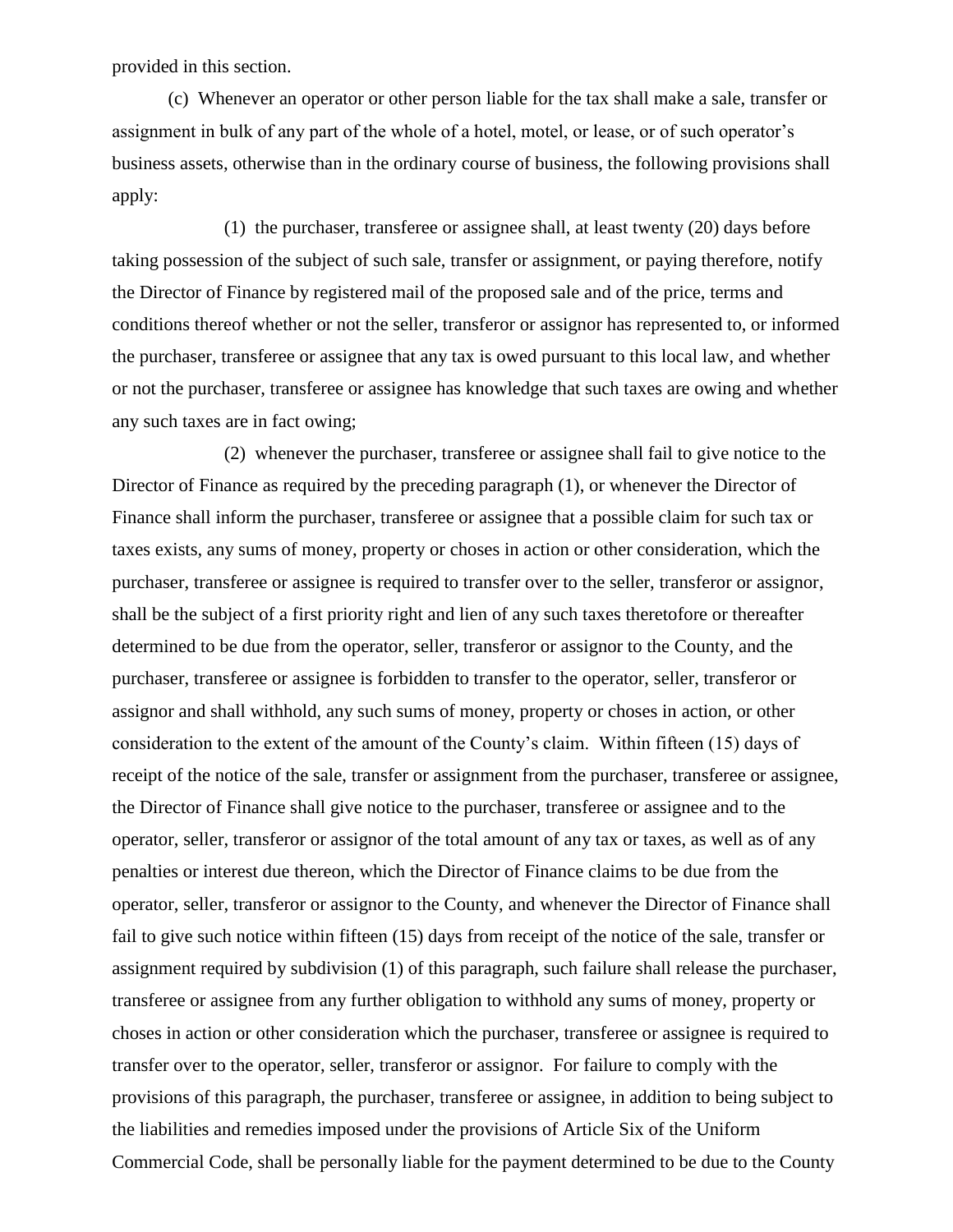from the seller, transferor or assignor, and such liability may be assessed and enforced in the same manner as the liability for tax under this local law. Upon receipt of the Director of Finance's notice issued pursuant this paragraph stating the total amount of the County's claim, the purchaser, seller, transferee or assignee may make payment of such claim to the Director of Finance from any sums of money, property, or choses in action or other consideration withheld in accord with the provisions of this paragraph, except that such payment shall be limited to an amount not in excess of the purchase price or fair market value of the assets sold, transferred, or assigned to such purchaser, transferee, or assignee, whichever is higher, and upon making such payment the purchaser, transferee or assignee shall be relieved of all liability for such amounts to the operator, seller, transferor or assignor and such amounts paid to the Director of Finance shall be deemed satisfaction of the tax liability of the operator, seller, transferor or assignor to the extent of the amount of such payment.

**SECTION 18 General Powers of the Director of Finance** – In addition to the powers granted to the Director of Finance by County Law and this local law, the Director of Finance is hereby authorized and empowered:

(a) To make, adopt and amend rules and regulations, and to issue orders, appropriate to the carrying out of this local law and the purposes thereof;

(b) To extend for cause shown, the time of filing any return for a period not exceeding thirty (30) days; and for cause shown, to remit or waive penalties, but not interest; and to compromise disputed claims in connection with the taxes hereby imposed;

(c) To request information from the Tax Commissioner of the State of New York or the Treasury Department of the United States relative to any person; and to afford information to such Tax Commissioner or such Treasury Department relative to any person, and any other provision of this local law to the contrary notwithstanding;

(d) To delegate such functions hereunder to any employee or employees of the Director of Finance;

(e) To prescribe methods for determining the rents for occupancy and to determine the taxable and non-taxable rents;

(f) To require any operator within the County to keep detailed records of the nature and type of hotel or motel maintained, nature and type of service rendered, the rooms available and rooms occupied daily, leases or occupancy contracts or arrangements, rents received charged and accrued, the names and addresses of the occupants, whether or not any occupancy is claimed to be subject to the tax imposed by this local law, and to furnish such information upon request to the Director of Finance;

(g) To assess, determine, revise and readjust the taxes imposed under this local law.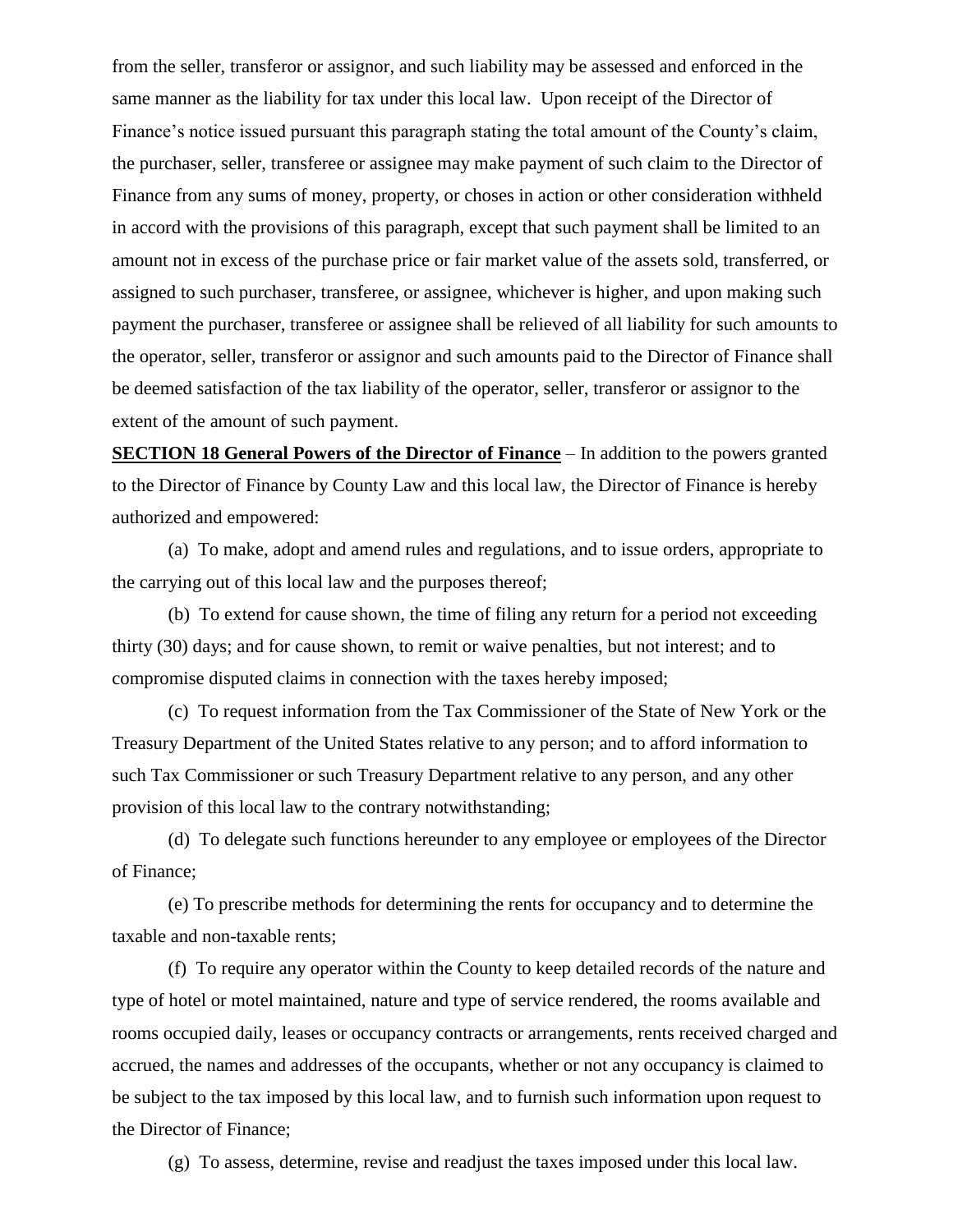#### **SECTION 19 Administration of Oaths and Compelling Testimony**

(a) The Director of Finance, or the Director of Finance's duly designated and authorized employees or agents, shall have power to administer oaths and take affidavits in relation to any matter or proceeding in the exercise of the Director of Finance's powers and duties under this local law.

(b) The Director of Finance shall have the power to subpoena and require the attendance of witnesses and the production of books, papers, and documents to secure information pertinent to the performance of his or her duties hereunder and of the enforcement of this local law, and to examine them in relation thereto, and to issue commissions for the examination of witnesses who are out of the state or unable to attend before the Director of Finance or excuse from attendance.

(c) A justice of the Supreme Court, either in court or at chambers shall have power summarily to enforce by proper proceedings the attendance and testimony of witnesses and the production and examination of books, papers and documents called for by the subpoena of the Director of Finance under this local law.

(d) Any person who shall refuse to testify or to produce books or records or who shall testify falsely in any material matter pending before the Director of Finance under this local law shall be guilty of a misdemeanor, punishment for which shall be a fine of not more than one thousand dollars (\$1,000) or imprisonment for not more than one year, or both such fine and imprisonment.

(e) The officers who serve the summons or subpoena of the Director of Finance and witnesses attending in response there to shall be entitled to the same fees as are allowed to officers and witnesses in civil cases in courts of record, except as herein otherwise provided.

(f) The County Sheriff, the Sheriff's duly appointed deputies, and any officer or employee of the Director of Finance designated to serve process under this local law, are hereby authorized and empowered to serve any summons, subpoena, order, notice, document, instrument, or other process to enforce or carry out this local law.

**SECTION 20 Reference to Tax** - Wherever reference is made in placards or advertisements or in any other publications to this tax, such reference shall be substantially in the following form: "Occupancy Tax"; except that in any bill, receipt, statement or other evidence of memorandum of occupancy or rent charge issued or employed by the operator, the word "tax" will suffice.

## **SECTION 21 Penalties, Interest, and Violation**

(a) Any person failing to file a return or to pay or pay over any tax to the Director of Finance within the time required by this local law shall be subject to:

(1) a penalty consisting of the higher of i) five percent (5%) of the amount of tax due or ii) the sum of \$5.00; plus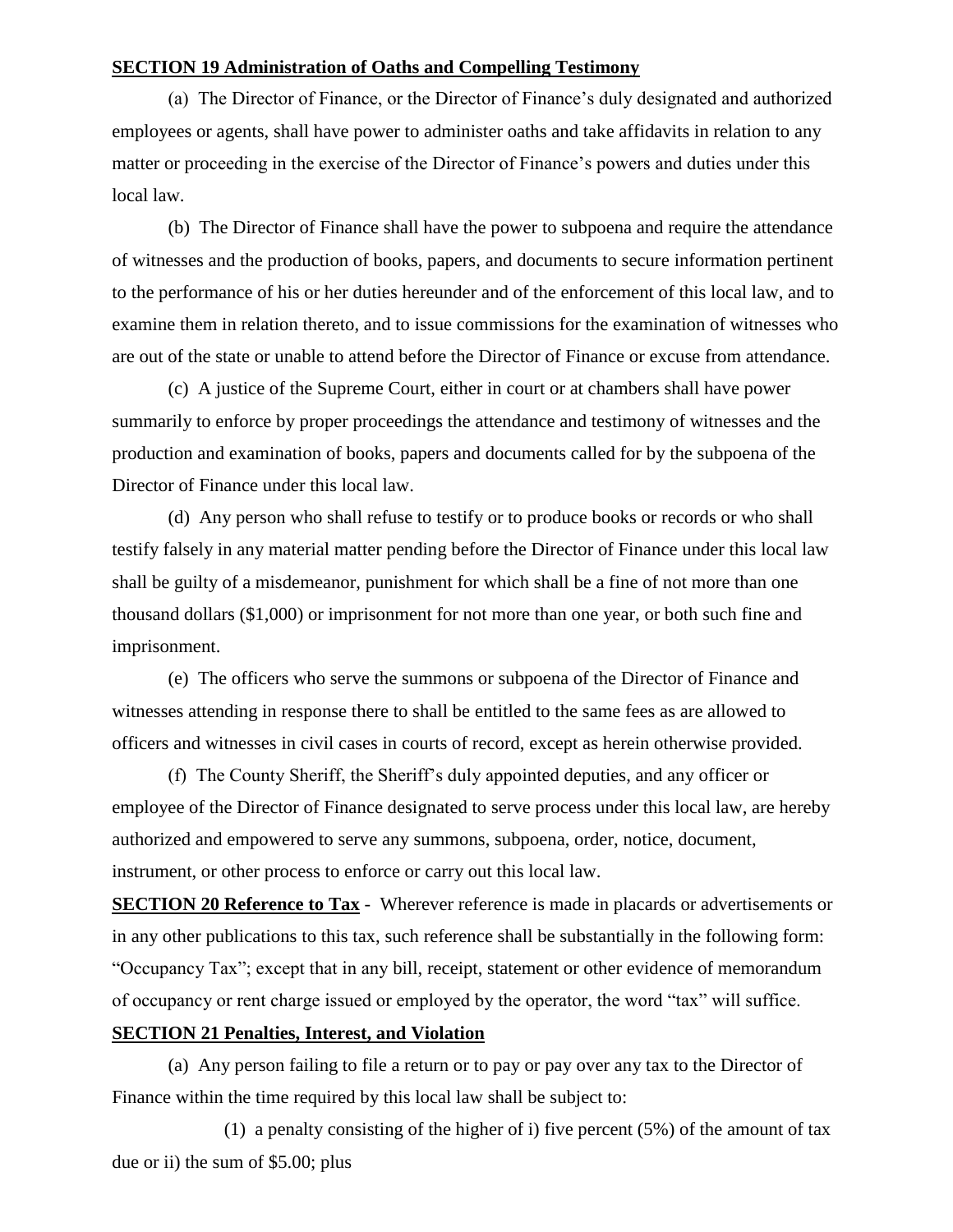(2) interest at the rate of one percent (1%) of the amount of tax due for each month of delay, except that no interest shall be charged for the first thirty (30) days immediately after the date such return was required to be filed or such tax became due.

(b) The Director of Finance, if satisfied the delay was excusable, may remit or waive all or any part of the penalty but not the interest owed. Such penalties and interest shall be paid and disposed of in the same manner as other revenues from this local law. Unpaid penalties and interest may be enforced in the same manner as the tax imposed by this local law. Any person that is personally liable for the tax imposed, collected or required to be collected under this local law shall also be personally liable for the penalties and interest herein imposed.

(c) In addition to the penalties herein or elsewhere prescribed, any person found to have committed any of the following acts shall be guilty of a misdemeanor, punishment for which shall be a fine of not more than one thousand (\$1,000) dollars or imprisonment for not more than one (1) year, or both such fine and imprisonment:

(1) failing to file a return required by this local law;

(2) filing or causing to be filed, or making or causing to be made, or giving or causing to be given, any return, certificate, affidavit, representation, information, testimony or statement required or authorized by this local law which is willfully false;

(3) willfully failing to file a bond required to be filed pursuant to this local law;

(4) failing to file a registration certificate and such data in connection therewith as the Director of Finance may by order, regulation or otherwise require;

(5) failing to display, or to surrender upon demand of the Director of Finance the certificate of authority as required by this local law;

(6) assigning or transferring such a certificate of authority;

(7) willfully failing to charge separately from the rent the tax herein imposed, or willfully failing to state such tax separately on any evidence of occupancy and on any bill or statement or receipt of rent issued or employed by the operator;

(8) willfully failing or refusing to collect any tax imposed by this local law from the occupant;

(9) referring or causing reference to be made to this tax in a form or manner other than that required by this local law; or

(10) failing to keep or maintain the records required by this local law.

(d) The certificate of the Director of Finance to the effect that a tax has not been paid, that a return, bond or registration certificate has not been filed, or that information has not been supplied pursuant to the provisions of this local law, shall be presumptive evidence thereof.

#### **SECTION 22 Returns to be Confidential**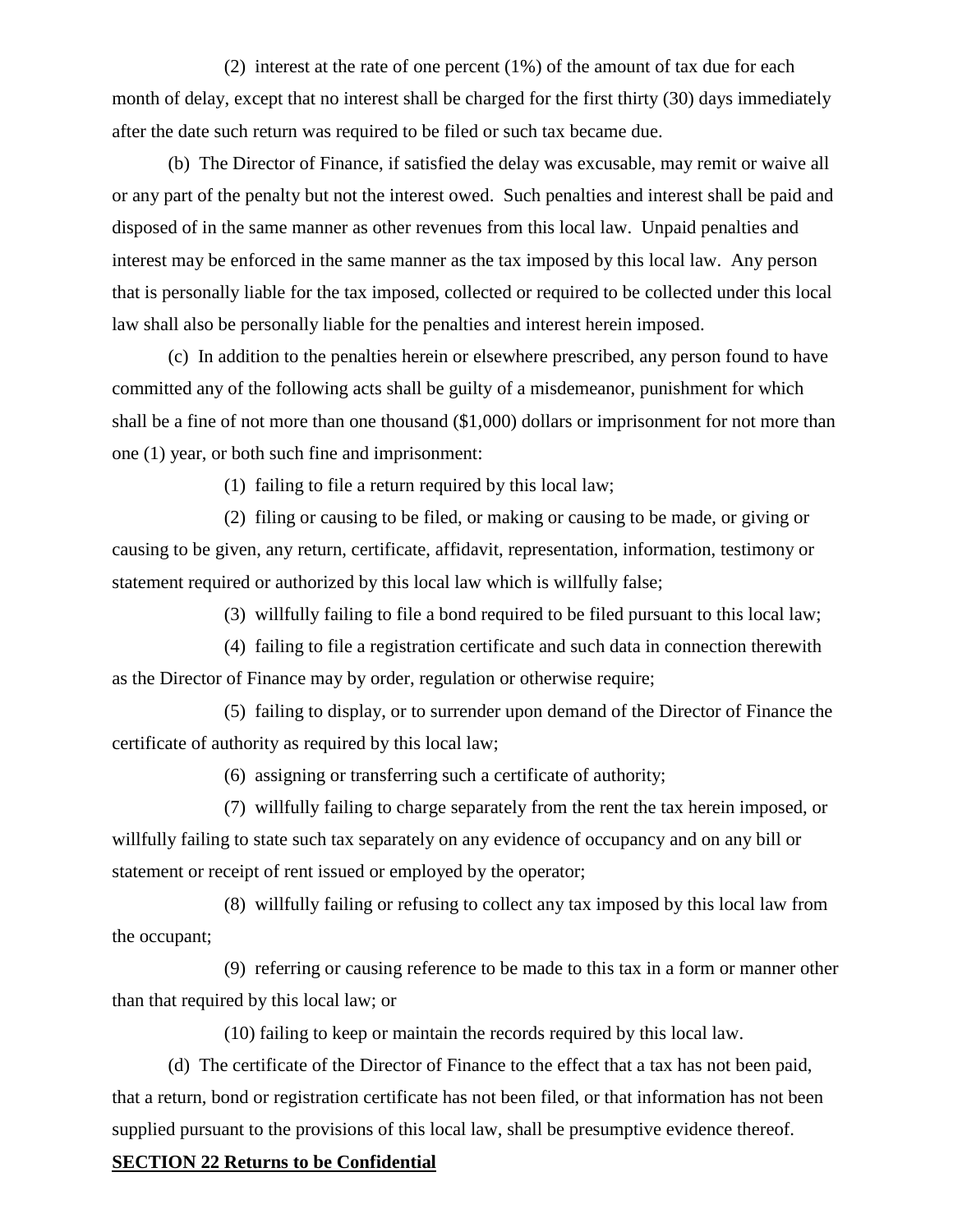(a) Except in accordance with proper judicial order, or as otherwise provided by law, it shall be unlawful for the Director of Finance to divulge, or make known in any manner, the rents or other information relating to the business of the taxpayer contained in any return required under this local law. The officers charged with the custody of such returns shall be required to produce any of them or evidence of anything contained in them in any action or proceeding in any court, except on behalf of the Director of Finance in an action or proceeding under the provisions of this local law or on behalf of any party to any action or proceeding under this local law, when the returns or facts shown thereby are directly involved in such action or proceeding, in either of which events the court may require the production of, and may admit into evidence, so much of such returns, or of the facts shown thereby, as are pertinent to the action or proceeding and no more. Nothing herein shall be construed to prohibit the delivery to a taxpayer, or his or her duly authorized representative, of a certified copy of any return filed in connection with his or her tax, nor to prohibit the publication of statistics so classified as to prevent the identification of particular returns and the items thereof, or the inspection by the County Attorney or other legal representatives of the County of the return of any taxpayer who shall bring action to set aside or review the tax based thereon, or against whom an action or proceeding has been instituted for the collection of a tax or penalty. Returns shall be preserved for three (3) years and thereafter until the Director of Finance permits them to be destroyed.

(b) Any violation of this section shall be punishable by a fine not exceeding one thousand dollars (\$1,000).

#### **SECTION 23 Notice and Limitations of Time**

(a) Any notice authorized or required under the provisions of this local law may be given by mailing the same to the person for whom it is intended in a post-paid envelope addressed to such person at the address given in the last return filed by him or her pursuant to the provisions of this local law, or in any application made by him or her, or if no return has been filed or application made, then to such address as may be obtainable. The mailing of such notice shall be presumptive evidence of the receipt of the same by the person to whom it is addressed. Any period of time which is determined according to the provisions of the local law giving of notice shall commence to run from the date of such notice.

(b) The provisions of the Civil Practice Law and Rules or any other law relative to limitations of time for the enforcement of a civil remedy shall not apply to any proceeding or action taken by the County to levy, appraise, assess, determine or enforce the collection of any tax or penalty provided by this local law. However, except in the case of a willfully false or fraudulent return with the intent to evade the tax, no assessment of additional tax shall be made after the expiration of more than three (3) years from the date of the filing of a return, provided,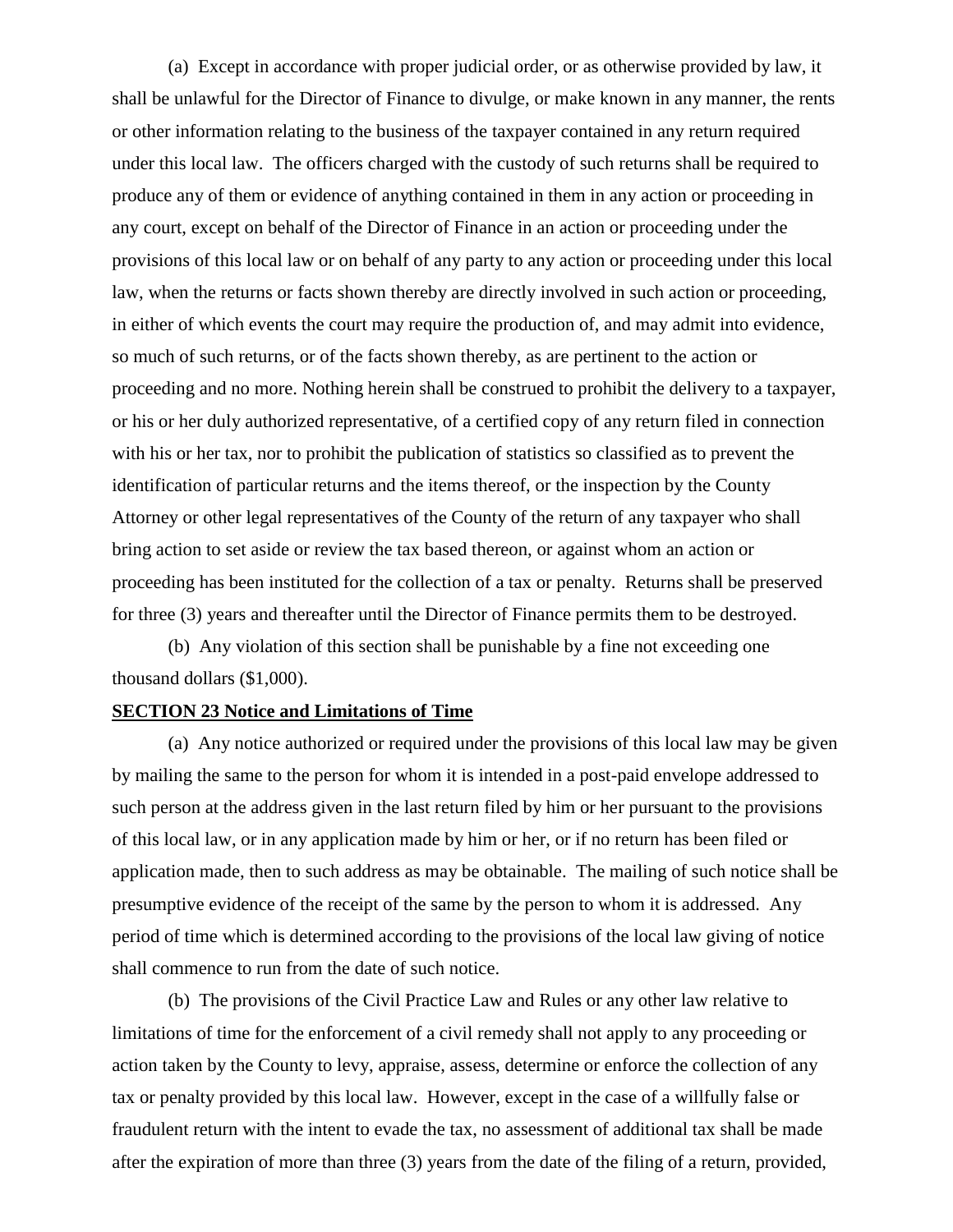however, that where no return has been filed as provided by law, the tax may be assessed at any time.

(c) Where, before the expiration of the period described herein for the assessment of an additional tax, a taxpayer has consented in writing that such period be extended, the amount of such additional tax due may be determined at any time with in such extended period. The period so extended may be further extended by subsequent consents in writing made before the expiration of the extended period.

**SECTION 24 SEPARABILITY** – If any provision of this local law or the application thereof to any person or circumstance shall be held invalid, the remainder of this local law and the application of such provision to other persons or circumstances shall not be affected thereby. **SECTION 25 Limitation of Effect of Local Law** – This local law shall remain in full force and effect for a period of three (3) years from the date of enactment by the Yates County Legislature; except nothing shall prohibit or prevent the adoption and enactment of subsequent local laws continuing or imposing the tax authorized hereby after the expiration of this local law. **SECTION 26 Effective Date** – This local law shall take effect January 1, 2023.

| <b>Resolution No. 235-22</b>                                      | Date: 6/13/22       |
|-------------------------------------------------------------------|---------------------|
| <b>Motioned By: Bronson</b>                                       | <b>Seconded By:</b> |
| ADOPT LOCAL LAW 4-2022 ENTITLED "A LOCAL LAW AMENDING COUNTY OF   |                     |
| YATES LOCAL LAW NO. 3 OF THE YEAR 1971, AS AMENEDED BY LOCAL LAW  |                     |
| NO. 2 OF THE YEAR 1982, AS FURTHER AMENDED BY LOCAL LAW NO. 2 OF  |                     |
| THE YEAR 2012- FOR THE PURPOSE OF ADOPTING A PLAN OF              |                     |
| <b>REAPPORTIONMENT OF LEGISLATIVE DISTRICTS BASED ON THE 2020</b> |                     |
| CENSUS"                                                           |                     |

WHEREAS, proposed Local Law 4-22 entitled "A Local Law Amending County of Yates Local Law No. 3 of the Year 1971, as Amended by Local Law No. 2 of the Year 1982, as Further Amended by Local Law No. 2 of the Year 2012 – For the Purpose of Adopting a Plan of Reapportionment of Legislative Districts Based on the 2020 Census" was introduced at the May 9, 2022 Legislative meeting; and

WHEREAS, a Public Hearing was duly held on June 13, 2022;

NOW, THEREFORE, BE IT RESOLVED, that proposed Local Law 4-22 entitled "A Local Law Amending County of Yates Local Law No. 3 of the Year 1971, as Amended by Local Law No. 2 of the Year 1982, as Further Amended by Local Law No. 2 of the Year 2012 – For the Purpose of Adopting a Plan of Reapportionment of Legislative Districts Based on the 2020 Census" is hereby adopted; and be it further

RESOLVED, that a copy of this resolution be given to the County Attorney and the New York State Department of State.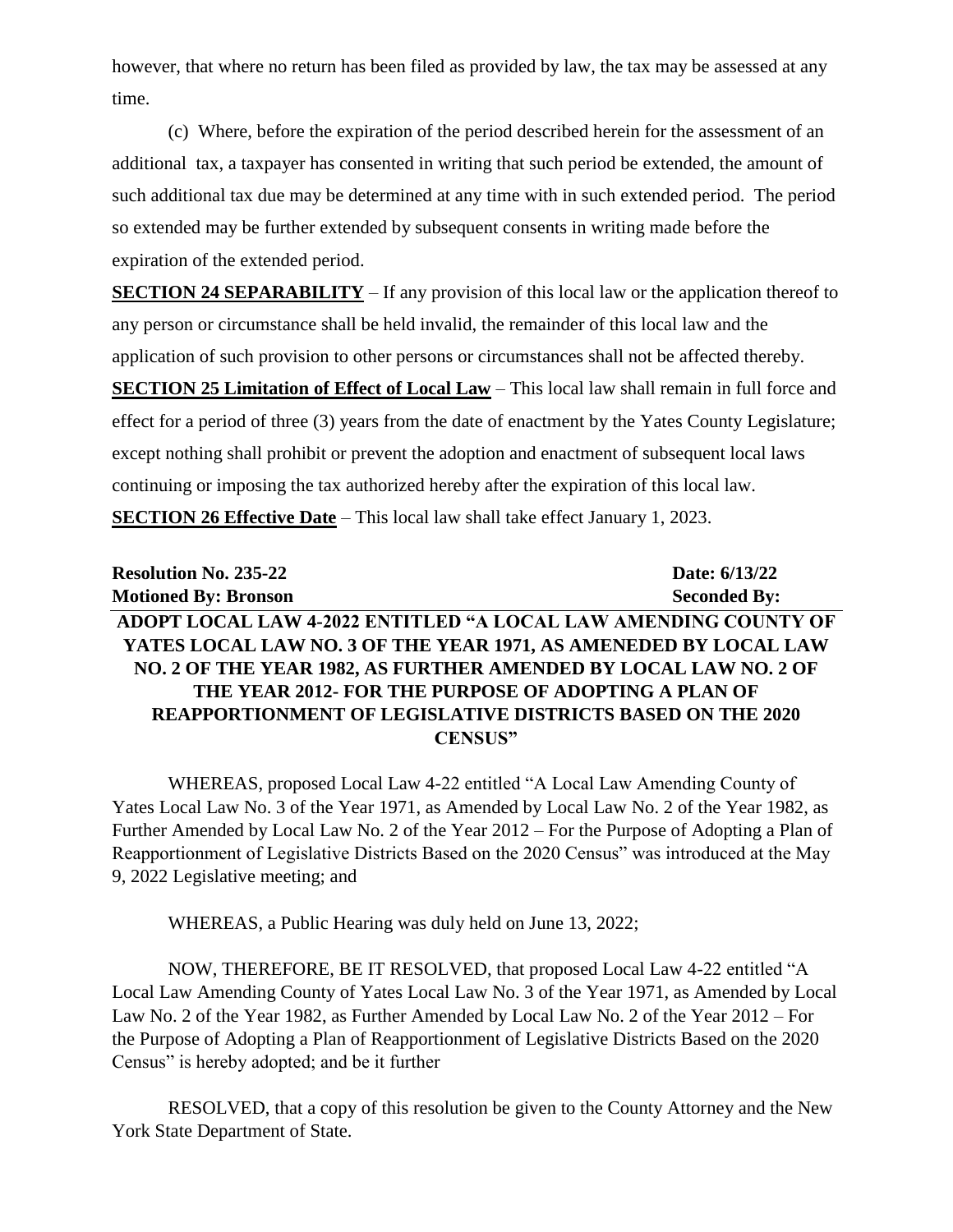#### **LOCAL LAW NO. 4 OF THE YEAR 2022**

## **ENTITLED:**

# **A LOCAL LAW AMENDING COUNTY OF YATES LOCAL LAW NO. 3 OF THE YEAR 1971, AS AMENEDED BY LOCAL LAW NO. 2 OF THE YEAR 1982, AS FURTHER AMENDED BY LOCAL LAW NO. 2 OF THE YEAR 2012- FOR THE PURPOSE OF ADOPTING A PLAN OF REAPPORTIONMENT OF LEGISLATIVE DISTRICTS BASED ON THE 2020 CENSUS**

Be it enacted by the Legislature of the County of Yates as follows:

## Section 1: Legislative Intent

The intent of this Local Law is to adopt a plan of reapportionment of legislative districts based upon county and town population data from the 2020 Census; and to do so in accordance with applicable constitutional, legal and statutory principles.

#### Section 2: Amendments

A. The paragraph numbered "4" of County of Yates Local Law No. 3 of the Year 1971, as Amended by Local Law No. 2 of the Year 1982, as Further Amended by Local Law No. 2 of the Year 2012, is hereby amended as follows:

4. That for the purpose of electing the members of the Yates County Legislature; the County of Yates is hereby divided into four (4) legislative districts as follows:

District No. 1: Town of Italy, Town of Jerusalem and Town of Middlesex.

District No. 2: Town of Benton, Town of Potter and Town of Torrey; with the Exception of All that portion of the Town of Benton located within the Village of Penn Yan.

District No. 3: Town of Milo and All that portion of the Town of Benton located within the Village of Penn Yan; with the Exception of All that portion of the Town of Milo located within the following area: Beginning at a point in the centerline of Sutherland Road, said point being in the common boundary line of the Town of Milo and the Town of Barrington, thence northerly along the centerline of Sutherland Road to a point in the centerline of Baker Road, thence easterly along the centerline of Baker Road to a point in the centerline of Chubb Hollow Road, thence southerly along the centerline of Chubb Hollow Road to a point in the centerline of Rice Road, thence easterly along the centerline of Rice Road to a point in the centerline of Rice Road (a/k/a Cherry Street), thence easterly along the centerline of Rice Road (a/k/a Cherry Street) to a point in the centerline of Norris Road, thence northerly along the centerline of Norris Road to a point in the centerline of Plum Point Road, thence easterly along the centerline of Plum Point Road to a point in the westerly line of New York State Route 14, thence easterly on a perpendicular course across said New York State Route 14 to a point in the easterly line of New York State Route 14, thence northerly along the easterly line of New York State Route 14 to a point in the centerline of Plum Point Road, thence easterly along the centerline of Plum Point Road to a point in the westerly line of current Tax Map Parcel No. 088.67-1-6, thence northerly along the westerly line of said Tax Map Parcel to a point marking the northwest corner of said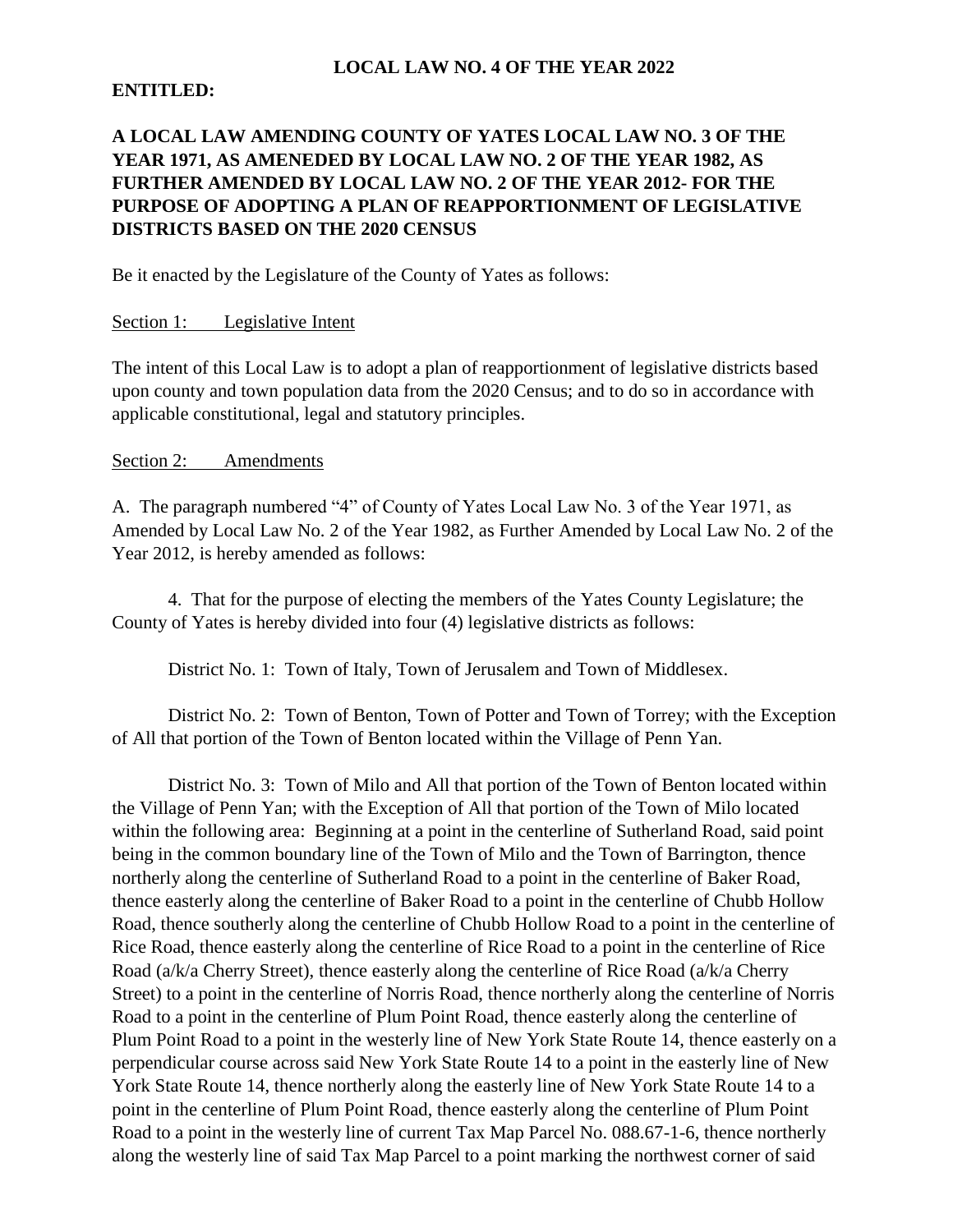Tax Map Parcel, thence easterly along the northerly line of said Tax Map Parcel to the westerly shore of Seneca Lake, thence southerly along the westerly shore of Seneca Lake to a point in the common boundary of the Town of Milo and the Town of Starkey, thence westerly along said Milo-Starkey town line to a point marking the northeast corner of the Town of Barrington, thence westerly along said Milo-Barrington town line to the point and place of beginning.

District No. 4: Town of Barrington, Town of Starkey and All that portion of the Town of Milo located within the following area: Beginning at a point in the centerline of Sutherland Road, said point being in the common boundary line of the Town of Milo and the Town of Barrington, thence northerly along the centerline of Sutherland Road to a point in the centerline of Baker Road, thence easterly along the centerline of Baker Road to a point in the centerline of Chubb Hollow Road, thence southerly along the centerline of Chubb Hollow Road to a point in the centerline of Rice Road, thence easterly along the centerline of Rice Road to a point in the centerline of Rice Road (a/k/a Cherry Street), thence easterly along the centerline of Rice Road (a/k/a Cherry Street) to a point in the centerline of Norris Road, thence northerly along the centerline of Norris Road to a point in the centerline of Plum Point Road, thence easterly along the centerline of Plum Point Road to a point in the westerly line of New York State Route 14, thence easterly on a perpendicular course across said New York State Route 14 to a point in the easterly line of New York State Route 14, thence northerly along the easterly line of New York State Route 14 to a point in the centerline of Plum Point Road, thence easterly along the centerline of Plum Point Road to a point in the westerly line of current Tax Map Parcel No. 088.67-1-6, thence northerly along the westerly line of said Tax Map Parcel to a point marking the northwest corner of said Tax Map Parcel, thence easterly along the northerly line of said Tax Map Parcel to the westerly shore of Seneca Lake, thence southerly along the westerly shore of Seneca Lake to a point in the common boundary of the Town of Milo and the Town of Starkey, thence westerly along said Milo-Starkey town line to a point marking the northeast corner of the Town of Barrington, thence westerly along said Milo-Barrington town line to the point and place of beginning.

B. The paragraph numbered "7" of County of Yates Local Law No. 3 of the Year 1971, as Amended by Local Law No. 2 of the Year 1982, as Further Amended by Local Law No. 2 of the Year 2012, is hereby amended as follows: DELETED in its entirety; due to the fact that the subject matter of said paragraph (Yates County Legislator terms) is now governed by a separate Local Law.

# Section 3: Commencement of Reapportionment Plan

This amendment of County of Yates Local Law No. 3 of the Year 1971, as Amended by Local Law No. 2 of the Year 1982, as Further Amended by Local Law No. 2 of the Year 2012, shall be effective for the election of members of the Yates County Legislature for terms commencing January 1, 2024 and thereafter and for all processes incidental thereto.

#### Section 4: Effective Date

This Local Law shall take effect upon filing with the Secretary of State in accordance with applicable provisions of the Municipal Home Rule Law of the State of New York.

# **Resolution No. 236-22 Date: 6/13/22**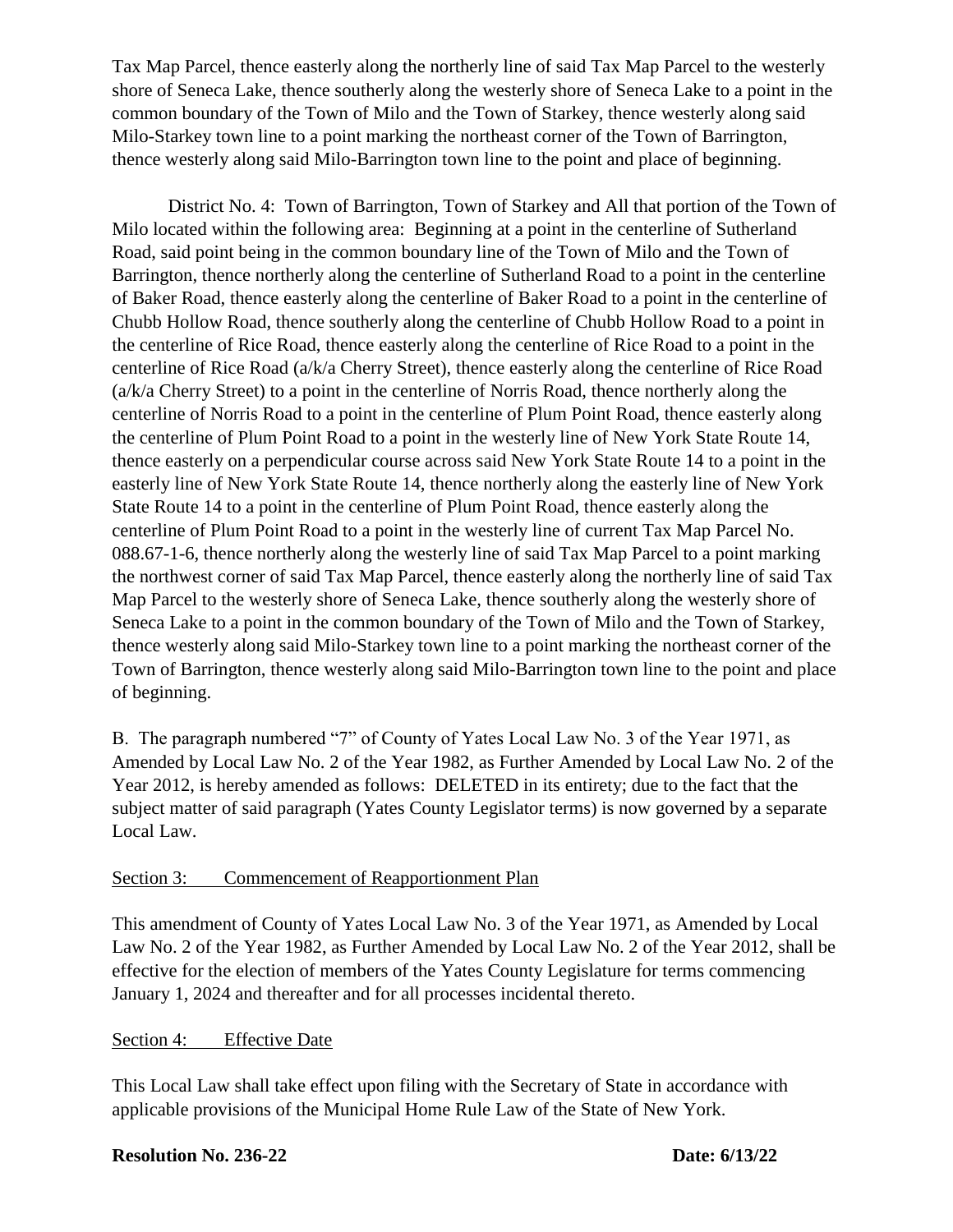## **ADOPT THE EXPANSION OF VIDEOCONFERENCING FOR PUBLIC MEETINGS**

WHEREAS, April 9, 2022 Governor Hochul signed an amendment to the Open Meetings Law, to expire on July 1, 2024, allowing for the expanded use of videoconferencing by public bodies in the conduct of open meetings, such amendment having been made to Section 103(c) of the New York State Public Officers Law and a new Section 103-a of the New York State Public Officers Law having been added thereto; and

WHEREAS, Yates County (hereinafter referred to as the "County") wishes to avail itself of such expanded use of videoconferencing in the conducting of open meetings; and

WHEREAS, the proposed Resolution entitled "Adopt the Expansion of Videoconferencing for Public Meetings" was introduced at the May 9, 2022 Legislative meeting; and

WHEREAS, a Public Hearing was duly held on June 13, 2022;

NOW, THEREFORE, BE IT RESOLVED, that in accordance with the statutory framework recited above, and effective until July 1, 2024, the County hereby authorizes the County Legislature and its committees to use videoconferencing in conducting its open meetings, under the following circumstances, terms and conditions:

1. Such use of videoconferencing at a meeting is permissible only if such meeting contains the minimum number of the members of the particular meeting body needed to fulfill that body's quorum requirement who are physically present at the same physical location where the public can attend.

2. The members of the particular body meeting shall be physically present at any such meeting unless such member is unable to be physically present at such meeting due to extraordinary circumstances. The term "extraordinary circumstances" shall be defined as disability, illness, caregiving responsibilities, or any other significant or unexpected factor or event which precludes the member's physical attendance at such meeting.

3. The public shall be provided the opportunity to attend, listen and observe the meeting in at least one physical location wherein a member of the meeting body is participating in the meeting.

4. Meetings shall be conducted so that the members of the meeting body can be heard, seen and identified while the meeting is being conducted.

5. The minutes of the meetings shall include which, if any, members of the meeting body participated remotely.

6. The public notice for a meeting shall inform the public that videoconferencing will be used, and give pertinent information thereto, including but not limited to, where the public can view and/or participate in such meeting, and identify the physical location for the meeting where the public can attend.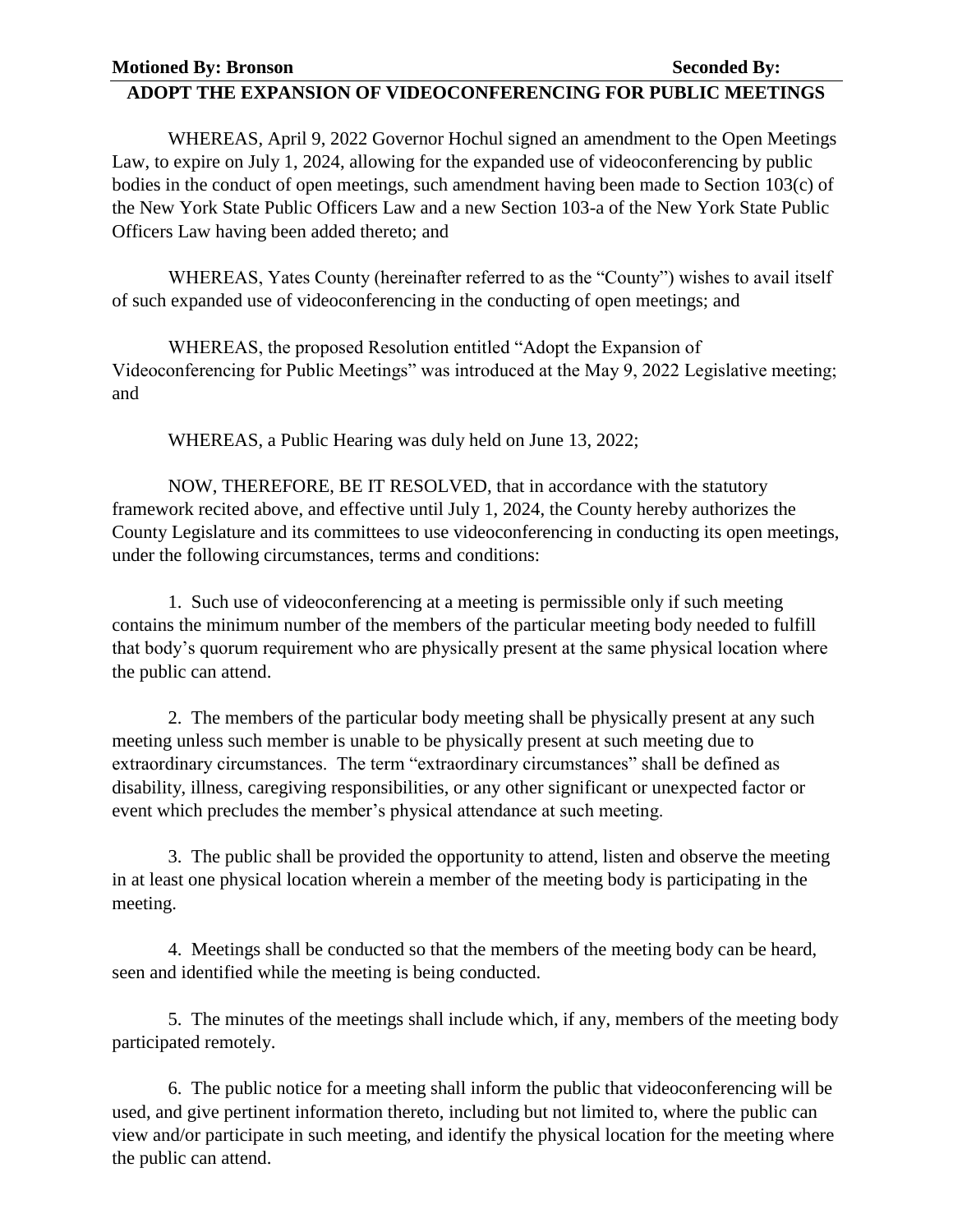7. The meeting body shall provide the opportunity for the public to view such meeting via video, and to participate in proceedings by videoconference in real-time where public comment or participation is authorized, and it will be ensured that videoconferencing allows the same public participation as in-person public participation.

8. The audio of the meeting shall be recorded and such recordings posted or linked on the public website of the County within five business days following the meeting and shall remain so available for a minimum of five years thereafter.

9. Notwithstanding the forgoing, fully remote meetings can be held and the in-person requirements shall not apply, during a state disaster emergency declared by the governor pursuant to Section 28 of the New York State Executive Law, or a local state of emergency proclaimed by the chief executive of a county, city, village, or town pursuant to Section 24 of the New York State Executive Law, if the meeting body determines that the circumstances necessitating the emergency declaration would affect or impair the ability of the meeting body to hold an in person meeting; and be it further

RESOLVED, that a copy of this resolution be given to the Clerk of the County Legislature, County Administrator and each County Legislator.

| <b>Resolution No. 237-22</b>                             | Date: 6/13/22       |
|----------------------------------------------------------|---------------------|
| <b>Motioned By: Bronson</b>                              | <b>Seconded By:</b> |
| AUTHORIZE CHAIRWOMAN TO SIGN MEMORANDUM OF UNDERSTANDING |                     |
| (CSEA)                                                   |                     |

WHEREAS, Emergency Preparedness Coordinator Ryan Bailey has obtained his Code Enforcement Officer Certification issued by the New York State Division of Building Standards and Codes and therefore, he will be taking on the added responsibility of Code Enforcement Officer for the County as part of his current job duties;

NOW, THEREFORE, BE IT RESOLVED, that the Chairwoman of the Legislature is hereby authorized to sign a Memorandum of Understanding with the CSEA regarding the additional compensation for Ryan Bailey as a result of the added job responsibility for Code Enforcement effective June 13, 2022; and be it further

RESOLVED, that copies of this resolution be given to the Mr. Bailey, Director of Emergency Management, the CSEA Union President, CSEA Union Representative, Personnel Officer, County Administrator and Director of Finance.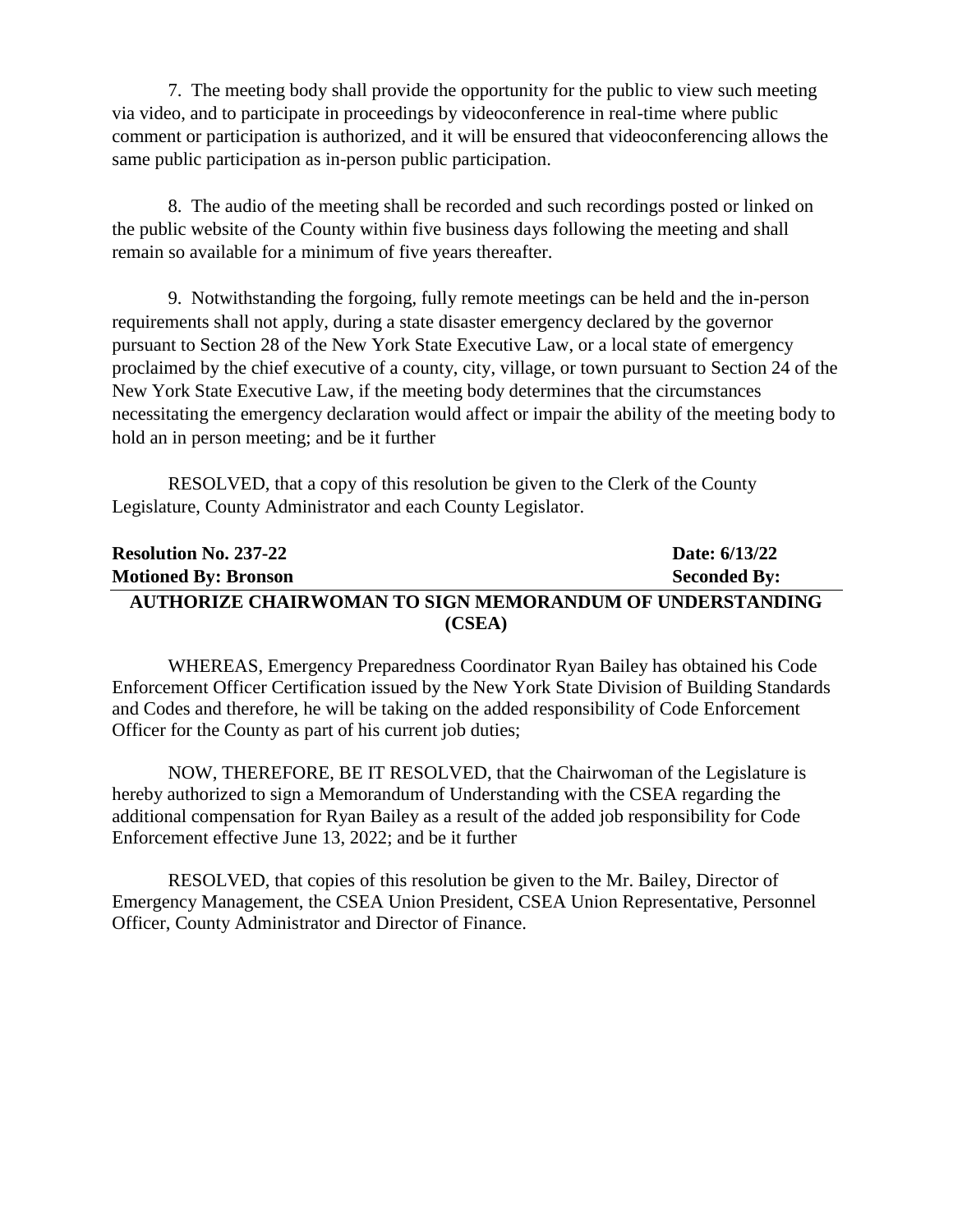|                                                                                        | <b>START RATE (YEAR 1)</b> | <b>AFTER 12 MONTHS</b> | <b>AFTER 3 YEARS</b> |
|----------------------------------------------------------------------------------------|----------------------------|------------------------|----------------------|
| <b>Account Clerk Typist</b><br>(Sheriff's Office/Public<br>Health)                     | \$15.64                    | \$15.90                | \$16.45              |
| Animal Control Officer<br>(Part Time)                                                  | \$17.51                    |                        |                      |
| <b>Bachelors Prepared</b><br>Nurse (ASN, AND.<br>AASN)                                 | \$25.05                    |                        |                      |
| <b>Chief Equipment</b><br>Custodian                                                    | \$19.23                    |                        |                      |
| Deputy Election<br>Commissioner                                                        | \$25.02                    |                        |                      |
| <b>Elections Machine</b><br>Technician I                                               | \$23.37                    |                        |                      |
| <b>Electronic Machine</b><br>Technician II                                             | \$26.01                    |                        |                      |
| <b>Election Operations</b><br>Assistant                                                | \$17.50                    |                        |                      |
| <b>Election Auditor</b>                                                                | \$16.00                    |                        |                      |
| <b>Equipment Custodian</b>                                                             | \$18.01                    |                        |                      |
| <b>Election Coordinator</b>                                                            | \$17.50                    |                        |                      |
| <b>Election Inspector</b>                                                              | \$15.00                    |                        |                      |
| <b>Election Inspector</b><br>(Traveling)                                               | \$16.00                    |                        |                      |
| <b>Election Inspector</b><br>Chairperson                                               | \$17.50                    |                        |                      |
| <b>Election Inspector</b><br>Chairperson (Traveling)                                   | \$18.50                    |                        |                      |
| <b>Voting Machine</b><br>Inspector                                                     | \$16.00                    |                        |                      |
| <b>Voting Machine</b><br>Inspector (Traveling)                                         | \$17.00                    |                        |                      |
| Clerk (Sheriff)<br>Clerk (Historian/Records                                            | \$15.70                    |                        |                      |
| Management Office)                                                                     | \$19.61                    |                        |                      |
|                                                                                        | <b>START RATE (YEAR 1)</b> | <b>AFTER 12 MONTHS</b> |                      |
| Correction Officer<br>Correction Officer/ Court                                        | \$19.43<br>\$19.43         | \$20.55<br>\$20.55     |                      |
| Security<br>Coroner                                                                    | \$100/Case                 |                        |                      |
| <b>County Code</b><br><b>Enforcement Officer</b>                                       | \$22.20                    |                        |                      |
| County Historian (Part-<br>Time)<br>Deputy Sheriff                                     | \$26.69                    |                        |                      |
| (Experience 80% CO82<br>LE contract for<br>appropriate step)<br>Deputy Sheriff (90% as | <b>TBD</b>                 |                        |                      |
| above, if duty requires<br>special instructor or<br>certification)                     | <b>TBD</b>                 |                        |                      |
|                                                                                        | <b>START RATE (YEAR 1)</b> | <b>AFTER 12 MONTHS</b> |                      |
| <b>Emergency Services</b><br>Dispatcher                                                | \$16.04                    | \$16.52                |                      |
| Employment and<br><b>Training Assistant</b>                                            | \$20.16                    |                        |                      |
| <b>Examination Monitor</b>                                                             | \$16.09                    |                        |                      |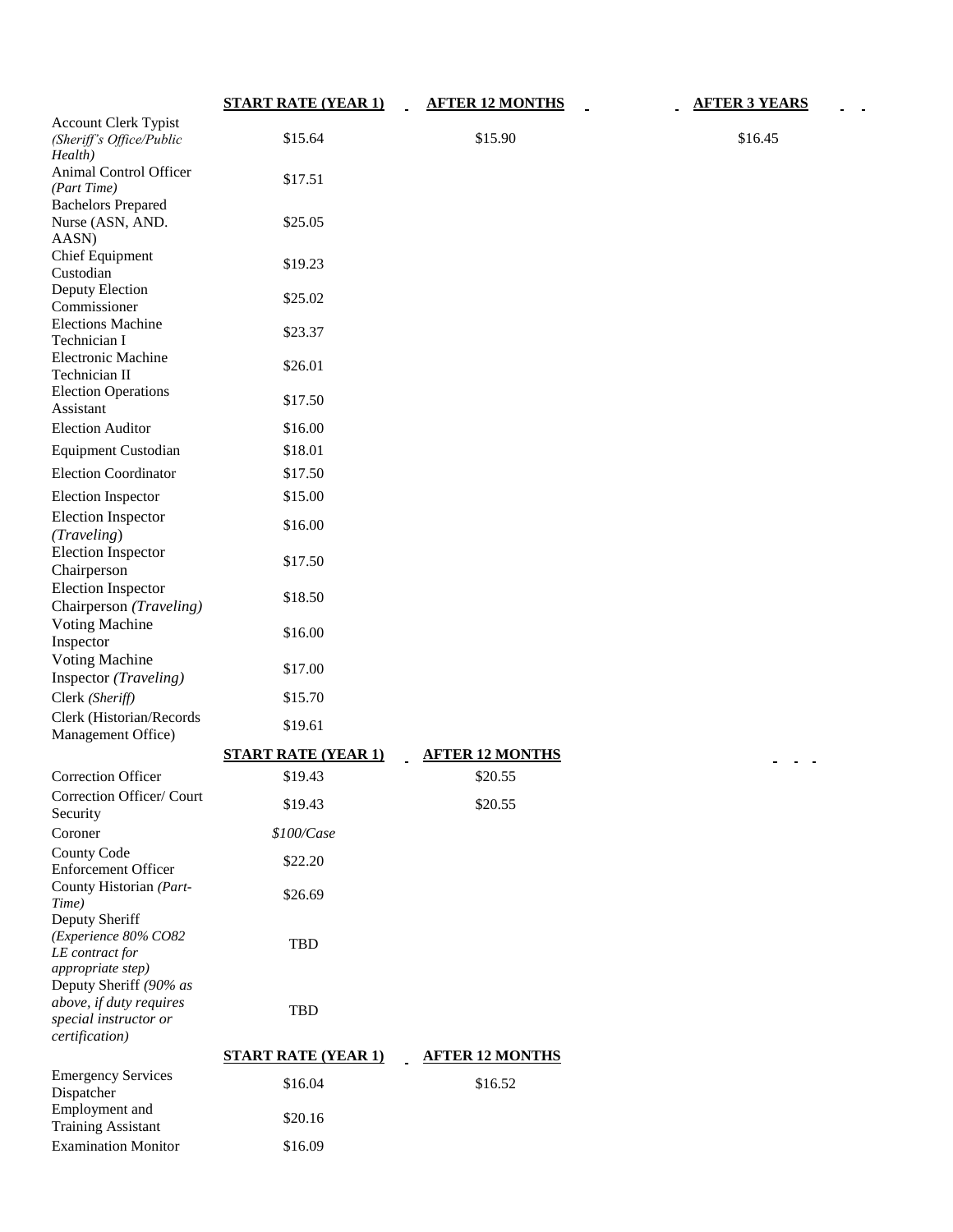|                                                                    | <b>YEAR1</b>               |         | YEAR 2                    |         | YEAR <sub>3</sub>         |                                      |
|--------------------------------------------------------------------|----------------------------|---------|---------------------------|---------|---------------------------|--------------------------------------|
|                                                                    | <b>START RATE PREMIUM</b>  |         | <b>START RATE PREMIUM</b> |         | <b>START RATE PREMIUM</b> |                                      |
| Jail Cook                                                          | \$14.00                    | \$16.11 | \$14.52                   | \$16.64 | \$15.05                   | \$17.17                              |
| Jail Nurse Practitioner                                            | \$36.86                    |         |                           |         |                           |                                      |
| Jail Physician                                                     | \$36.86                    |         |                           |         |                           |                                      |
| Laborer (Seasonal-<br><b>Highway Department)</b>                   | \$14.50                    |         |                           |         |                           |                                      |
| Law Enforcement<br>Liaison                                         | \$23.83                    |         |                           |         |                           |                                      |
|                                                                    | <b>START RATE (YEAR 1)</b> |         | <b>YEAR 2</b>             |         | Year 2                    |                                      |
| Marine Patrol Officer<br>(Seasonal)<br>Motor Equipment             | \$19.43                    |         | \$20.55                   |         |                           |                                      |
| Operator (YC Stop-<br>SMART)                                       | \$14.96                    |         |                           |         |                           |                                      |
| Motor Vehicle<br>Supervisor                                        | \$27.36                    |         |                           |         |                           |                                      |
| <b>Personnel Assistant</b>                                         | \$23.57                    |         |                           |         |                           |                                      |
| Project Manager                                                    | \$45.00                    |         |                           |         |                           |                                      |
| Public Health Program<br>Coordinator (Part Time)                   | \$28.14                    |         |                           |         |                           |                                      |
| <b>Records Management</b><br>Officer                               | \$20.20                    |         |                           |         |                           |                                      |
| <b>Registered Nurse</b>                                            | \$34.57                    |         |                           |         |                           |                                      |
| Secretary to County<br>Attorney                                    | \$35.09                    |         |                           |         |                           |                                      |
| Secretary to District<br>Attorney                                  | \$21.46                    |         |                           |         |                           |                                      |
| Secretary to Public<br>Defender                                    | \$21.89                    |         |                           |         |                           |                                      |
| Secretary to Public<br>Defender - Hurrell-<br>Harring Grant Add-On | \$5.47                     |         |                           |         |                           |                                      |
| Secretary to Sheriff                                               | \$22.08                    |         |                           |         |                           |                                      |
| Senior Account Clerk<br>Typist (Public Health)                     | \$19.10                    |         |                           |         |                           |                                      |
| <b>Vessel Operator</b>                                             | \$17.04                    |         |                           |         |                           |                                      |
| <b>Resolution No. 238-22</b><br><b>Motioned By: Bronson</b>        |                            |         |                           |         |                           | Date: 6/13/22<br><b>Seconded By:</b> |

# **AUTHORIZE COUNTY ADMINISTRATOR TO CREATE AND FILL PROJECT MANAGER POSITION**

WHEREAS, the County Administrator has requested to create and fill a part-time Project Manager position to replace the existing part-time Senior Account Clerk Typist position in the Planning Department; and

WHEREAS, when first created the initial purpose for the position was mainly clerical in nature and therefore properly titled as Senior Account Clerk Typist, however for transparency purposes and to clearly delineate the purpose and responsibilities the position has evolved into, the County Administrator has identified the need to create and fill the part-time Project Manager position; and

WHEREAS, the estimated annual cost to fill the position, including fringe is \$59,108;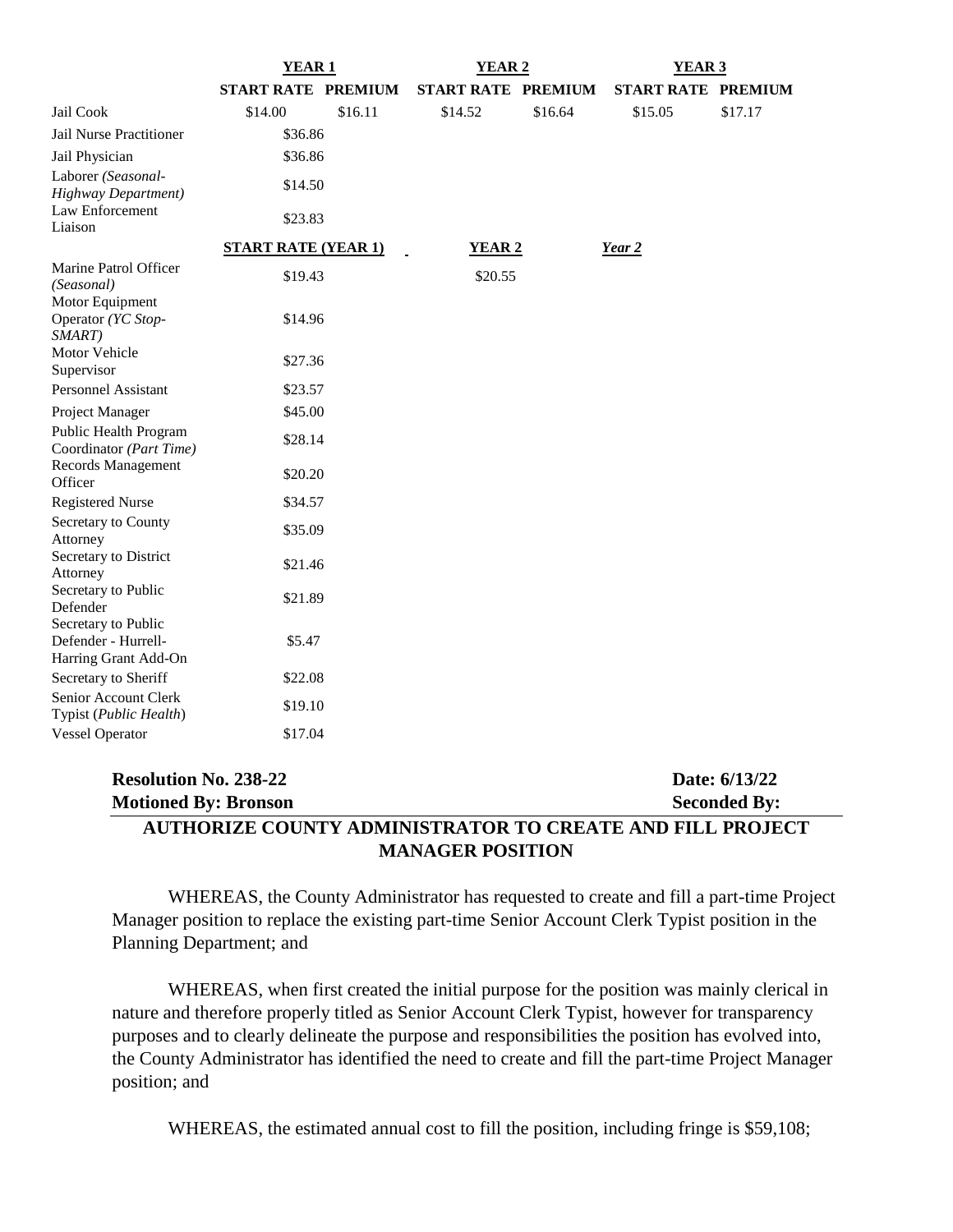NOW, THEREFORE, BE IT RESOLVED, that effective June 13, 2022 the County Administrator is hereby authorized to create and fill a part-time Project Manager position; and be it further

RESOLVED, the existing part-time Senior Account Clerk Typist position in the Planning Department will become and remain vacant; and be it further

RESOLVED, that copies of this resolution shall be provided to the Personnel Officer, County Administrator and Director of Finance.

| <b>Resolution No. 239-22</b>                                  | Date: 6/13/22       |
|---------------------------------------------------------------|---------------------|
| <b>Motioned By: Bronson</b>                                   | <b>Seconded By:</b> |
| <b>ADOPT 2022 NON-UNION NON-EXEMPT EMPLOYEE WAGE SCHEDULE</b> |                     |

WHEREAS, Resolution 457-21 was duly adopted on December 13, 2021 adopting the Non-Union Non-Exempt Employee Wage Schedule; and

WHEREAS, the resolution is in need of an amendment due to recent action taken by the County Legislature;

NOW, THEREFORE, BE IT RESOLVED, that effective June 13, 2022, "Senior Account Clerk Typist (Planning)…\$35.00" be amended to "Project Manager…\$45.00"; and be it further

RESOLVED, that copies of this resolution be given to the Personnel Officer, County Administrator and Director of Finance.

| <b>Resolution No. 240-22</b>                             | Date: 6/13/22       |
|----------------------------------------------------------|---------------------|
| <b>Motioned By: Chilson</b>                              | <b>Seconded By:</b> |
| <b>AUTHORIZE CHAIRWOMAN TO SIGN CONTRACT WITH FINGER</b> |                     |
| <b>LAKES ADDICTIONS COUNSELING AND REFERRAL AGENCY</b>   |                     |
| (FLACRA)                                                 |                     |

WHEREAS, Yates County Community Services wishes to enter into a contract with Finger Lakes Addictions Counseling and Referral Agency to provide vocational rehabilitation and support services and job coaching for clients (ages 18+) with serious mental illness; and

WHEREAS, the cost for the treatment is 100% state funds and participant fees; and,

WHEREAS, that said grant period will be for the period of January 1, 2022 through December 31, 2022 for an amount of \$185,947.00, however, such Agreement will contain recitations that the initial consideration amount is subject to change by the applicable state funding agency, and that consequently in such instance where said agency changes the ultimate funding amount for the time period covered by an Agreement the amount of consideration to be paid pursuant to such Agreement shall be adjusted accordingly; and further that the payment of the consideration therein is contingent on Yates County receiving the New York State agency funding for such purpose and in the amount of such consideration;

NOW, THEREFORE, BE IT RESOLVED, that upon the approval of the County Attorney, the Chairperson of the Legislature is authorized to enter into an agreement with Finger Lakes Addictions Counseling and Referral Agency; and be it further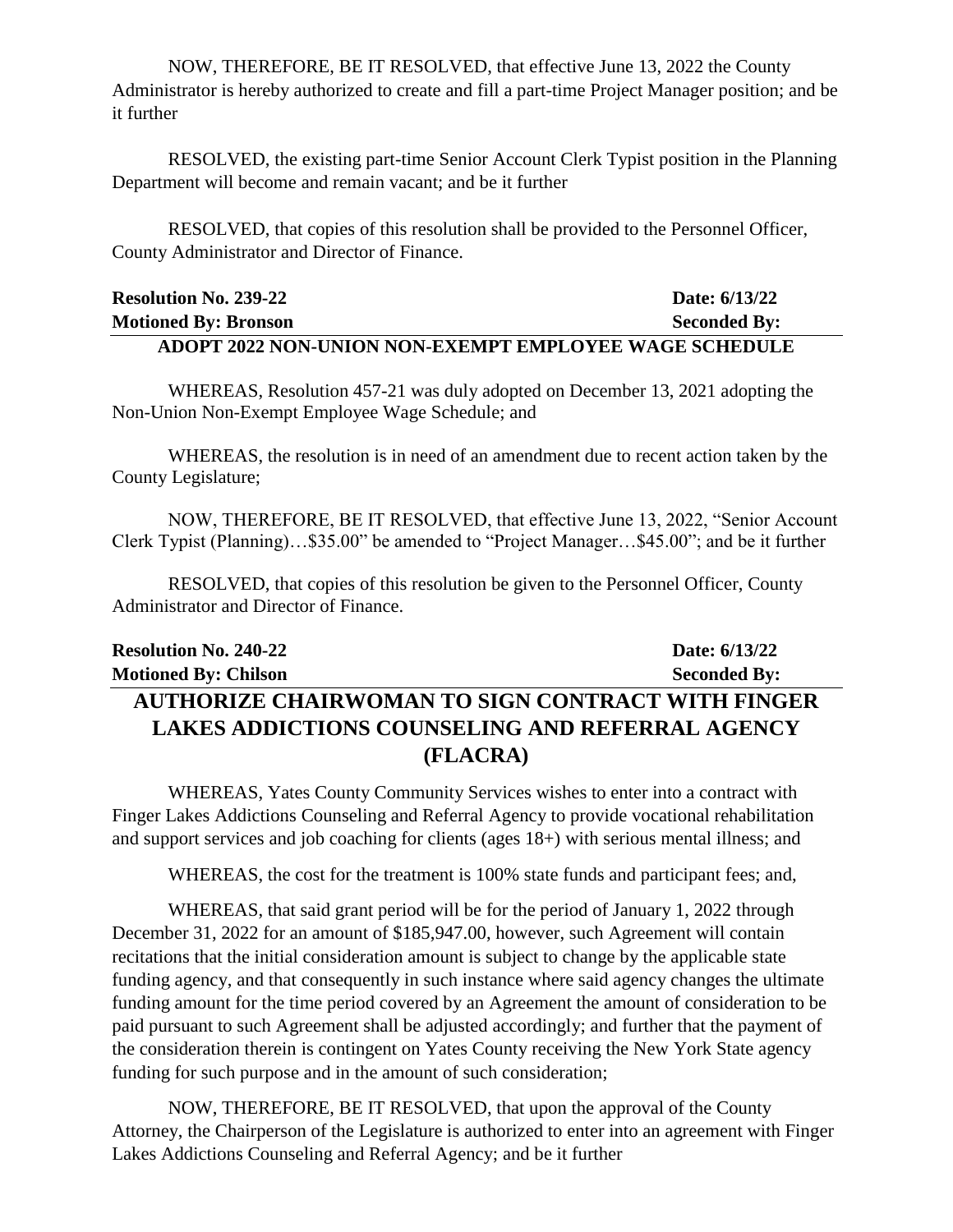RESOLVED, that a copy of this resolution be sent to Community Services, the Public Health office and the Finance Director.

| <b>Resolution No. 241-22</b>                               | Date: 6/13/22       |
|------------------------------------------------------------|---------------------|
| <b>Motioned By: Chilson</b>                                | <b>Seconded By:</b> |
| I URILANIZE AU I DA GLAV AUL N I ND EI MU V AENVIARA N I V |                     |

#### **AUTHORIZE CHAIR TO SIGN CHILD AND FAMILY SERVICES PLAN**

WHEREAS, it is necessary for each Local Department of Social Services to develop a Child and Family Services plan for the time period April 1, 2018-March 31, 2023, and submit said plan and annual updates to the New York State Office of Children and Family Services, and that this plan requires approval from the Chief Elected Official; and

WHEREAS, the Commissioner of Social Services is authorized to make technical adjustments in the Child and Family Services Plan if so directed by the NYS Office of Children and Family Services;

NOW, THEREFORE, BE IT RESOLVED, that the Chair is hereby authorized to electronically sign the plan on behalf of the county; and be it further

RESOLVED, that a copy of this resolution be forwarded to the Yates County Department of Social Services.

| <b>Resolution No. 242-22</b>                                  | Date: 6/13/22       |
|---------------------------------------------------------------|---------------------|
| <b>Motioned By: Chilson</b>                                   | <b>Seconded By:</b> |
| <b>AUTHORIZE CONTRACT WITH THE WORKFORCE INVESTMENT BOARD</b> |                     |

WHEREAS, The Workforce Innovation and Opportunity Act (WIOA) of 2014 requires an Administrative Agreement between the Chief Elected Officials and the Workforce Investment Board for the allocation of Title I Workforce Innovation and Opportunity Act funds, and for the designation of the Career Center(s); and

WHEREAS, it is necessary for the County to enter into financial contracts with the Finger Lakes Workforce Investment Board Inc., as Grant Recipient for WIOA Title I Administration, Adult and Dislocated Worker funds and for Youth funds as indicated below for the period July 1, 2022-June 30, 2023:

| WIOA Adult/Dislocated Worker/Admin | \$69,148.00 |
|------------------------------------|-------------|
| WIOA Youth                         | \$80,836.00 |

WHEREAS, these budget amounts have been approved by the Finger Lakes Workforce Investment Board, Inc.;

NOW, THEREFORE, BE IT RESOLVED, that upon the approval of the County Attorney, the Chair of the Legislature is authorized to enter into a contract with the Finger Lakes Workforce Investment Board to administer this funding; and be it be it further

RESOLVED, that certified copies of this resolution be sent to The Finger Lakes Workforce Investment Board Inc., and the Yates County Commissioner of Social Services.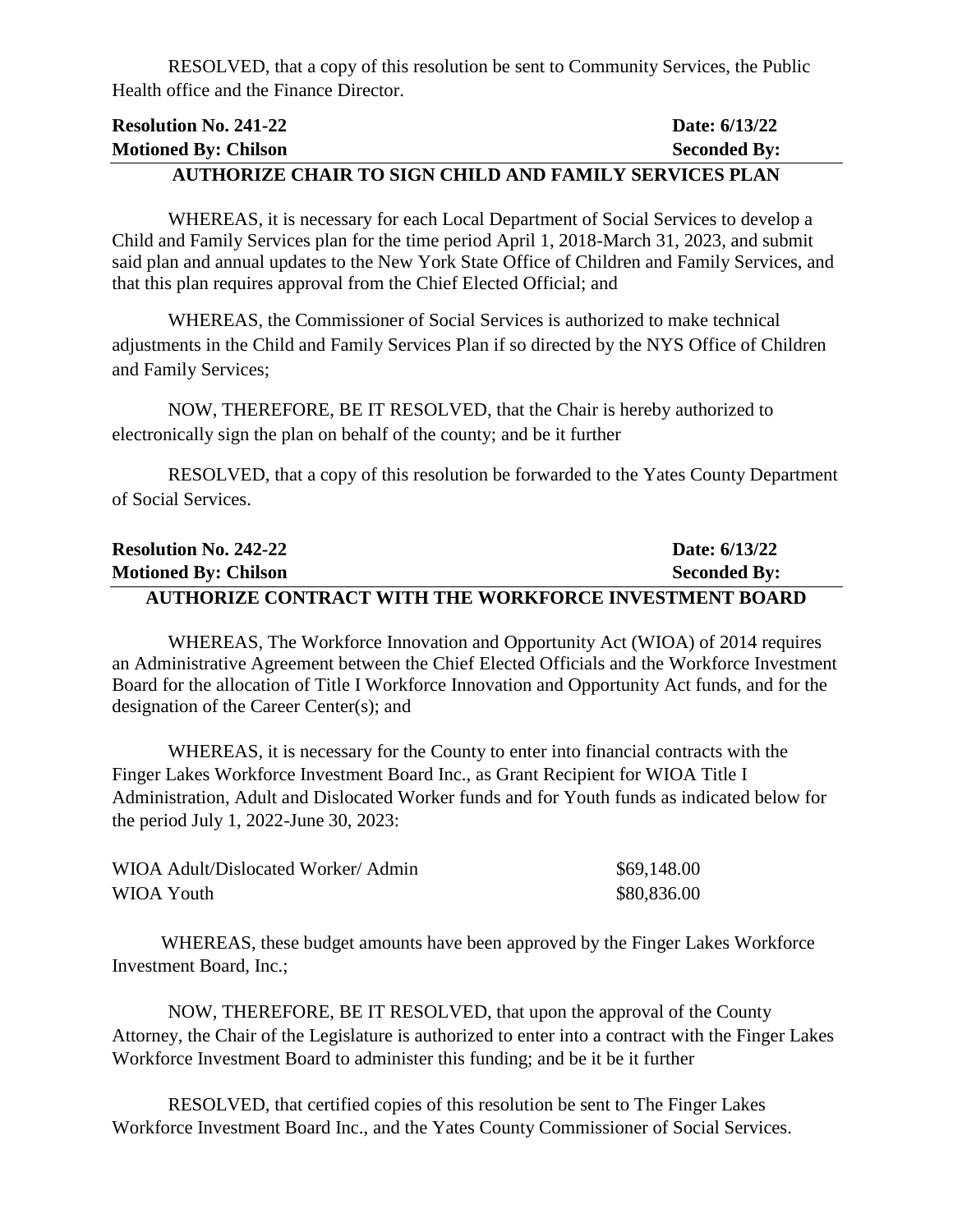# **ALLOCATE FUNDING**

WHEREAS, Yates County received funding for the Summer Youth Employment Program and WIOA funding for Administrative, Adult, Dislocated Worker, In School Youth, and Out of School Youth funds;

NOW, THEREFORE, BE IT RESOLVED, that the following amounts be allocated:

| CD6293.1A    | WIOA Title I Adult Staff Wage                   | \$23,872  |
|--------------|-------------------------------------------------|-----------|
| CD6293.4A    | <b>WIOA Title I Adult Operating</b>             | \$1,892   |
| CD6293.8A    | WIOA Title I Adult Staff Fringe                 | \$7,489   |
| CD6293.1B    | WIOA Title I DW Staff Wage                      | \$23,872  |
| CD6293.4B    | <b>WIOA Title I DW Operating</b>                | \$1,892   |
| CD6293.8B    | <b>WIOA Title I DW Staff Fringe</b>             | \$7,489   |
| CD6293.1D    | <b>WIOA Title I Administration Staff Wage</b>   | \$0       |
| CD6293.4D    | <b>WIOA Title I Administration Operating</b>    | \$2,642   |
| CD6293.8D    | <b>WIOA Title I Administration Staff Fringe</b> | \$0       |
| CD6293.1C    | <b>WIOA Title I Youth Staff Wage</b>            | \$34,539  |
| CD6293.4C    | <b>WIOA Title I Youth Operating</b>             | \$5,070   |
| CD6293.8C    | <b>WIOA Title I Youth Staff Fringe</b>          | \$7,846   |
| CD6293.11C   | WIOA Title I Youth Participant Wage             | \$12,700  |
| CD6293.81C   | <b>WIOA Title I Youth Participation Fringe</b>  | \$1,500   |
|              |                                                 |           |
| CD6293.1F    | WIOA In School Youth Staff Wage                 | \$9,869   |
| CD6293.41F   | <b>WIOA In School Operating</b>                 | \$2,073   |
| CD6293.8F    | WIOA In School Youth Staff Fringe               | \$2,239   |
| CD6293.11F   | WIOA In School Youth Participant Wage           | \$4,500   |
| CD6293.81F   | WIOA In School Youth Participant Fringe         | \$500     |
| CD6294.1A    | <b>TANF Staff Wages</b>                         | \$5,386   |
| CD6294.8A    | <b>TANF Staff Fringe</b>                        | \$1,227   |
| CD6294.4A    | <b>TANF Program Operating</b>                   | \$15,650  |
| CD6294.11A   | <b>TANF Participant Wage</b>                    | \$44,784  |
| CD6294.81A   | <b>TANF Participant Fringe</b>                  | \$4,430   |
| CD6293.44791 | Revenue                                         | \$149,984 |
| CD6294.42802 | Revenue                                         | \$71,477  |

And be it further

RESOLVED, that copies of this resolution be given to the Yates County Department of Social Services and the Yates Director of Finance.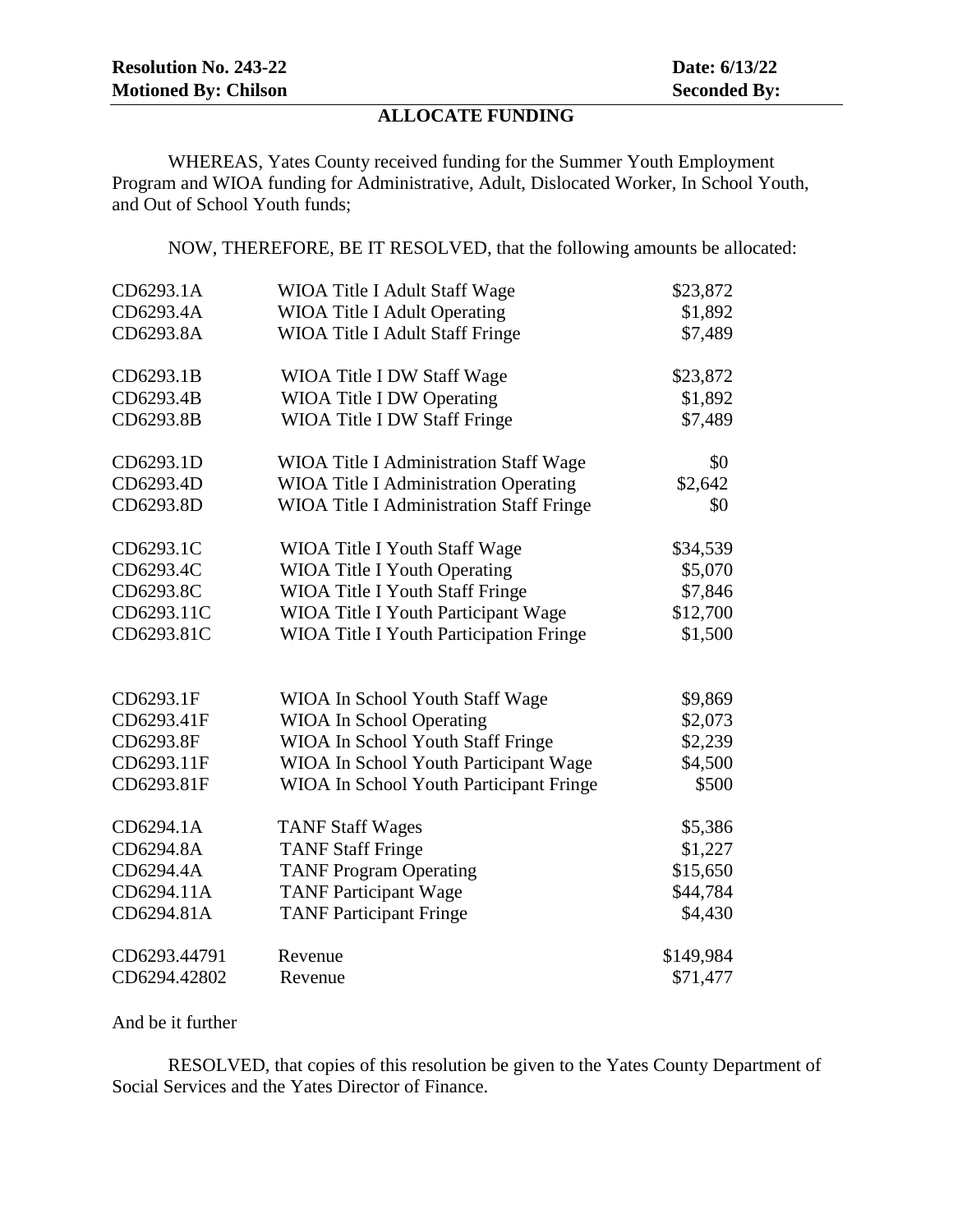| <b>Resolution No. 244-22</b> | Date: 6/13/22       |
|------------------------------|---------------------|
| <b>Motioned By: Chilson</b>  | <b>Seconded By:</b> |
|                              |                     |

#### **AUTHORIZE 2022 YATES COUNTY YOUTH BUREAU CONTRACTS**

BE IT RESOLVED, that after review by the County Attorney, the Youth Bureau Director and the Chair of the Legislature are authorized to sign contracts with the following agencies for approved Youth Bureau funding for the time frame 1/1/2022-12/31/2022:

| Agency/Organization<br>Program                     | Amount     |
|----------------------------------------------------|------------|
| Big Brothers Big Sisters - Youth Mentoring Program | \$1,250.00 |
| Child and Family Resources - Together Time         | \$1,000.00 |
| Dundee Library- Youth Services                     | \$1,400.00 |
| Safe Harbors - Kids Rights to Personal Safety      | \$2,500.00 |
| Town of Middlesex - Summer Swim Instruction        | \$500.00   |
| Village of Dundee - Summer Recreation              | \$3,300.00 |
| Village of Penn Yan - Summer Recreation            | \$3,300.00 |
| <b>Rushville Summer Fun Reading Program</b>        | 800.00     |
| Our Town Rocks and Reads (YCRR)                    | \$3,600.00 |
| Modeste Bedient Memorial Library                   | \$500.00   |
| Town of Jerusalem                                  | \$3,300.00 |

And be it further

RESOLVED, that copies of this resolution be given to the Youth Bureau Director and the Yates County Director of Finance.

| <b>Resolution No. 245-22</b>                                   | Date: 6/13/22       |
|----------------------------------------------------------------|---------------------|
| <b>Motioned By: Chilson</b>                                    | <b>Seconded By:</b> |
| <b>AUTHORIZE CHAIR TO SIGN RESOURCE ALLOCATION PLAN (2022)</b> |                     |

WHEREAS, the New York State Office of Children and Family Services requires that the Yates County Youth Bureau/Board prepare a Resource Allocation Plan for programs and services provided by the county and local municipalities for the period of January 1, 2022 - December 31, 2022; and

WHEREAS, the office has allocated \$28,450 in Youth Development Program funds for this purpose; and

WHEREAS, the Yates County Youth Board has recommended approval of the funding; and

WHEREAS, the agreement provides for reimbursement to the county after the submission of vouchers and supporting documents as proof of expenditures by the various agencies at intervals throughout the years;

NOW, THEREFORE, BE IT RESOLVED, that this County Legislature does hereby authorize an agreement between the County of Yates and the NYS Office of Children and Family Services for the Resource Allocation Plan for 2022, with a copy of said agreement on file in the Office of the Clerk of this Legislature; and be it further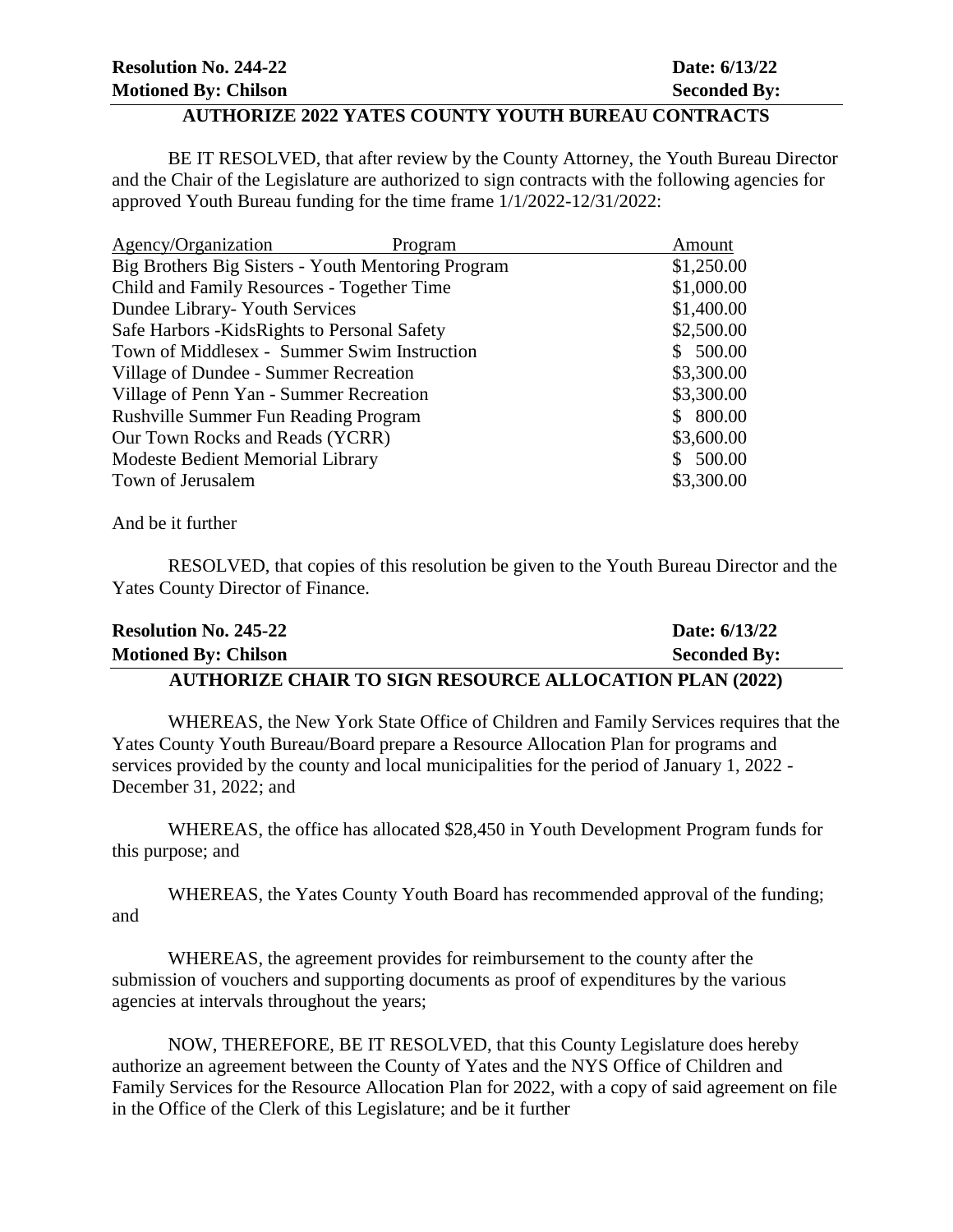RESOLVED, that the Chairman is hereby authorized and directed to sign the Resource Allocation Plan Agreement on Behalf of the County; and be it further

RESOLVED, that the Youth Bureau Director is authorized to make technical adjustments in the Resource Allocation Plan if so directed by the NYS Office of Children and Family Services; and be it further

RESOLVED, that copies of this resolution be sent to the New York State Office of Children and Family Services, the Yates County Director of Finance and the Youth Bureau Director.

# **Resolution No. 246-22 Date: 6/13/22 Motioned By: Chilson Seconded By: SIGN AMENDMENT TO THE AGREEMENT WITH HEALTH RESEARCH INC. (HRI) (ELC SCHOOLS GRANT)**

WHEREAS, Yates County Public Health has received a date extension to the New York State Department of Health AIDS Institute ELC Schools Grant Award of \$999,663; and

WHEREAS, said grant period has been extended through July 31, 2023;

NOW, THEREFORE, BE IT RESOLVED, that upon the approval of the County Attorney, the Chairperson is hereby authorized to sign the amendment to the agreement with Health Research Inc. (HRI) for the period ending July 31, 2023 for the ELC Schools Grant; and be it further

RESOLVED, that copies of this resolution be provided to the Public Health Department and the Director of Finance.

| <b>Resolution No. 247-22</b>                       | Date: 6/13/22       |  |
|----------------------------------------------------|---------------------|--|
| <b>Motioned By: Chilson</b>                        | <b>Seconded By:</b> |  |
| <b>AUTHORIZE CHAIRWOMAN TO SIGN AGREEMENT WITH</b> |                     |  |
| <b>ONTARIO COUNTY PUBLIC HEALTH</b>                |                     |  |

WHEREAS, Yates County Public Health is desirous of entering into an agreement with Ontario County Public Health to reimburse Ontario County Public Health with COVID-19 related expenses incurred at Middlesex Valley Primary School as allowable in the ELC School Testing Grant; and

WHEREAS, the costs of such expenses are 100% funded through the awarded ELC School Testing Grant;

NOW, THEREFORE, BE IT RESOLVED, that upon the approval of the County Attorney, the Chairwoman of the Legislature is authorized to enter into a contract with Ontario County Public Health; and be it further

RESOLVED, that said contract will run from 7/1/2021 to 7/31/2023; and be it further

RESOLVED, that copies of this resolution be provided to the Public Health Department, Ontario County Public Health and Director of Finance.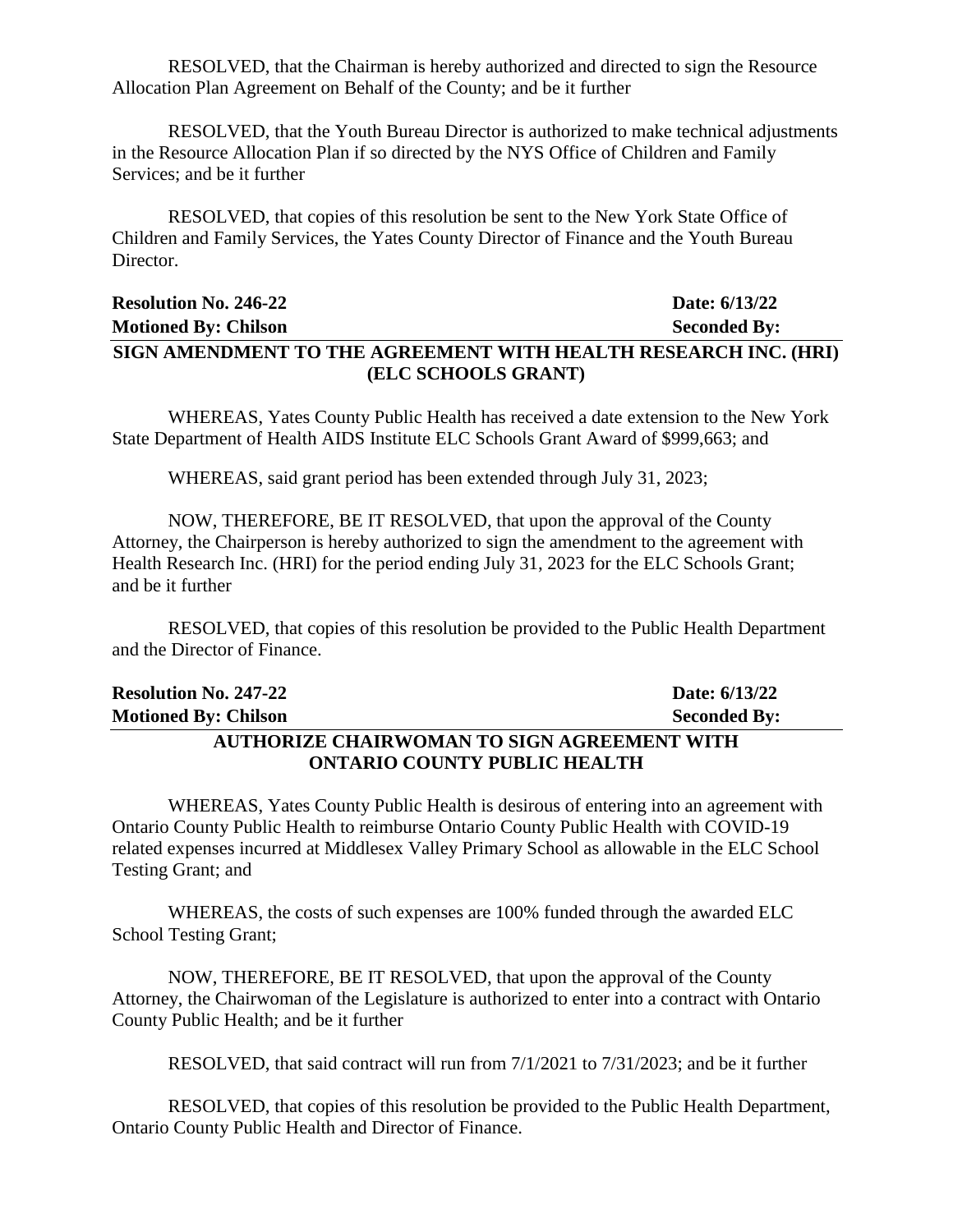## **AUTHORIZE CHAIRWOMAN TO SIGN AGREEMENT WITH LARA OLNEY, SPEECH LANGUAGE PATHOLOGIST**

WHEREAS, Yates County Public Health seeks to sign an agreement with Lara Olney, Speech Language Pathologist, to provide services to children with developmental delays and disabilities in the Preschool Program;

NOW, THERFORE, BE IT RESOLVED, that upon approval of the County Attorney, the Chairwoman of the Legislature be herby authorized to sign an agreement with Lara Olney, Speech Language Pathologist at the following all-inclusive rates: \$65.00 in 2022, \$66.00 in 2023, \$67.00 in 2024, \$68.00 in 2025, and \$69.00 in 2026, for the period 6/1/2022 to 12/31/2026; and be it further

RESOLVED, that a copy of this resolution be sent to the Public Health office and Director of Finance.

| <b>Resolution No. 249-22</b>                                               | Date: 6/13/22       |
|----------------------------------------------------------------------------|---------------------|
| <b>Motioned By: Banach</b>                                                 | <b>Seconded By:</b> |
| <b>AUTHORIZE C &amp; S ENGINEERS, INC. TO PROCEED WITH BUILDING DESIGN</b> |                     |
| <b>OPTION #1 FOR THE YATES COUNTY HIGHWAY / OFFICE OF EMEGENCY</b>         |                     |
| SERVICES (OES) / PUBLIC HEALTH (PH) BUILDING PROJECT                       |                     |

WHEREAS, Resolution No. 422-21 authorized the Chairman to sign a contract with C&S Engineers, Inc. for Engineering Services on the Yates County Highway/OES/PH building project; and

WHEREAS, C & S Engineers, Inc. has submitted four building massing options for review by the Ad Hoc Highway/OES/PH Project Committee; and

WHEREAS, upon review, the Committee recommends to proceed with design option #1;

NOW, THEREFORE, BE IT RESOLVED, that C&S Engineers, Inc. is authorized to proceed with the complete design and engineering of the facility utilizing design option #1; and be it further

RESOLVED, that copies of this resolution be provided to  $C & S$  Engineers, Inc., the Highway Superintendent, the Director of Emergency Services, the Public Health Director, the Buildings & Grounds Maintenance Supervisor and the County Administrator.

| <b>Resolution No. 250-22</b>                                         | Date: 6/13/22       |
|----------------------------------------------------------------------|---------------------|
| <b>Motioned By: Paddock</b>                                          | <b>Seconded By:</b> |
| <b>ENTER INTO AN AGREEMENT FOR ONE TOUCH MAKE READY SERVICES FOR</b> |                     |
| <b>PHASE 2 OF THE RECONNECT PROJECT WITH LABELLA ASSOCIATES</b>      |                     |

WHEREAS, Yates County (hereinafter referred to as "County") has been awarded a USDA ReConnect grant to enable design and construction of a fiber-to-the premises broadband network to reach the unserved and underserved with regard to internet access; and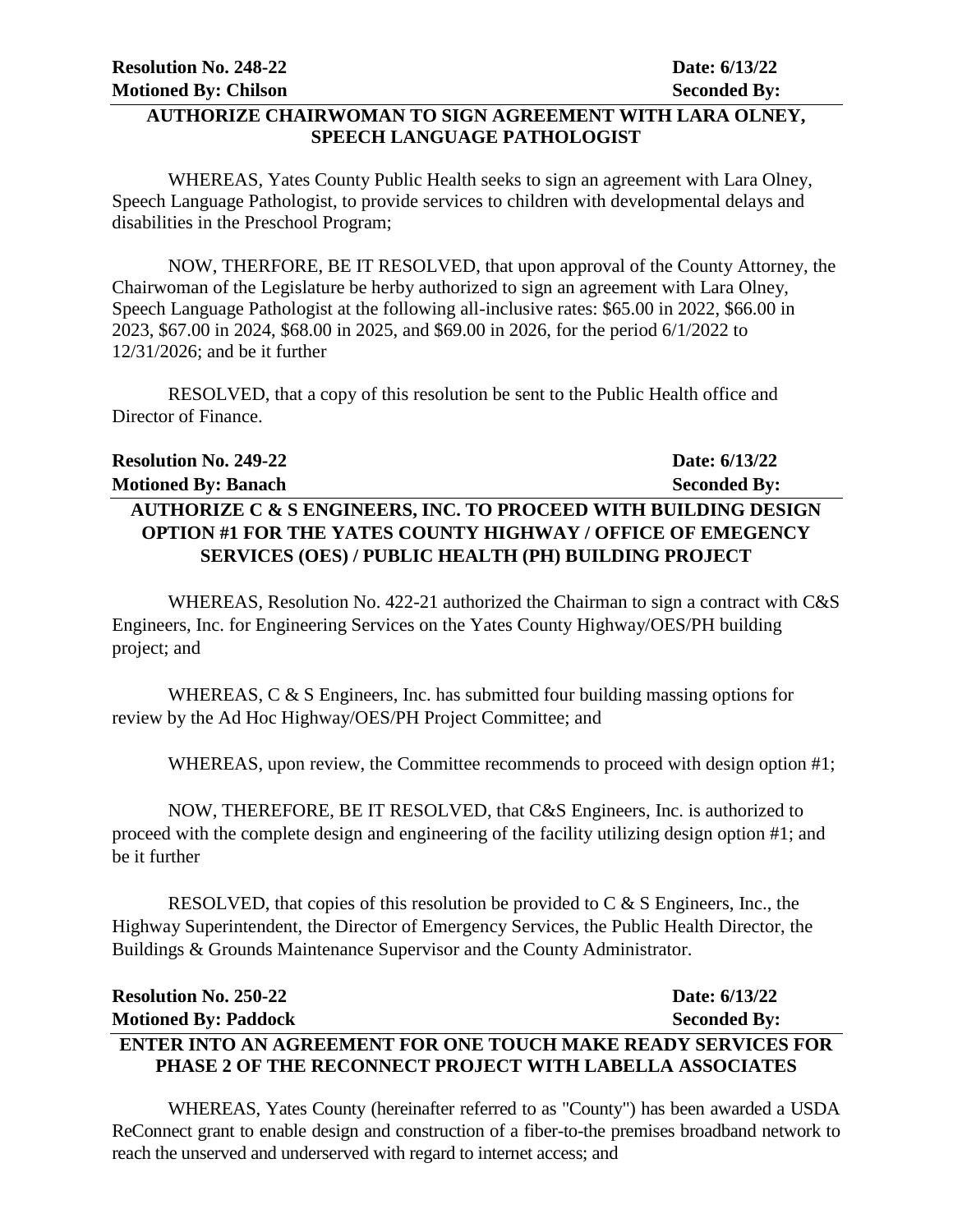WHEREAS, the County has previously signed One Touch Make Ready Service agreements with LaBella Associates (hereinafter referred to as "LaBella") covering NYSEG and Frontier poles included in Phase 1A and 1B of the ReConnect project; and

WHEREAS, in order to complete Phase 2 of the network make ready design, 1324 additional utility poles have been identified; and

NOW, THEREFORE, BE IT RESOLVED, that upon the approval of the County Attorney, the Chairwoman of the Legislature is authorized to enter into a contract with LaBella for its provision of the One Touch Make Ready services for Phase 2, for a price not to exceed \$189,397; and be it further

RESOLVED, that copies of this resolution be provided to LaBella, County Administrator, Planner, and the Grant Specialist.

# **Resolution No. 251-22 Date: 6/13/22 Motioned By: Paddock Seconded By: ENTER INTO A MASTER SERVICES AGREEMENT FOR MAKE READY CONSTRUCTION FOR THE RECONNECT PROJECT WITH H. RICHARDSON & SONS, LLC**

WHEREAS, Yates County (hereinafter referred to as "County") has been awarded a USDA ReConnect grant to enable design and construction of a fiber-to-the premises broadband network to reach the unserved and underserved with regard to internet access; and

WHEREAS, the product of the One Touch Make Services performed by LaBella are Frontier and Avangrid (parent company of New York State Electric and Gas hereinafter known as "NYSEG") Make Ready packages; and

WHEREAS, these packages, of roughly 100 poles each, specify all the work (electrical, tree trimming and telecommunications) that need to be performed on each pole in order to obtain an attachment license from the pole owner and ultimately make it ready to accept our fiber; and

WHEREAS, the Pole Attachment Agreement the County previously executed with NYSEG requires that the County hire a contractor from an approved list of NYSEG contractors; and

WHEREAS, upon guidance from the County Attorney the process for hiring Yates County's make ready contractor is being managed as a professional service with quotes being obtained from multiple approved contractors and awarding the construction contract to the lowest qualified quote; and

WHEREAS, H. Richardson & Sons, LLC (hereinafter referred to as "Richardson") is an NYSEG approved contractor and has provided the County with the lowest qualified quote on the first 3 Make Ready packages;

WHEREAS, the County anticipates 50+ Make Ready packages and thus 50+ Make Ready quoting and contracting cycles where each Make Ready package has a 120-day expiration date; and

WHEREAS, a Master Services Agreement, specific to each awarded contractor, with specific Make Ready packages, awarded via agreement amendment or purchase order would expedite and streamline the process;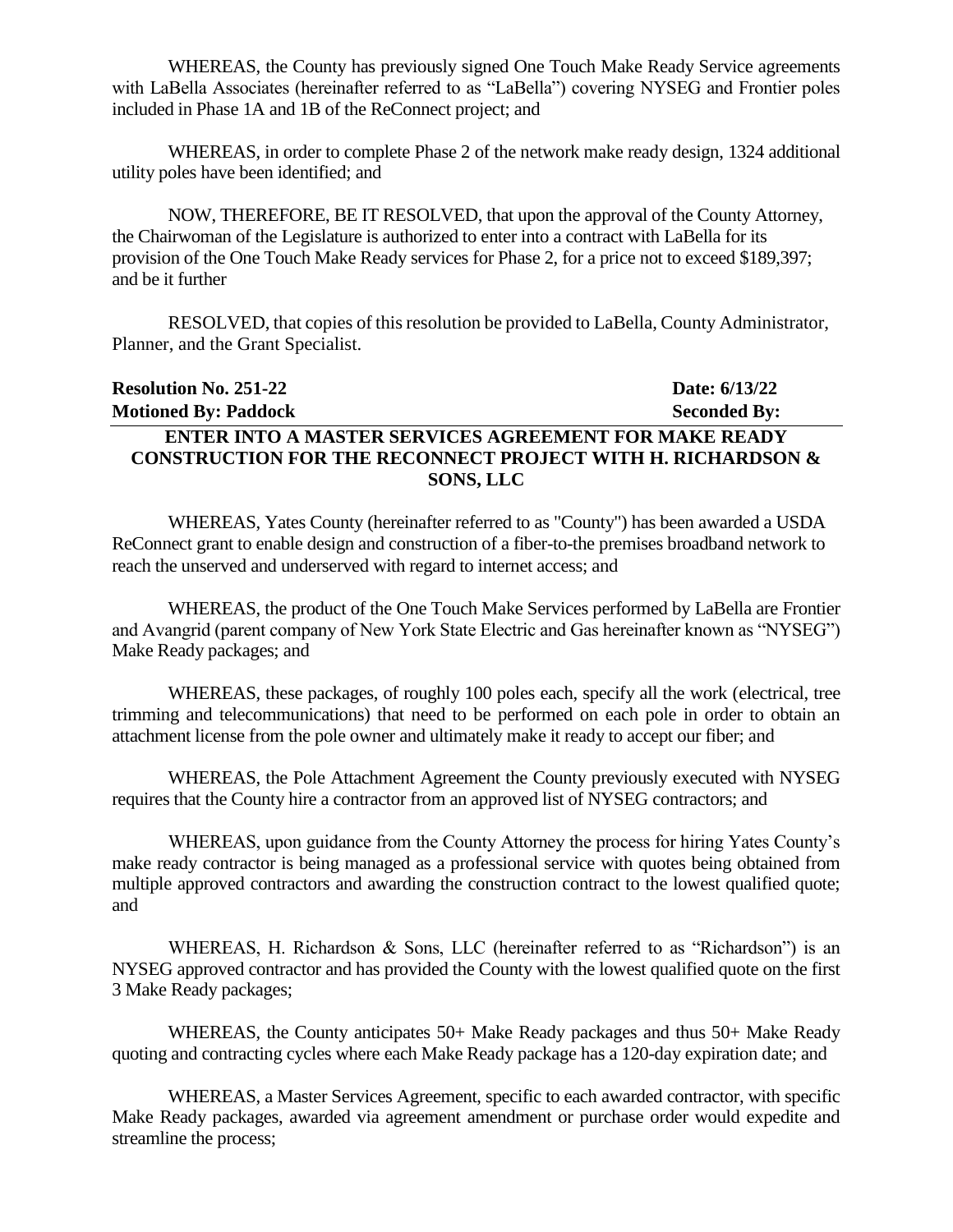NOW, THEREFORE, BE IT RESOLVED, that upon the approval of the County Attorney, the Chairwoman of the Legislature is authorized to enter into a Master Services Agreement with Richardson where the specific Make Ready packages will be awarded via contract amendment or purchase order ; and be it further

RESOLVED, that copies of this resolution be provided to the County Administrator, Planner, and the Grant Specialist.

# **Resolution No. 252-22 Date: 6/13/22 Motioned By: Paddock Seconded By: AUTHORIZE NON-BILLABLE INVOICES FOR NEW YORK STATE ELECTRIC AND GAS MAKE READY WORK TO BE PAID UPON REIMBURSEMENT AND PRIOR TO AUDIT**

WHEREAS, Yates County (hereinafter referred to as "County") has been awarded a USDA ReConnect grant to enable design and construction of a fiber-to-the premises broadband network to reach the unserved and underserved with regard to internet access; and

WHEREAS, as part of the project the County signed a Pole Attachment Agreement (hereinafter referred to as "Agreement") with New York State Electric and Gas (hereinafter referred to as "NYSEG") concerning the County's right, by way of license, to attach and maintain its telecommunications cables on poles owned by NYSEG; and

WHEREAS, this Agreement lays out the pole Application and Make Ready processes including the responsibility of Yates County to hire contractor(s) to complete both billable (responsibility of the County) and non-billable (responsibility of NYSEG) work; and

WHEREAS, NYSEG sends non-billable payment to the County upon successful submission of all required as-builts and invoices;

NOW, THEREFORE, BE IT RESOLVED, upon approval of the Legislature, NYSEG non-billable invoices will be paid to the contractor(s) upon receipt of payment from NYSEG and prior to audit; and be it further

RESOLVED, that copies of this resolution be provided to the Yates County Director of Finance, Yates County Administrator, Yates County Planner and Grant Specialist.

| <b>Resolution No. 253-22</b>                                           | Date: 6/13/22       |
|------------------------------------------------------------------------|---------------------|
| <b>Motioned By: Paddock</b>                                            | <b>Seconded By:</b> |
| ENTER INTO AN AGREEMENT FOR NEW YORK STATE DEPARTMENT OF               |                     |
| <b>TRANSPORTATION RIGHT OF WAY PERMITTING SERVICES FOR PHASE 1A OF</b> |                     |
| THE RECONNECT PROJECT WITH AIROSMITH INC.                              |                     |

WHEREAS, Yates County (hereinafter referred to as "County") has been awarded a USDA ReConnect grant to enable design and construction of a fiber-to-the premises broadband network to reach the unserved and underserved with regard to internet access; and

WHEREAS, the network design includes aerial and buried fiber in New York State Department of Transportation Right of Ways (hereinafter known as "NYS DOT ROW"); and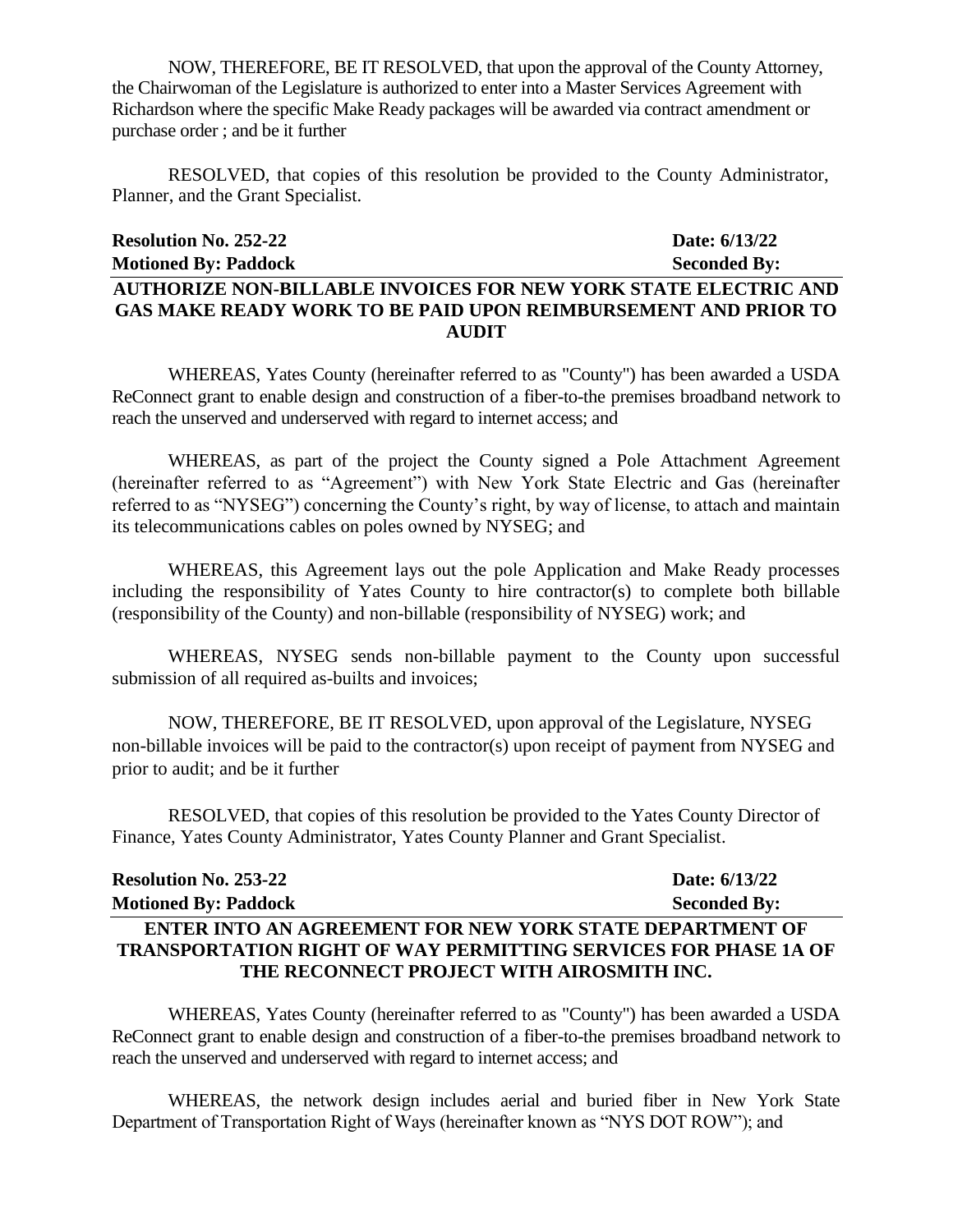WHEREAS, in order to obtain a license to build in NYS DOT ROWs, Yates County must complete and submit Perm 75 and Perm 32 permit packages including detailed survey and mapping plans; and

WHEREAS, Airosmith Inc. (hereinafter known as "Airosmith") has extensive experience and expertise in developing NYS DOT ROW permit plans;

NOW, THEREFORE, BE IT RESOLVED, that upon the approval of the County Attorney, the Chairwoman of the Legislature is authorized to enter into an agreement with Airosmith for its provision of NYS DOT ROW permitting services for Phase 1A of the ReConnect project, for a price not to exceed \$39,750; and be it further

RESOLVED that copies of this resolution be provided to Airosmith, County Administrator, Planner, and the Grant Specialist.

| <b>Resolution No. 254-22</b>                      | Date: 6/13/22       |  |
|---------------------------------------------------|---------------------|--|
| <b>Motioned By: Paddock</b>                       | <b>Seconded By:</b> |  |
| APPOINT MEMBER TO THE YATES COUNTY PLANNING BOARD |                     |  |
| (Ronald Miller, At-Large)                         |                     |  |

WHEREAS, Ronald Miller (2768 Wager Hill Rd, Penn Yan), has expressed his interest to serve as an "at-large" representative on the Yates County Planning Board;

NOW, THEREFORE, BE IT RESOLVED, that *Ronald Miller* is hereby appointed as a member of the Yates County Planning Board, as an *At-Large*, to a term to expire on June 13, 2024; and be it further

RESOLVED, that copies of this resolution be given to Ronald Miller, the County Planner, and a copy filed with the County Clerk.

| <b>Resolution No. 255-22</b> | Date: 6/13/22       |
|------------------------------|---------------------|
| <b>Motioned By: Paddock</b>  | <b>Seconded By:</b> |

#### **2022 BUDGET TRANSFERS**

BE IT RESOLVED, that the following transfers be made in the 2022 budget:

| From:                  | To:                              | Amount:     |
|------------------------|----------------------------------|-------------|
| A1990.54905 Contingent | A6410.54205 Economic Development | \$12,750.00 |
| D5110.51636 Highway PT | D5010.54156 Training             | \$4,000.00  |

And be it further

RESOLVED, that copies of this resolution be provided to County Treasurer, the Finance Director and the Budget Officer.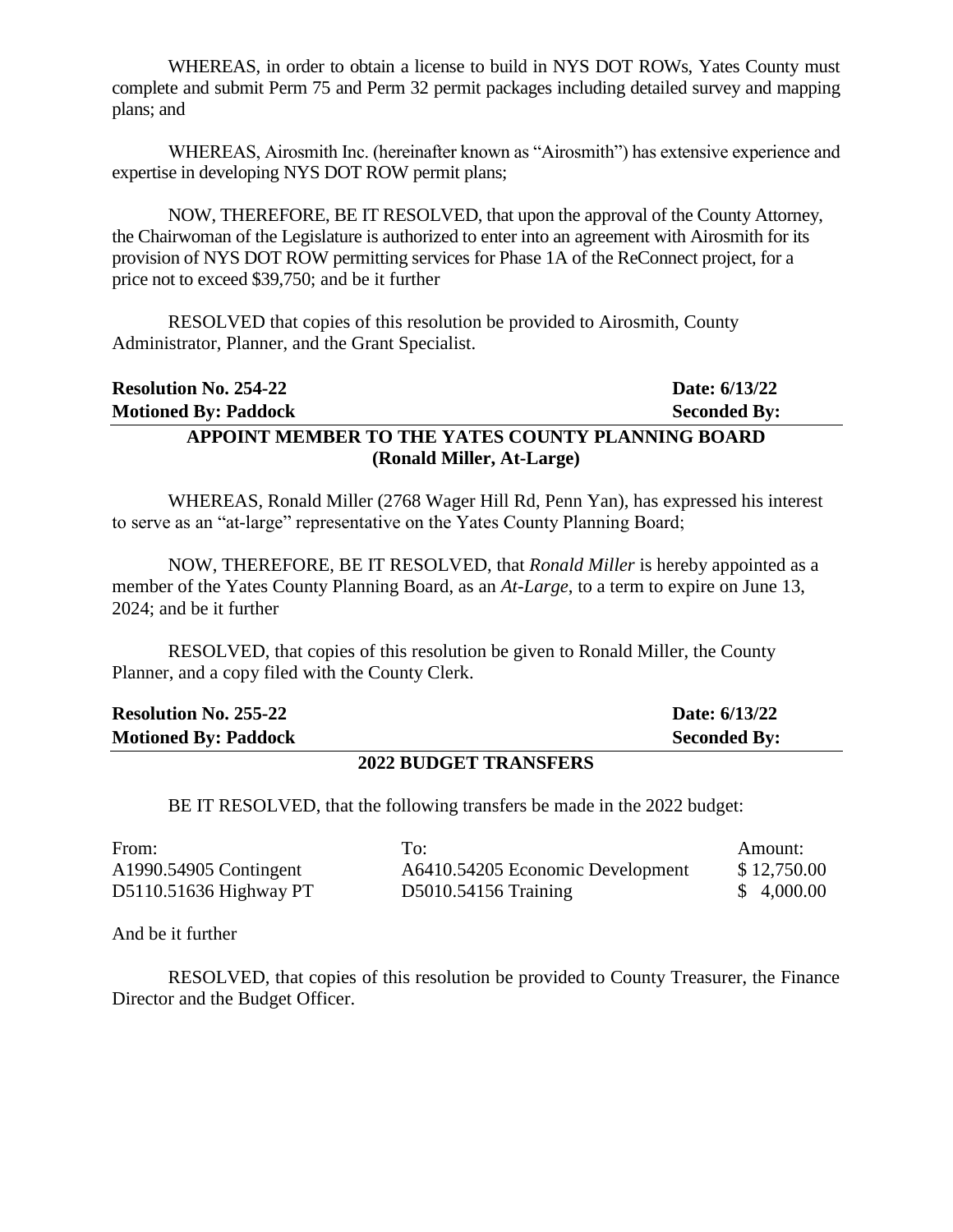#### **APPROPRIATE INFRASTRUCTURE RESERVE FUNDS**

WHEREAS, the Department of Finance needs to appropriate \$26,180 of the Infrastructure Reserve Funds for the purchase of 5133 Old Bath Rd. property;

NOW, THEREFORE, BE IT RESOLVED, that the following accounts be increased by \$26,180.00;

| <b>Budgetary Account:</b><br>A878.I (Infrastructure Reserve)     | \$26,180.00 |
|------------------------------------------------------------------|-------------|
| <b>Appropriation Account:</b><br>A3020.54736 SH-Tower Transition | \$26,180.00 |

And be it further

RESOLVED, that copies of this resolution be provided to the Sheriff, County Treasurer, Director of Finance and the Budget Officer.

| <b>Resolution No. 257-22</b> | Date: 6/13/22       |
|------------------------------|---------------------|
| <b>Motioned By: Paddock</b>  | <b>Seconded By:</b> |
| APPROPRIATE ADDITIONAL AID   |                     |
| (SOCIAL SERVICES)            |                     |

WHEREAS, the Department of Social Services is to receive additional revenue for Pandemic EAF TA Family Pandemic Payment; and

WHEREAS, these funds are not part of the 2022 budget;

NOW, THEREFORE, BE IT RESOLVED, that the following accounts be increased;

| Revenue:<br>A6010.44610 SS- Social Service Admin    | \$16,750.00 |
|-----------------------------------------------------|-------------|
| Appropriation:<br>A6109.54305 SS- Family Assistance | \$16,750.00 |

And be it further

RESOLVED, that copies of this resolution be provided to the Commissioner of Social Services, County Treasurer, Director of Finance and the Budget Officer.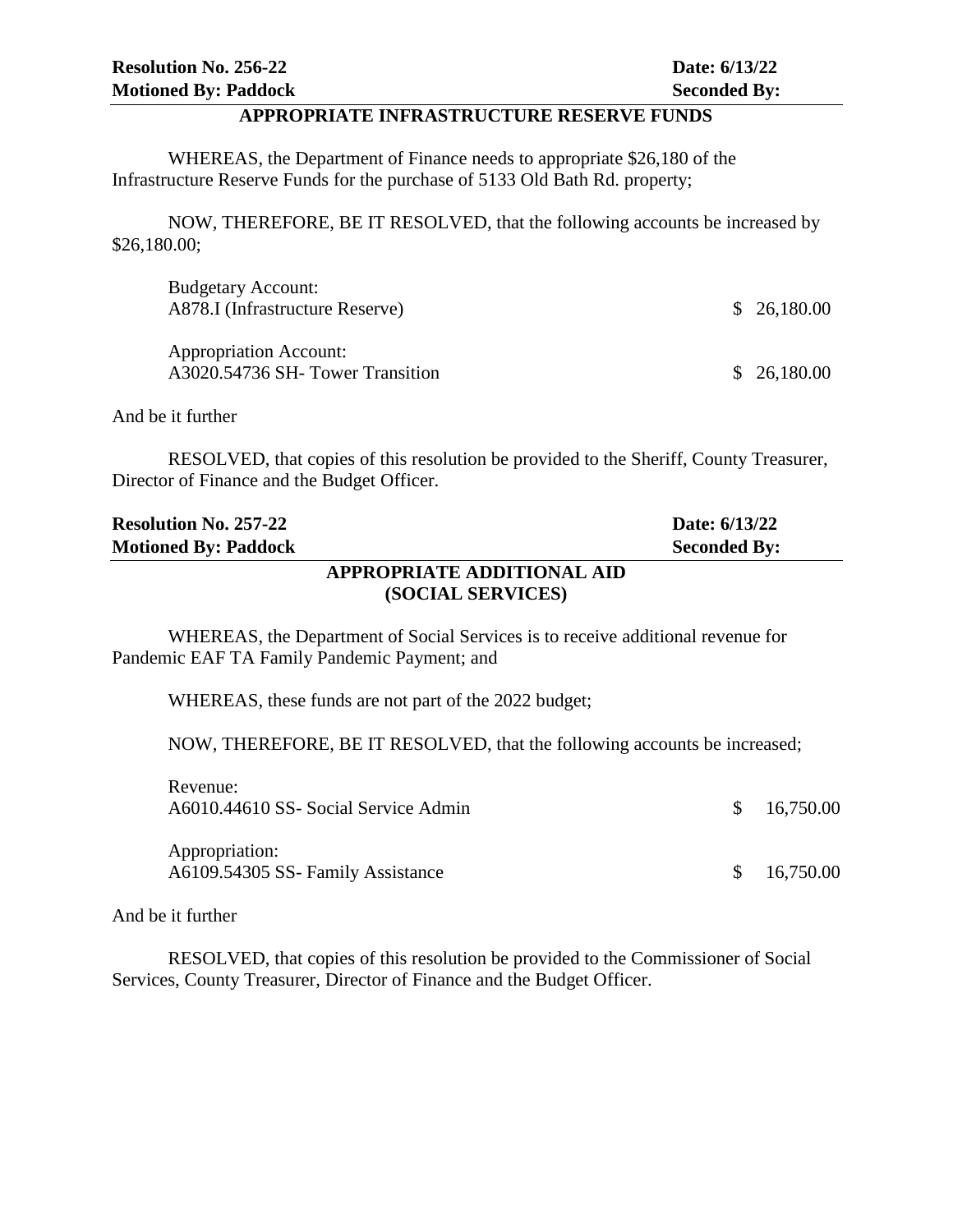## **APPROPRIATE ADDITIONAL AID (SOCIAL SERVICES)**

WHEREAS, the Department of Social Services is to receive additional revenue for 4<sup>th</sup> Year NCP Employment Program; and

WHEREAS, these funds are not part of the 2022 budget;

NOW, THEREFORE, BE IT RESOLVED, that the following accounts be increased;

| Revenue:<br>A6010.44610 SS- Social Service Admin          | $\frac{\$}{24,724.00}$ |
|-----------------------------------------------------------|------------------------|
| Appropriation:<br>A6010.54135 SS- Non Cust. Empl. Program | $\frac{\$}{24,724.00}$ |

And be it further

RESOLVED, that copies of this resolution be provided to the Commissioner of Social Services, County Treasurer, Director of Finance and the Budget Officer.

| <b>Resolution No. 259-22</b> | Date: 6/13/22              |
|------------------------------|----------------------------|
| <b>Motioned By: Paddock</b>  | <b>Seconded By:</b>        |
|                              | APPROPRIATE ADDITIONAL AID |
|                              | (YOUTH BUREAU)             |

WHEREAS, the Youth Bureau Department has receive YDPP Funding and is allocating to specific programs/services; and

WHEREAS, these funds are not part of the 2022 budget;

NOW, THEREFORE, BE IT RESOLVED, that the following accounts be increased;

| 28,450.00<br>\$ |
|-----------------|
|                 |
| 500.00<br>\$    |
| 1,000.00        |
| 800.00          |
| 2,500.00        |
| 10,400.00       |
| 1,250.00        |
| 1,400.00        |
| 3,600.00        |
|                 |

And be it further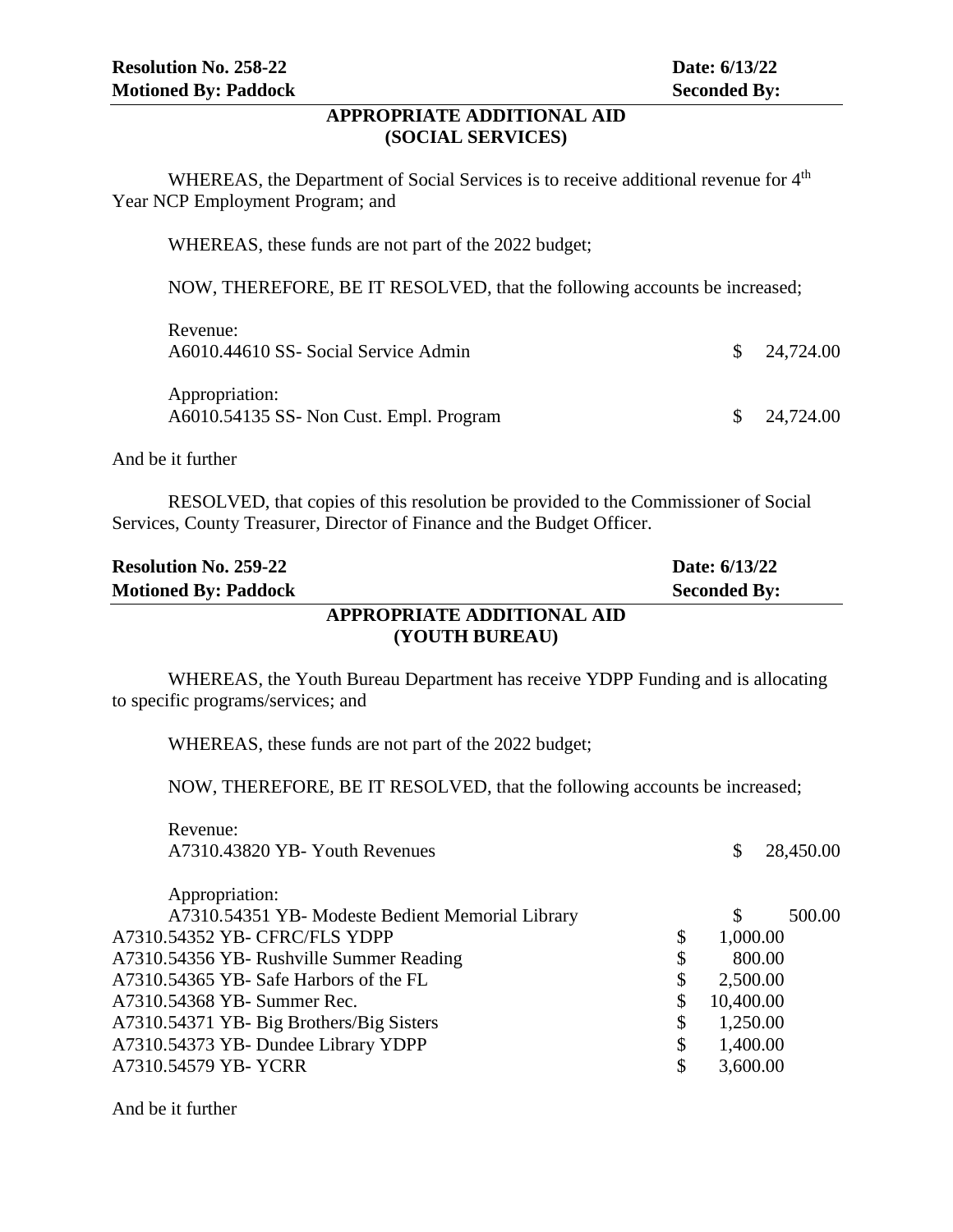RESOLVED, that copies of this resolution be provided to the Commissioner of Social Services, County Treasurer, Director of Finance and the Budget Officer.

| <b>Resolution No. 260-22</b>                                                                              | Date: 6/13/22                       |
|-----------------------------------------------------------------------------------------------------------|-------------------------------------|
| <b>Motioned By: Paddock</b><br><b>APPROPRIATE STATE AID</b><br>(HIGHWAY)                                  | <b>Seconded By:</b>                 |
| WHEREAS, the Highway Department has received CHIPS funding and has the<br>corresponding expenditures; and |                                     |
| WHEREAS, these funds are not part of the 2022 budget;                                                     |                                     |
| NOW, THEREFORE, BE IT RESOLVED, that the following accounts be increased and<br>tabulated below;          |                                     |
| Revenue:<br>D5112.43510 HW- CHIPS Capital                                                                 | \$212,442.44                        |
| Appropriation:<br>D5112.54602 HW- Bituminous Materials<br>D5110.54602 HW- Bituminous Materials            | 172,442.44<br>\$<br>\$<br>40,000.00 |

And be it further

RESOLVED, that copies of this resolution be provided to the Highway Superintendent, County Treasurer, Director of Finance and the Budget Officer.

| <b>Resolution No. 261-22</b>     | Date: 6/13/22       |
|----------------------------------|---------------------|
| <b>Motioned By: Paddock</b>      | <b>Seconded By:</b> |
| APPROPRIATE ADDITIONAL STATE AID |                     |

# **(HIGHWAY)**

WHEREAS, the Highway Department has received Protect our Potholes program funding and has the corresponding expenditures; and

WHEREAS, these funds are not part of the 2022 budget;

NOW, THEREFORE, BE IT RESOLVED, that the following accounts be increased and tabulated below;

| Revenue:<br>D5112.43089 HW- Other State Aid            | \$ 266,477.95 |
|--------------------------------------------------------|---------------|
| Appropriation:<br>D5112.54602 HW- Bituminous Materials | \$266,477.95  |

And be it further

RESOLVED, that copies of this resolution be provided to the Highway Superintendent, County Treasurer, Director of Finance and the Budget Officer.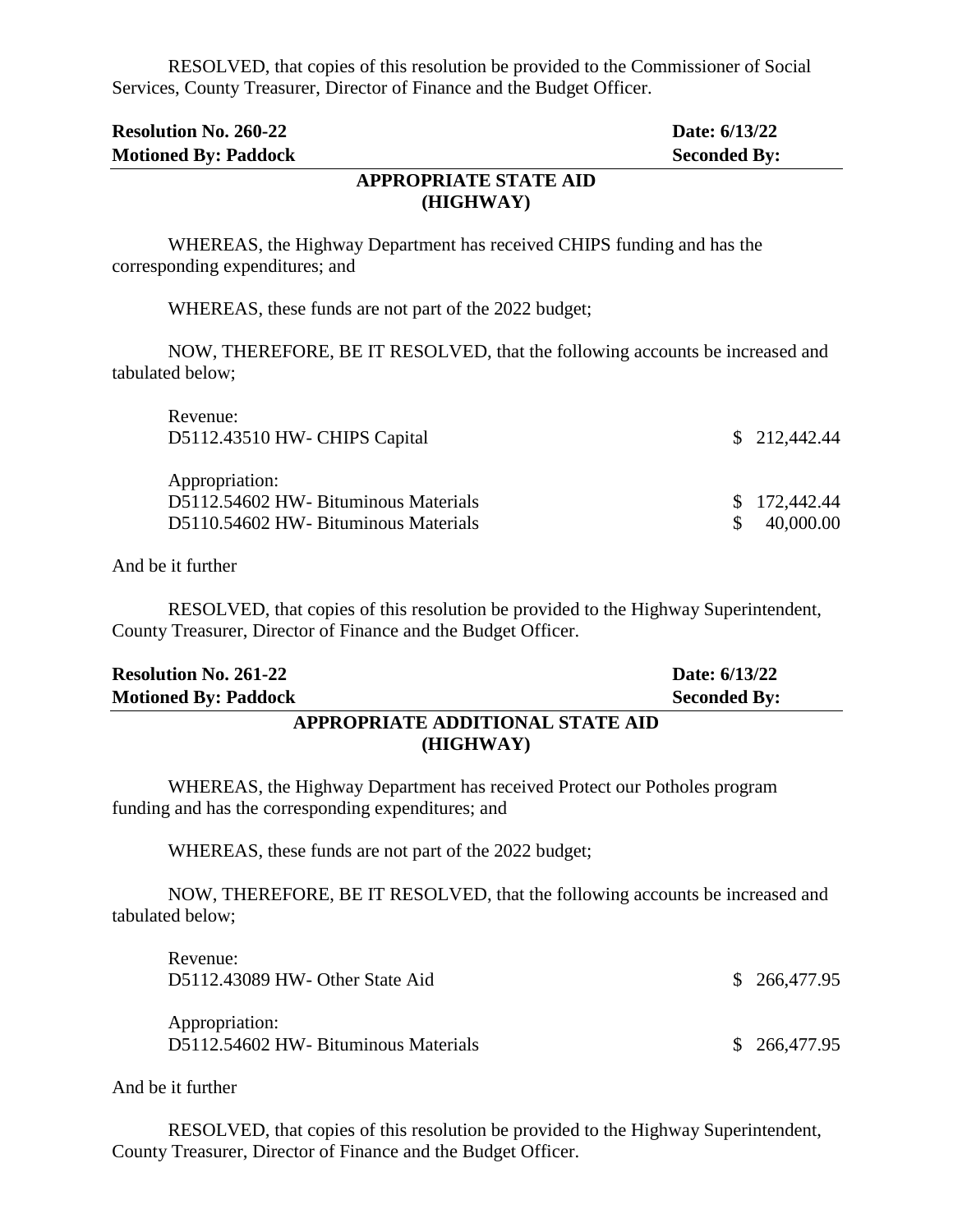## **AUTHORIZE FINANCE DIRECTOR TO PURCHASE OCCUPANCY TAX MANAGEMENT SOFTWARE; GRANICUS (FINANCE)**

WHEREAS, The Department of Finance has identified a solution to help efficiently manage the occupancy tax process in Yates County; and

WHEREAS, The Department of Finance is confident moving forward with this purchase of an annual subscription to Granicus at a cost of \$11,667.50/year with an option to renew at the same cost for 2 periods of 1 year each; and

WHEREAS, Granicus is an awarded vendor of the NCPA, contract # 01-115 who is listed as approved to contract with via Yates County's procurement policy 2022;

NOW, THEREFORE, BE IT RESOLVED, that the Director of Finance is authorized to purchase the subscription to Granicus at a cost of \$11,667.50/year and review the renewal option at each period before renewing to ensure the software is fulfilling the needs of Yates County; and be it further

RESOLVED, that copies of this resolution be provided to the IT Director, County Treasurer, Director of Finance and the Budget Officer/County Administrator.

| <b>Resolution No. 263-22</b>                           | Date: 6/13/22       |
|--------------------------------------------------------|---------------------|
| <b>Motioned By: Paddock</b>                            | <b>Seconded By:</b> |
| <b>AUTHORIZE ASSIGNMENT OF UNASSIGNED FUND BALANCE</b> |                     |

WHEREAS, the Use of Fund Balance report was presented to the Finance Committee on 06/07/2022 by the County Administrator; and

WHEREAS, the Yates County Legislature wishes to appropriate additional monies from the Unassigned General Fund Balance for the broadband and communications projects; and

NOW, THEREFORE, BE IT RESOLVED, that the Director of Finance be, and hereby is, authorized to transfer \$3,000,000 from the unassigned general fund balance to the following funds:

Infrastructure Reserve Fund: \$3,000,000.00

And, be it further;

RESOLVED, that a copy of this resolution be given to the County Treasurer, Director of Finance and County Administrator/Budget Officer.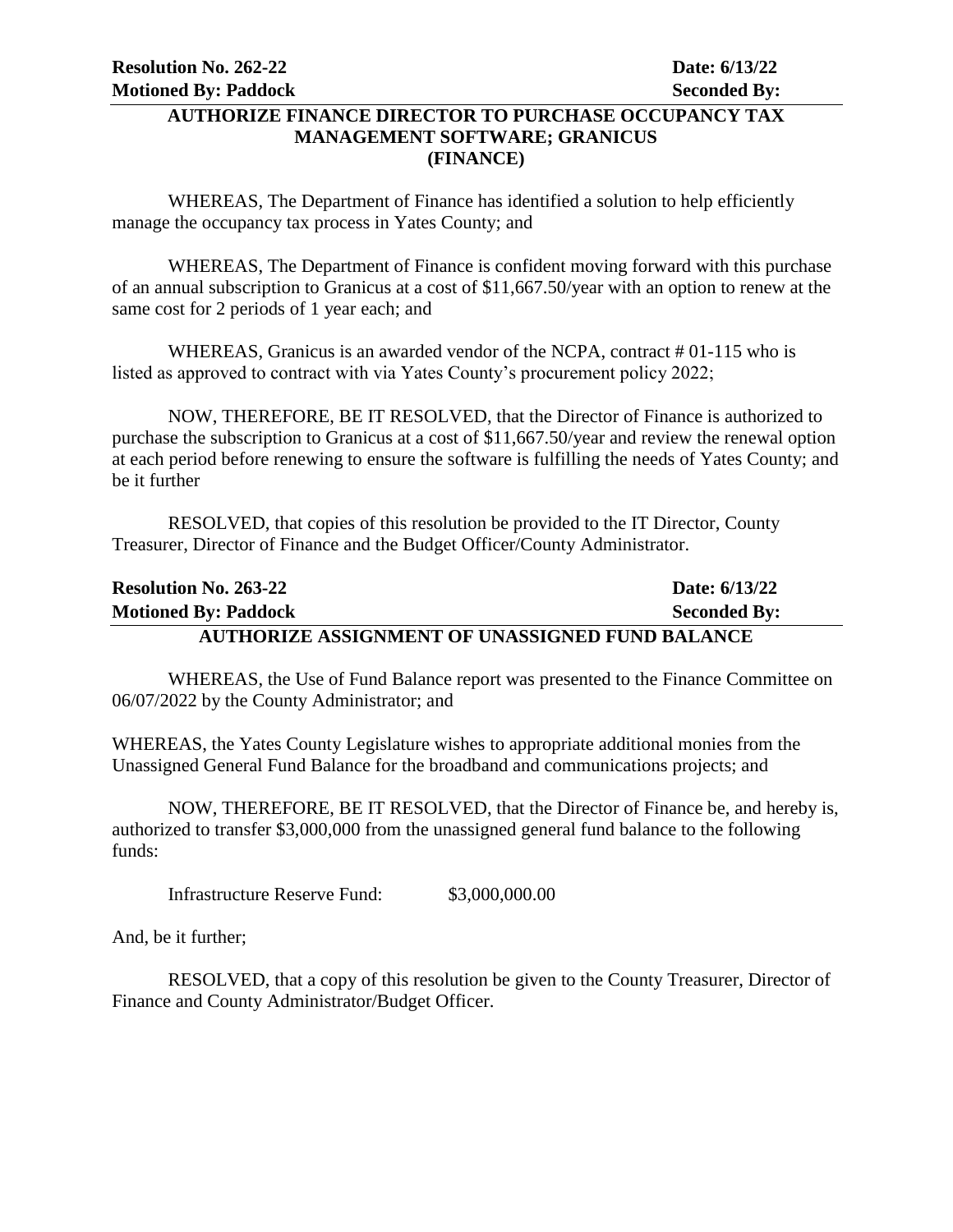## **AMEND RESOLUTION NO. 123-22 (DOUBLE M FENCE)**

WHEREAS, Resolution No. 123-22 authorized the Chairwoman of the Legislature to sign a contract between Double M Fence and Yates County for a fence repair project at the Penn Yan – Yates County Airport in the amount of \$11,000; and

WHEREAS, Double M Fence does not carry general liability insurance;

NOW, THEREFORE, BE IT RESOLVED, that Resolution No. 123-22 be amended to waive the general liability insurance requirement; and be it further

RESOLVED, that copies of this resolution be provided to the Airport Council, Yates, Passero Associates, County Highway Superintendent, County Budget Officer, County Director of Finance, and the County Treasurer.

| <b>Resolution No. 265-22</b>                              | Date: 6/13/22       |
|-----------------------------------------------------------|---------------------|
| <b>Motioned By: Paddock</b>                               | <b>Seconded By:</b> |
| <b>AUTHORIZE PENN YAN AIRPORT TO CHANGE T HANGER RENT</b> |                     |

WHEREAS, the Penn Yan / Yates County Airport (PEO) currently has an expanding waiting list for T Hangers; and

WHEREAS, a review of surrounding airports shows that their rent for T Hangers is much higher than the current rent PEO charges; and

WHEREAS, the Airport Council is recommending increasing T Hanger rental;

NOW, THEREFORE, BE IT RESOLVED, that after review by the County Attorney the Penn Yan Airport is authorized to charge the following T Hanger monthly rental rates:

> Older T Hangers \$250 per month (had been \$195) Newer T Hangers \$275 per month (had been \$ 225)

and be it further

RESOLVED, that copies of this resolution be provided to the Airport Council, PEO FBO, Passero Associates, and County Treasurer.

| <b>Resolution No. 266-22</b>       | Date: 6/13/22       |  |
|------------------------------------|---------------------|--|
| <b>Motioned By: Paddock</b>        | <b>Seconded By:</b> |  |
| APPROVE MORTGAGE TAX APPORTIONMENT |                     |  |

WHEREAS, this Legislature is in receipt of the Mortgage Tax Report showing the amounts to be credited to each tax district of the County, of the money collected during the period October 1, 2021 to March 31, 2022;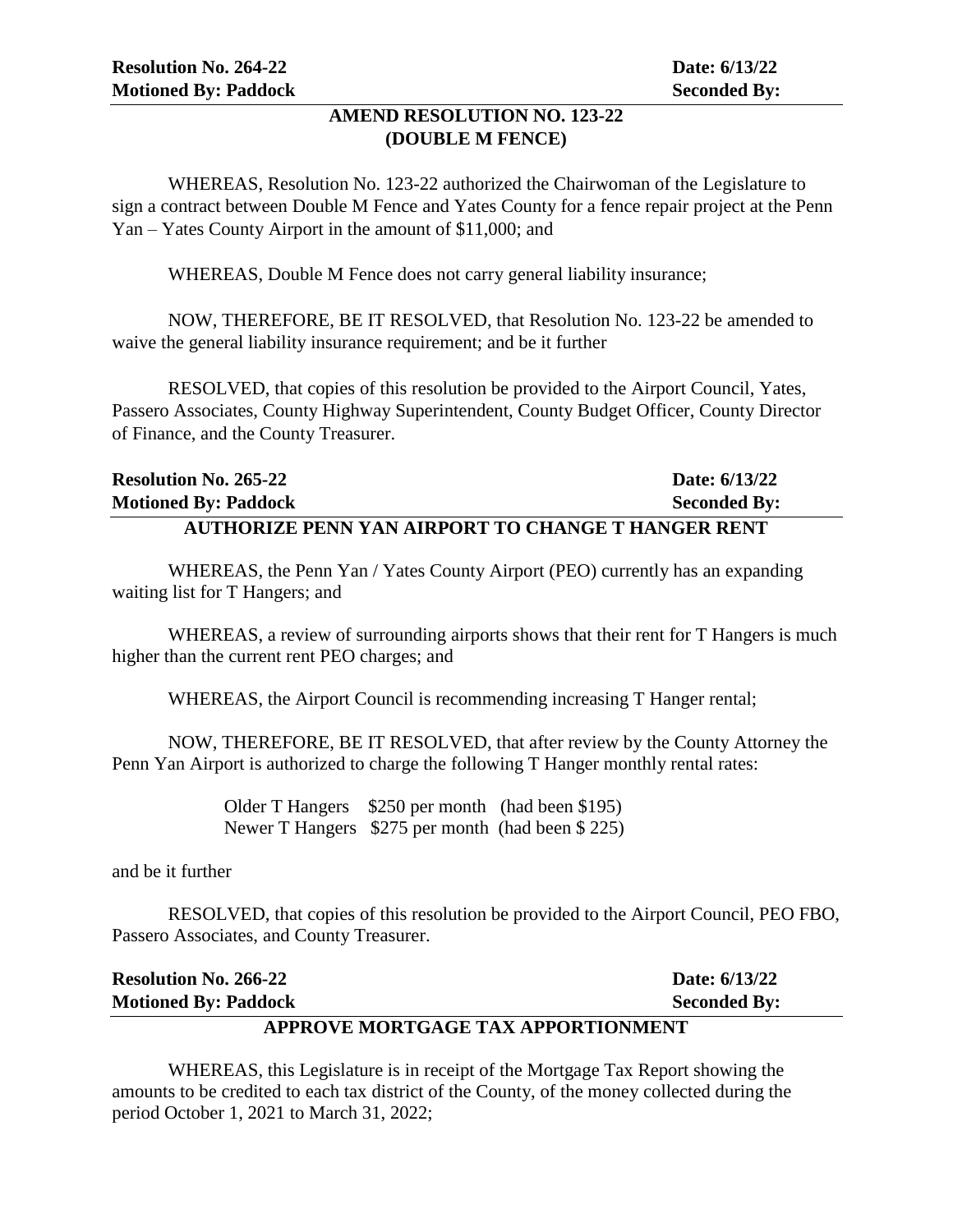NOW, THEREFORE, BE IT RESOLVED, that pursuant to Section 53 of the Tax Law, this Legislature issue a Tax Warrant for the payment to the respective tax districts of the amounts so credited and authorize and direct the County Director of Finance to make payments of said amounts so credited and to the respective districts in accordance with the report:

| <b>Total Tax Collected</b>  | \$417,959.50 |
|-----------------------------|--------------|
| Recording Officer's Expense | \$15,262.42  |
| Treasurer's Expense         |              |
| <b>Interest Received</b>    | \$80.24      |
| Adj and refunds             |              |
| Net amount of Distribution  | \$402,777.32 |
|                             |              |

| Town           | Net After    | To Towns     | Village   | To Village  | Total        |
|----------------|--------------|--------------|-----------|-------------|--------------|
| Barrington     | \$37,841.61  | \$37,841.61  |           |             | \$37,841.61  |
| <b>Benton</b>  | \$32,396.36  | \$30,721.11  | Penn Yan  | \$1,675.25  | \$32,396.36  |
| Italy          | \$16,077.48  | \$16,077.48  |           |             | \$16,077.48  |
| Jerusalem      | \$98,701.57  | \$98,073.59  | Penn Yan  | \$627.98    | \$98,701.57  |
| Middlesex      | \$45,531.74  | \$45,531.74  |           |             | \$45,531.74  |
| Milo           | \$83,184.95  | \$63,703.25  | Penn Yan  | \$19,481.70 | \$83,184.95  |
| Potter         | \$11,773.71  | \$10,823.04  | Rushville | \$950.67    | \$11,773.71  |
| <b>Starkey</b> | \$45,170.36  | \$38,122.50  | Dundee    | \$7,047.86  | \$45,170.36  |
| Torrey         | \$32,099.55  | \$30,380.03  | Dresden   | \$1,719.52  | \$32,099.55  |
|                | \$402,777.33 | \$371,274.35 |           | \$31,502.98 | \$402,777.33 |
|                |              |              |           |             |              |

## **Resolution No. 267-22 Date: 6/13/22 Motioned By: Paddock Seconded By:**

# **AMEND RESOLUTION NO. 221-22 (RESOLUTION OF THE LEGISLATURE OF THE COUNTY OF YATES ELECTING A CENTS PER GALLON RATE OF SALES AND COMPENSATING USE TAXES ON MOTOR FUEL AND DIESEL MOTOR FUEL, IN LIEU OF THE PERCENTAGE RATE OF SUCH TAXES, PURSUANT TO THE AUTHORITY OF ARTICLE 29 OF THE TAX LAW OF THE STATE OF NEW YORK)**

WHEREAS, Resolution No. 221-22 "Resolution of the Legislature of the County of Yates Electing a Cents per Gallon Rate of Sales and Compensating Use Taxes on Motor Fuel and Diesel Motor Fuel, in Lieu of the Percentage Rate of Such Taxes, Pursuant to the Authority of Article 29 of the Tax Law of the State of New York and Rescinding Resolution No. 220-22" was adopted on 5/16/2022; and

WHEREAS, the New York State Department of Taxation and Finance will give effect to the cents-per-gallon rate effective June 1, 2022 as the enactment was properly mailed within the applicable deadline and the effective date is in accordance with section 1210(d) of the Tax Law; and

WHEREAS, the repeal date of January 2, 2023 does not conform to the applicable law;